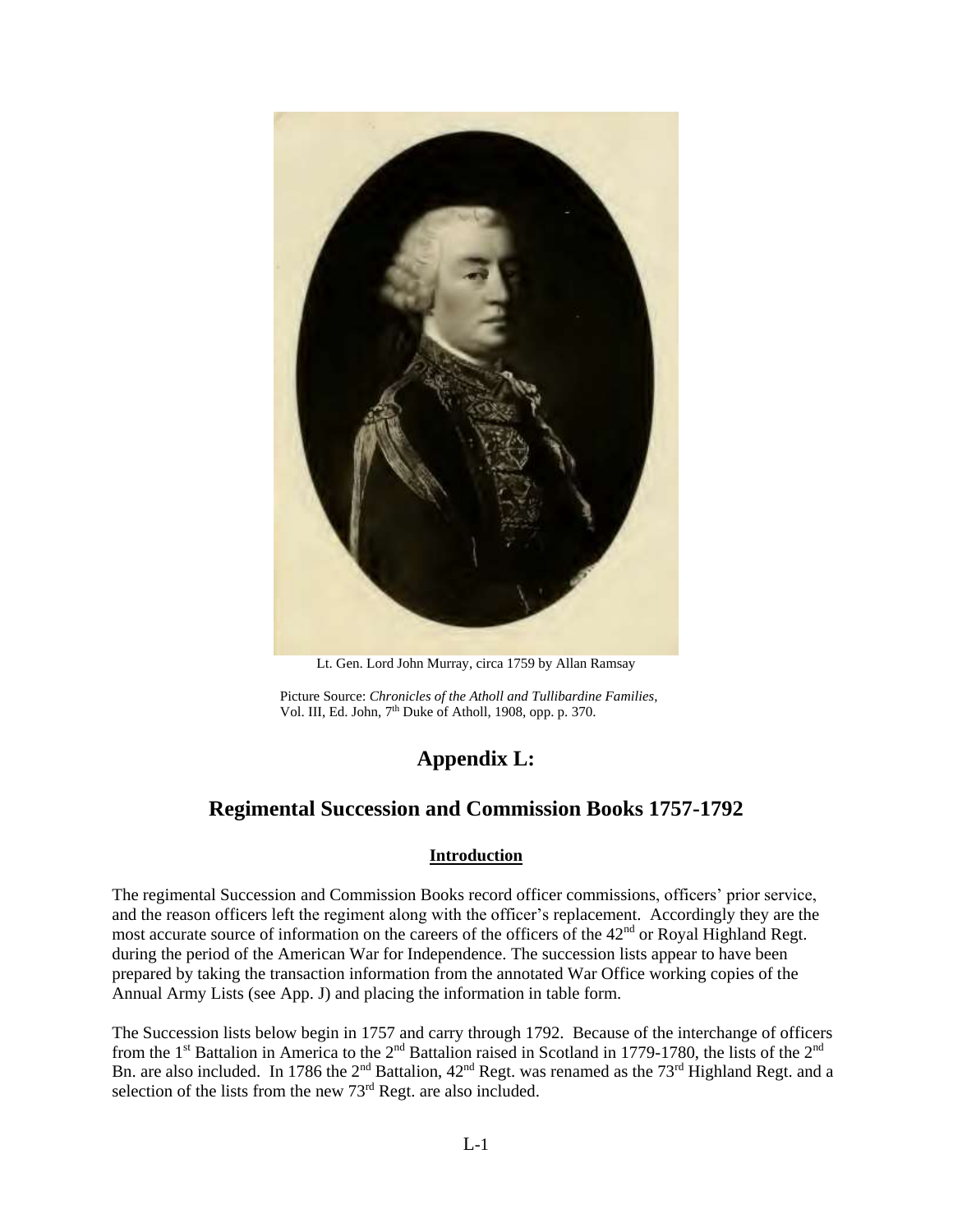The Commission Books are especially valuable for officers who served in other regiments before or after their service in the  $42<sup>nd</sup>$  Highlanders.

Details of the careers of the officers listed below are included in Appendix A: Biographies of the Officers of the 42<sup>nd</sup> or Royal Highland Regiment During the American War for Independence, 1775-1783. Because there are multiple officers with similar names, the biographies in Appendix A of this volume can be used to differentiate these officers.

The officers marked with an asterisk served in the regiment during the period of the American War for Independence, 1775 – 1783. The information in brackets has been added for clarification and completeness.

Abbreviations used in the original document:

- dd: died
- do: ditto
- F: Foot, meaning an infantry regiment.

 $42nd$  Foot

- Exch<sup>s</sup>: Exchanges.
- Vol. Volunteer serving in the ranks waiting for a commission.

The assistance of Dr. John Houlding in obtaining copies of the later year succession books is deeply appreciated by the author.

#### **Documents**

#### **SUCCESSION BOOKS**

# **42nd Regt. 1757-1758 42nd or Royal Highland Regt. 1758-1763**

|      | $42^{\circ}$ FOOU                      |                    |                                      |                 |                                   |
|------|----------------------------------------|--------------------|--------------------------------------|-----------------|-----------------------------------|
| 1758 |                                        |                    |                                      |                 |                                   |
|      | *Alexander Donaldson                   |                    |                                      |                 | $18th$ July 58                    |
|      | William McLean                         |                    | Ensign                               |                 | 5 <sup>th</sup><br>d <sup>o</sup> |
|      | William Brown                          |                    |                                      |                 | 16 <sup>th</sup><br>d°            |
|      | Neil M <sup>c</sup> Lean               | Ens.               | vice [James McDuff] Duffe Superseded |                 | 15 <sup>th</sup> Sept.            |
|      | John Campbell                          | Lt.                | Richardson d <sup>o</sup>            |                 | $d^{\rm o}$                       |
| 1759 |                                        |                    |                                      |                 |                                   |
|      | M <sup>c</sup> Lauchlan Johnston       | Chapl <sup>n</sup> | [Rev. James] Stewart                 | Retires         | $20th$ Aug 59                     |
| 1760 |                                        |                    |                                      |                 |                                   |
| 1761 |                                        |                    |                                      |                 |                                   |
| 1762 |                                        |                    |                                      |                 |                                   |
| 1763 |                                        |                    |                                      |                 |                                   |
|      | Ens. William Grant                     | Lt.                | [James] Campbell                     | Ind. Co:        | $22^{\rm d}$ . Oct. 62            |
|      | Thomas Hall                            | Ens                |                                      |                 | $d^{\rm o}$                       |
|      | Lt. John Hamilton / of $101^{st}$ . F. | Lt.                | [William] Browne                     | $82^{\rm d}$ F. | $10th$ . Dec.                     |
|      |                                        |                    |                                      |                 |                                   |
|      |                                        |                    | From the Commission Books            |                 |                                   |
| 1757 | Ens. James Campbell                    | Lt.                | [Colin] Campbell                     | $1st$ F.        | $14th$ . Dec 56                   |
|      | <b>James Mackintosh</b>                | Ens.               |                                      |                 | $15th$ . d <sup>o</sup>           |
|      | Ens. Archibald Lermont [Lamont]        | Lt.                | [James] Campbell                     | Superseded      | $15th$ May 57                     |
|      | *John Smith                            | Ens                |                                      |                 | $d^{\rm o}$                       |
|      | Peter Grant                            | Ens.               | [George] M <sup>c</sup> Lagan        | Resigned        | $16th$ . d <sup>o</sup>           |
|      |                                        |                    |                                      |                 |                                   |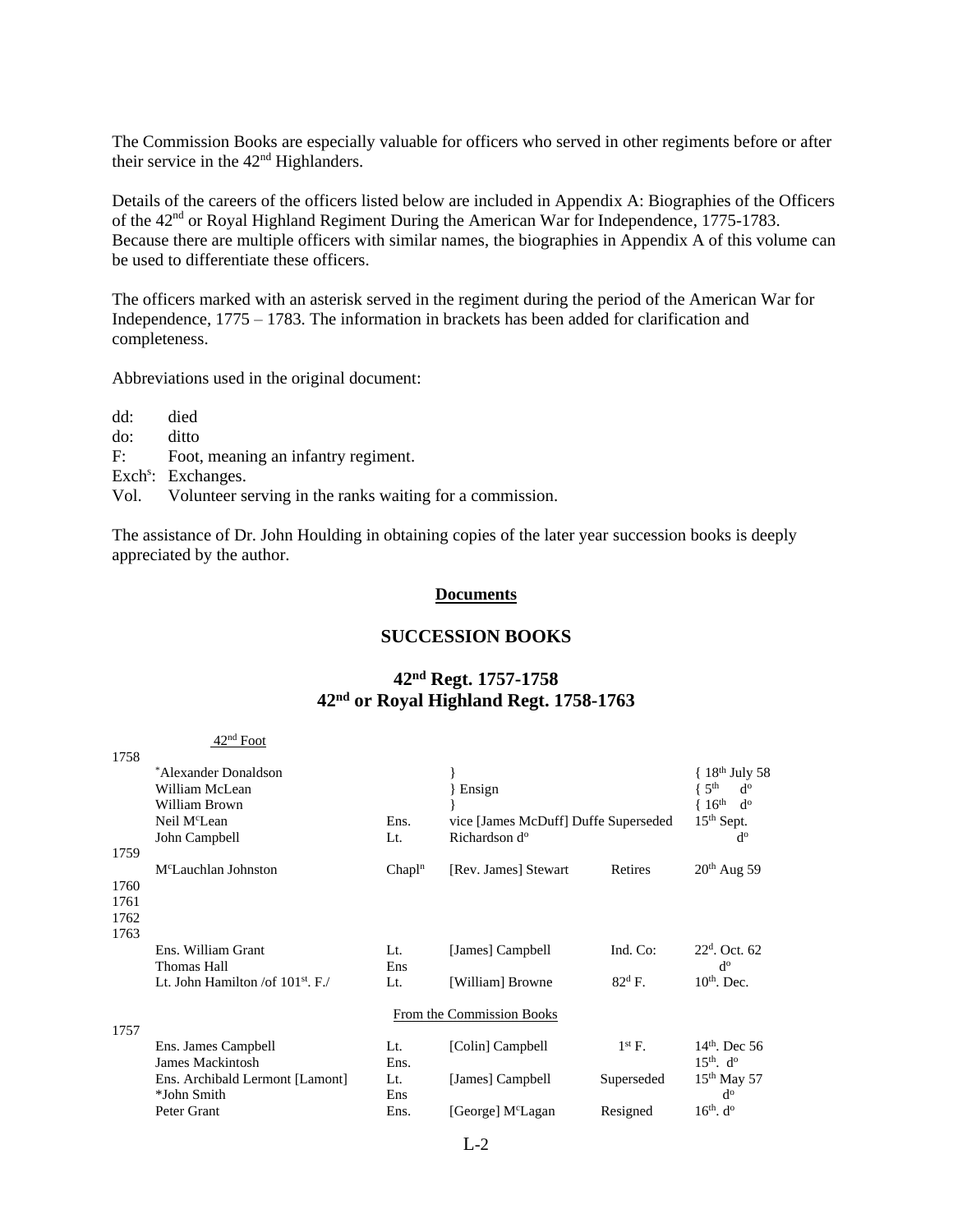|      | Capt. Gordon Graham                         | Maj.      | [Duncan] Campbell                         | dd.                   | $17th$ . July 58                  |
|------|---------------------------------------------|-----------|-------------------------------------------|-----------------------|-----------------------------------|
|      | *Lt. William Grant                          | Capt.     |                                           |                       | $23d$ .<br>$d^o$                  |
|      | Ens. Duncan Campbell                        | Lt.       |                                           |                       | ď                                 |
|      | *John Graham                                | Ens       |                                           |                       | $25th$ .<br>$d^{\rm o}$           |
|      | Lt. Robert Gray                             | Capt.     | [John] Campbell                           | Killed                | $22d$ .<br>$d^{\rm o}$            |
|      |                                             | Lt.       |                                           |                       |                                   |
|      | Ens. Donald Campbell                        | Lt.       |                                           |                       | $24th$ .<br>$d^{\rm o}$           |
|      | Allan Grant                                 | Ens.      |                                           |                       | $26th$ .<br>$d^{\rm o}$           |
|      | Ens. James M <sup>c</sup> Intosh            | Lt.       | [George] Farquharson                      | Killed                | $25th$ .<br>$d^{\rm o}$           |
|      | John Leith                                  | Ens.      |                                           |                       | $27th$ .<br>$d^{\rm o}$           |
|      | *Ens. John Smith                            | Lt.       | [Hugh] M <sup>c</sup> Pherson             | Killed                | $26th$ .<br>$d^{\rm o}$           |
|      | <b>Charles Menzies</b>                      | Ens.      |                                           |                       | $28th$ . $do$                     |
| 1757 |                                             |           |                                           |                       |                                   |
|      |                                             |           |                                           |                       |                                   |
|      | $42d$ . Foot                                |           |                                           |                       |                                   |
|      | Ens. Peter Grant                            | Lt.       | Vice [William] Ballie                     | Killed                | $27th$ July 58                    |
|      | Archibald M <sup>c</sup> Nab                | Ens.      |                                           |                       | 29 <sup>th</sup> d <sup>o</sup>   |
|      | Ens. Duncan Stewart                         | Lt.       | [John] Sutherl <sup>d</sup>               | Killed                | 28 <sup>th</sup> d <sup>o</sup>   |
|      | Ens. Alex. Farquharson                      | Lt.       | [Hugh] Arnott                             | $80th$ F.             | 29 <sup>th</sup> d <sup>o</sup>   |
|      | Archibald Campbell                          | Ens.      | [Norman] M <sup>c</sup> Leod              | $80th$ F.             | 21 <sup>st</sup> d <sup>o</sup>   |
|      | *[Sgt. Maj.] John Gregor                    | Ens.      | [George] Campbell                         | $80th$ F.             | 22 <sup>d</sup> d <sup>o</sup>    |
|      | Lewis Grant                                 | Ens.      | [Patrick] Stewart                         | Killed                | 23 <sup>d</sup> d <sup>o</sup>    |
|      | Archibald Campbell                          | Ens.      | [George] Rathray                          | Killed                | 24 <sup>th</sup> d <sup>o</sup>   |
|      | Simon Fraser                                | Lt.       | [Duncan] Stewart                          | dd.                   | 28 <sup>th</sup> d <sup>o</sup>   |
|      | John Charles S <sup>t</sup> . Clair         | Ens.      | [Alexander] Farquharson                   | Lt.                   | 30 <sup>th</sup> d <sup>o</sup>   |
|      | John Gordon                                 | Ens.      |                                           |                       | 31 <sup>st</sup> d <sup>o</sup>   |
|      | Lt. Peter Dealy /of 27 <sup>th</sup> F./    | Capt.     | [John] Campbell [Strachur] 17th F         |                       | $11th$ July 59                    |
|      | Lt. David Haldane /of 19th F./              | Capt.     | [Robert] Arbuthnot                        | dd.                   | $14th$ Dec. 58                    |
|      | Vol. Thomas Cunison                         | Ens.      | [William] M <sup>c</sup> Lean             | Killed                | $6th$ Feb 59                      |
|      | Ens. William Browne                         | Lt.       | Stuart                                    | Supersed <sup>d</sup> | $20th$ Mar                        |
|      | Vol. John Corvie                            | Ens.      |                                           |                       | $d^o$                             |
|      | *Ens. Alex. Donaldson                       | Adj.      | [Alexander] M <sup>c</sup> Lean           | Resigns               | $d^{\rm o}$                       |
|      | Ens. Thomas Fletcher                        | Lt.       | [George] Sinclair                         | dd.                   | $1st$ June                        |
|      |                                             |           |                                           |                       | $d^{\rm o}$                       |
|      | Serj. Phineas McPherson                     | Ens.      |                                           |                       | 5 <sup>th</sup><br>$d^{\rm o}$    |
|      | Vol. William Angus                          | Ens.      | [John] Corvie [Cowie]                     | dd                    |                                   |
|      | Capt. John Reed                             |           | Major                                     |                       | 1 Aug: 59                         |
|      | Lt. John Campbell                           | Capt. Lt. | [Robert] Gray                             |                       | 2 <sup>d</sup><br>d°              |
|      | Ens. John Elliott /of 27th F./              | Lt.       |                                           |                       | $d^{\rm o}$                       |
|      | Lt. Archibald Campbell Jun <sup>r</sup> .   | Capt.     | [Peter] Dealy                             | $55^{th}$ F.          | $4th$ Dec.                        |
|      | Ens. John Leith                             | Lt.       |                                           |                       | ď                                 |
|      | *John M <sup>c</sup> Intosh                 | Ens.      |                                           |                       | $d^o$                             |
|      | Alexander Gregor                            | Ens.      | [John] Gordon                             | Res <sup>ns</sup>     | 5 <sup>th</sup><br>$d^{\rm o}$    |
|      | Ens. Elbert Herring                         | Lt.       | [Robert] Robertson                        | dd.                   | 14 <sup>th</sup> Nov <sup>r</sup> |
| 1760 |                                             |           |                                           |                       |                                   |
|      | Ens. Arch. Campbell /of 1 <sup>st</sup> F./ | Lt.       | [John] Elliot                             | $1^{\rm st}$ F.       | $14^{\rm th}$ Feb: $60$           |
|      | *Ens. Alexander Donaldson                   | Lt.       | [Alexander] Campbell                      | dd.                   | 8 <sup>th</sup> May               |
|      | George Campbell                             | Ens.      |                                           |                       | $d^{\rm o}$                       |
|      | Ens. Arch: Campbell, Sen <sup>r</sup> .     | Lt.       | [Alexander] M <sup>c</sup> Lean           | $88th$ F              | 26 <sup>th</sup> July             |
|      | Daniel Robertson                            | Ens.      |                                           |                       | $d^{\rm o}$                       |
|      |                                             |           |                                           |                       |                                   |
|      | 42 <sup>d</sup> Foot                        |           |                                           |                       |                                   |
| 1760 |                                             |           |                                           |                       |                                   |
|      | Nathaniel McCulloch                         | Ens.      | Vice [Phineas] M <sup>c</sup> Pherson dd. |                       | $23d$ July 60                     |
|      | Capt. Lt. John Campbell                     | Capt.     | [Archibald] Campbell                      | $87th$ F.             | 26 <sup>th</sup> d <sup>o</sup>   |
|      | Lt. James Grant                             |           |                                           |                       | $28^{\rm th}$ d <sup>o</sup>      |
|      |                                             | Capt. Lt. |                                           |                       |                                   |
|      | Ens. Allan Grant                            | Lt.       |                                           |                       | $1st$ Aug.                        |
|      | Mathew Reid                                 | Ens.      |                                           |                       | $d^{\rm o}$                       |
|      | Lt. Kenneth Tolmie                          | Capt.     | [Alexander] Sinclair                      | dd.                   | $27th$ July                       |
|      | *Ens. John Graham                           | Lt.       |                                           |                       | 31 <sup>st</sup> d <sup>o</sup>   |
|      | James Douglas                               | Ens.      |                                           |                       | $d^{\rm o}$                       |
|      | Ens. Patrick Sinclair                       | Lt.       | [John] Murray                             | $87th$ F.             | 27 <sup>th</sup> d <sup>o</sup>   |
|      | John Sutherland                             | Ens.      |                                           |                       | $d^{\rm o}$                       |
|      | *Ens. John Gregor                           | Lt.       | [James] Fraser                            | $87th$ F.             | 28 <sup>th</sup> d <sup>o</sup>   |
|      |                                             |           |                                           |                       |                                   |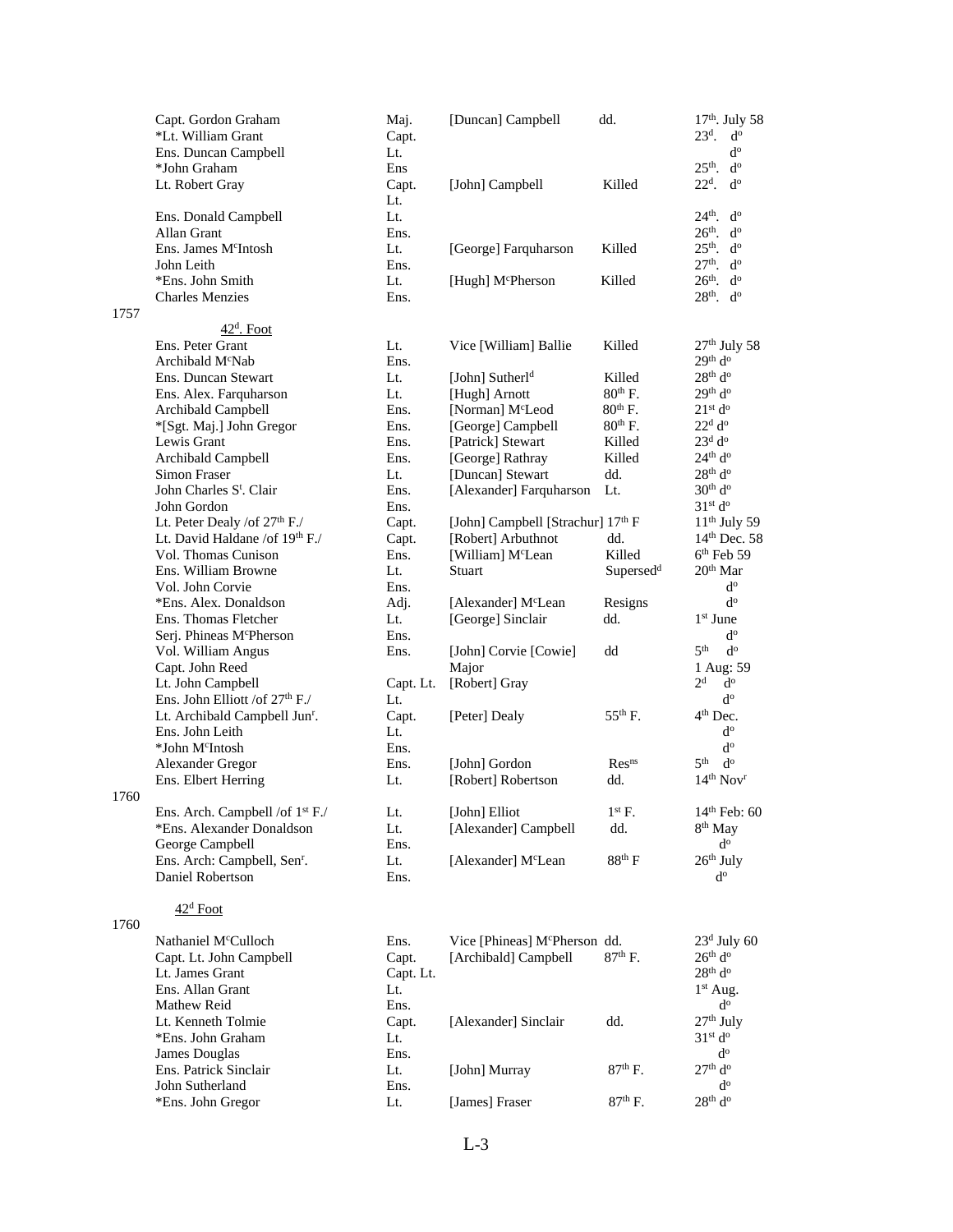|      | *Charles Grant                                              | Ens.             |                                       |                       | $d^o$                           |
|------|-------------------------------------------------------------|------------------|---------------------------------------|-----------------------|---------------------------------|
|      | Ens. Lewis Grant                                            | Lt.              | [Gordon] Clunes                       | $87th$ F.             | 29 <sup>th</sup> d <sup>o</sup> |
|      | Alexander Thompson                                          | Ens.             |                                       |                       | ď                               |
|      | Ens. Arch. Campbell, Jun <sup>r</sup>                       | Lt.              | [George] Sinclair                     | $85th$ F.             | 30 <sup>th</sup> d <sup>o</sup> |
|      | Samuel Steel                                                | Ens.             |                                       |                       | ď                               |
|      | *Lt. John Gregor                                            | Adj <sup>t</sup> | [James] Grant                         | Capt. Lt.             | $27th$ Aug                      |
|      | Thomas Scott                                                | Ens.             | [William] M <sup>c</sup> Intosh       | $87th$ F.             | $16th$ Sept                     |
|      | *Charles Graham                                             | Ens.             | [William] Angus                       | Supersed <sup>d</sup> | 17 <sup>th</sup> d <sup>o</sup> |
|      | Capt. Lt. William Cockburn /of 15th F./                     | Capt.            | [James] Abercromby                    | $78th$ F.             | 16 <sup>th</sup> d <sup>o</sup> |
|      | Ens. Archibald M <sup>c</sup> Nab                           | Lt.              | [Donald] Campbell                     | Res <sup>ns</sup>     | $13th$ June 61.                 |
|      | Lewis Grant                                                 | Ens.             |                                       |                       | $d^o$                           |
|      | James Robertson                                             | Ens.             | [Matthew] Reid                        | $40^{th}$ F.          | 28 <sup>th</sup> Feb: [1761]    |
|      |                                                             | Ens.             | [Alexander] Thompson                  | dd.                   | 9 Mar.                          |
| 1761 | Patrick Murray                                              |                  |                                       |                       |                                 |
|      |                                                             |                  |                                       | $97th$ F.             | 2 Oct.                          |
|      | Capt. Alex. McBean /of 60 <sup>th</sup> F./                 | Capt.            | [Francis] M <sup>c</sup> Lean         |                       |                                 |
|      | Lt. John Graham                                             | Capt. Lt.        | [James] Grant                         | $80th$ F.             | $8th$ d <sup>o</sup>            |
|      | Ens. Charles Menzies                                        | Lt.              |                                       |                       | ď                               |
|      | [Sgt. Maj.] Colin McPherson                                 |                  | Qua: Ma: [John] Graham                | Capt. Lt.             | 13 <sup>th</sup> d <sup>o</sup> |
|      | William Gregor                                              | Adj <sup>t</sup> | *J. [John] Gregor                     | Res <sup>ns</sup>     | $22d$ d <sup>o</sup>            |
|      | Ens. Bingham Bourke /of 28 <sup>th</sup> F./                | Lt.              | [Patrick] Sinclair                    | $15th$ F.             | 24 <sup>th</sup> d <sup>o</sup> |
|      | Ens. John Cha: Sinclair                                     | Lt.              | [David] Barclay                       | Killed                | $15th$ Jan: 62                  |
|      | Capt. Lt. John Graham                                       | Capt.            | [William] Cockburne                   | Killed                | $14th$ Feb                      |
|      | Lt. Alexander Turnbull                                      | Capt. Lt.        |                                       |                       | $d^o$                           |
| 1761 |                                                             |                  |                                       |                       |                                 |
|      | Ens. Neil M <sup>c</sup> Lean                               | Lt.              | Vice [Alexander] Turnbull Capt. Lt.   |                       | 14 <sup>th</sup> . Feb: [1762]  |
|      | Capt. Lt. Ja <sup>s</sup> McDonald /of 76 <sup>th</sup> F./ | Capt.            | [James] Campbell                      | $27th$ F.             | $25th$ Mar:                     |
|      | Ens. John Fraser /of $48th$ F./                             | Lt.              | [Bingham] Burke                       | 48 <sup>th</sup> F.   | $d^o$                           |
|      | Ens. Thomas Cunnison                                        | Lt.              | [Peter] Grant                         | dd.                   | $17th$ Apr:                     |
|      | Capt. Alex: McDonald /of 100 <sup>th</sup> F./              | Capt.            | [David] Haldane                       | $100th$ F.            | 28 <sup>th</sup> d <sup>o</sup> |
|      | Lt. Archibald Campbell                                      | Capt.            | [Kenneth] Talmie [Tolme] Resigns      |                       | 29 <sup>th</sup> d <sup>o</sup> |
|      | Ens. Daniel Robertson                                       | Lt.              |                                       |                       | $d^{\rm o}$                     |
|      | Lt. James Abercromby /of 35 <sup>th</sup> F./               | Capt.            | [James] Stewart                       | Resigns               | 5 <sup>th</sup> May             |
|      | *Ens. John McIntosh                                         | Lt.              | [John Charles] S <sup>t</sup> . Clair | dd.                   | 15 <sup>th</sup> d <sup>o</sup> |
|      | Capt. Lt[Alexander] Turnbull                                | Capt.            | [Archibald] Campbell                  | dd.                   | $4th$ June                      |
|      | Lt. Alexander M <sup>c</sup> Intosh                         | Capt. Lt.        |                                       |                       | $d^o$                           |
|      | Ens. Alexander Gregor                                       | Lt.              |                                       |                       | $d^{\rm o}$                     |
|      | Alexander Graham                                            | Ens.             | [Daniel] Robertson                    | Lt.                   | 29th Apr:                       |
|      |                                                             |                  |                                       |                       |                                 |
|      | Maj. Gordon Graham                                          | Lt. Col.         | [Francis] Grant                       | $90th$ F.             | 9 July [1762]                   |
|      | Capt. John M <sup>c</sup> Neil                              | Maj.             |                                       |                       | $d^{\rm o}$                     |
|      | Lt  [Robert] Menzies                                        | Capt.            |                                       |                       | $d^o$                           |
|      | Ens[James] Eidingtoun /of 1 <sup>st</sup> F/                | Lt.              |                                       |                       | ď                               |
|      | Capt. Lt. Alex. McIntosh                                    | Capt.            | [James] M <sup>c</sup> Donald         | dd                    | $24th$ d <sup>o</sup>           |
|      | Lt. James Gray                                              | Capt. Lt.        |                                       |                       | $d^o$                           |
|      | Ens. George Campbell                                        | Lt.              |                                       |                       | $d^{\circ}$                     |
|      | Ens. Arch. Cameron /of 28 <sup>th</sup> F./                 | Lt.              | [Alexander] Farquharson               | dd.                   | 25 <sup>th</sup> d <sup>o</sup> |
|      | Ens. Thomas Keating /of 1 <sup>st</sup> F./                 | Lt.              | [Thomas] Cunnison                     | dd.                   | 26 <sup>th</sup> d <sup>o</sup> |
|      | Capt. Lt. James Gray                                        | Capt.            | [Alexander] Reid                      | dd.                   | $2d$ Aug.                       |
|      | Lt. John Small                                              | Capt. Lt.        |                                       |                       | 6 <sup>th</sup> d <sup>o</sup>  |
|      | Ens. Nathaniel McCullock                                    | Lt.              |                                       |                       | 2 <sup>d</sup> d <sup>o</sup>   |
|      | CaptM <sup>e</sup> Bean                                     | Capt.            | Gray                                  |                       | $6^{\text{th}}$ d <sup>o</sup>  |
|      | Capt. Lt. John Small                                        | Capt.            | [Alexander] M <sup>c</sup> Bean       |                       | 6 <sup>th</sup> d <sup>o</sup>  |
|      | Lt. Charles Forbes                                          | Capt. Lt.        |                                       |                       | 15 <sup>th</sup> d <sup>o</sup> |
|      | Capt. Allan Campbell                                        | Major            | [John] M <sup>c</sup> Neil            | dd.                   | $d^{\rm o}$                     |
|      | Capt. Lt. Charles Forbes                                    | Capt.            |                                       |                       | $d^{\rm o}$                     |
|      | Capt. John Graham /of Germ: Vols:/                          | Capt. Lt.        |                                       |                       | $d^{\rm o}$                     |
|      | Ens. John Sutherland                                        | Lt.              | [David] Mills                         | dd.                   | 8 <sup>th</sup> d <sup>o</sup>  |
|      | *Ens. Charles Grant                                         |                  | Lt.                                   |                       | 9 <sup>th</sup> d <sup>o</sup>  |
|      | Ens. Ann Gordon                                             | of $46th$ F.     | Lt.                                   |                       | 16 <sup>th</sup> d <sup>o</sup> |
|      |                                                             |                  |                                       |                       |                                 |
|      | $42d$ . Foot                                                |                  |                                       |                       |                                 |
|      |                                                             |                  |                                       |                       |                                 |

1761

Lt. Daniel Shaw /of 34<sup>th</sup> F./ Capt. Vice Menzies dd. 17<sup>th</sup> Aug. 62 [sic]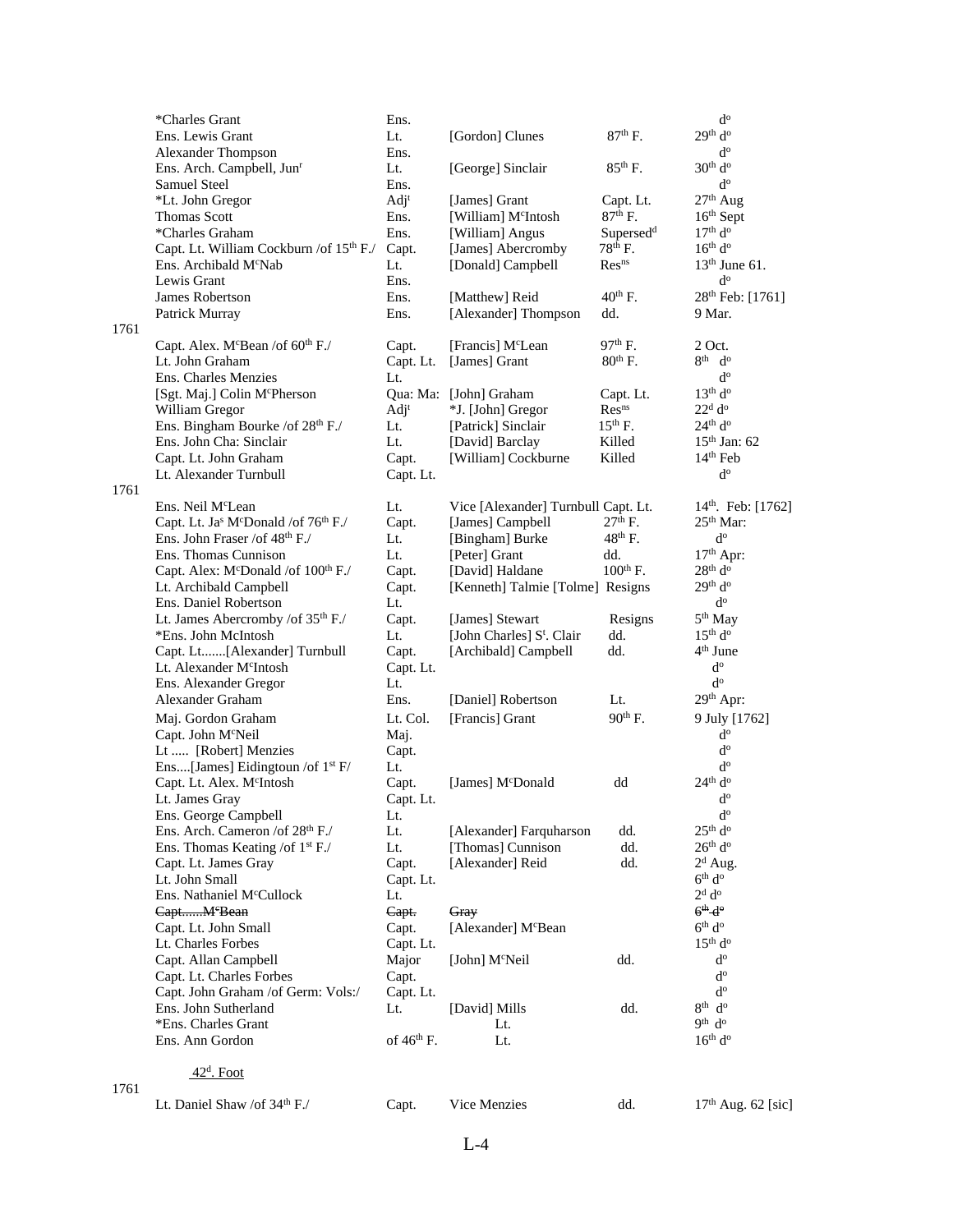| 1762 |                                            |        |                                |                   |                       |
|------|--------------------------------------------|--------|--------------------------------|-------------------|-----------------------|
|      | Ens. Thomas Scott                          | Lt.    | [John] Sutherland              | dd.               | $9th$ Sept.           |
|      | [Sgt. Maj.] William Munro                  | Oua:Ma | [Colin] M <sup>c</sup> Pherson | dd.               | d°                    |
|      |                                            | $\sim$ |                                |                   |                       |
|      | *Ens. Charles Graham                       | Lt.    | [James] Douglas                | dd.               | $10th$ d <sup>o</sup> |
|      |                                            | Lt.    | [Archibald] M°Nab              | dd.               | $14th$ Oct            |
| 1763 |                                            |        |                                |                   |                       |
|      | Ens Alexander Graham                       | Lt.    | [Elbert] Herring               | Res <sup>ns</sup> | 7 Dec [1762]          |
|      | Peter Herring                              | Ens.   |                                |                   | d <sub>o</sub>        |
|      | Lt. John Campbell /of 77 <sup>th</sup> F./ | Capt.  | [James] Gray                   | Res <sup>ns</sup> | $1st$ Feb: 63         |
|      | Ens. James Douglas                         | Lt.    |                                |                   | $21st$ Aug: 62        |
|      | Ens. Samuel Steel                          | Lt.    |                                |                   | $17th$ d <sup>o</sup> |
|      |                                            |        |                                |                   |                       |

Source and Note: TNA, *Succession books (series 1) - general*. 1754-1764 at WO 25/209, ff. 158-160. The book *Sons of the Mountains,* Vol. II, by Lt. Col. Ian Macpherson McCulloch was quite helpful in sorting out the French and Indian War era officers.

# **42nd or Royal Highland Regt. 1764-1767**

#### 42<sup>d</sup> Foot

| 1764 |                                                        |                                       |                         |                         |              |
|------|--------------------------------------------------------|---------------------------------------|-------------------------|-------------------------|--------------|
|      | * [Lt. Charles] Graham                                 | $\alpha$ <sup>r</sup> Ma <sup>r</sup> | Vice [Adam] Stewart     | Retires                 | 15 Feb. 1764 |
|      | George Rigge / late 86 F./                             | Lt.                                   | Jn <sup>o</sup> Grant   | $\rm Eschs$             | $2$ Apr.     |
|      | *James MacLagan                                        | Chaplain                              | [Adam] Ferguson,        | $\rm{Ret}^s$            | 15 June      |
|      | James Dowe /late of 60 F./                             | Lieut.                                | [Archibald] Lamont      | Exch <sup>s</sup>       | 16 Mar       |
|      | James Rumsey /late 77 F./                              | Lt.                                   | Campbell,               | $\operatorname{Exch}^s$ | 17 Mar.      |
|      | *Alexander Potts / late of 60, F./                     | Surgeon                               | [David] Hepburne,       | $\operatorname{Exch}^s$ | 10 Apr.      |
|      | Patrick Balneaves                                      | Capt. Lt.                             | [John] Graham           | Killed                  | 23 Aug 63    |
|      | *John Peebles                                          | Ens.                                  |                         |                         | do.          |
| - 65 |                                                        |                                       |                         |                         |              |
|      | Nathaniel M <sup>c</sup> Culloch <i>A</i> ate of 42F./ | Lieut.                                | D. [Duncan] Campbell,   | $Ex^s$                  | 16 Aug 64    |
|      | Daniel Astle /of 62 F./                                | Ens.                                  | *[Alexander] Donaldson, | Lt.                     | 13 Dec. 65   |
|      | John Graham } late of                                  | Capt.                                 | Replaced                |                         | } 25 do.     |
|      | John Campbell } this regiment                          | Lieut.                                |                         |                         |              |
| - 66 |                                                        |                                       |                         |                         |              |
|      | Duncan Campbell                                        | Qu. Ma's                              | *[Lt. Charles] Graham   | Ret <sup>s</sup>        | 3 Sept 66    |
|      | <b>Richard Nichols Colden</b>                          | Ens.                                  | [James Rumsey] Ramsay   | Ret <sup>s</sup>        | 27 Aug.      |
| 67   |                                                        |                                       |                         |                         |              |
|      | *John Graham / late of this Reg <sup>t</sup> /         | Lieut.                                | [George] Rigge          | $\operatorname{Exch}^s$ | 20 Feb 67    |

Source: TNA, *Succession books (series 1) - general.* 1764-1771 at WO 25/210 (no folio shown). There is a gap in the succession book for the years 1768 through 1770, consistent with other regiments on the Irish Establishment. During this period officer commissions were controlled by the Lord Lieutenant of Ireland, mostly without the input of the colonel of the regiment. The following change from the annotated war office working copy of the Annual List for 1766 are not reflected in the Succession Book: \*Ens. (as Lt.) Alexander Donaldson to be Lt. vice James Dowe, 8 May 1760.

# **42nd or Royal Highland Regt. 1771- 1779**

| $42^{\rm d}$ F. |                                                     |                       |                               |                |     |             |
|-----------------|-----------------------------------------------------|-----------------------|-------------------------------|----------------|-----|-------------|
| [1771]          | *Ens. Alexander Earl of Balcarras<br>/of $53^d$ F./ | Capt.                 | Vice [John] Graham,           | Retires        |     | 28 Jan: 71  |
|                 | Collin Campbell                                     | Ens.                  | Al: [Alexander] Campbell      | $1st$ F        |     | $14th$ Mar: |
|                 | *James McPherson /of late 105 <sup>th</sup> F./     | Capt.                 |                               |                |     |             |
|                 | $18^{th}$ Oct. 61/                                  |                       |                               |                |     |             |
|                 | *John M <sup>c</sup> Intosh                         | Lieut.                | $10^{th}$ Co:                 |                |     | $1st$ Sept. |
|                 | /John Campbell, en Second/                          | Lieut.                |                               |                |     |             |
|                 | *John Grant /of late $105th$ F./                    | Ens:                  | *[John] M <sup>c</sup> Intosh |                |     | do:         |
|                 | $17th$ Oct. $1761/$                                 |                       |                               |                |     |             |
|                 | *Thomas Stirling                                    | $L^{\mathrm{t}}$ Col: | [Thomas] Græme,               | <b>Retires</b> | 7th | do:         |
|                 | *William Murray                                     | Major                 |                               |                |     | do:         |
|                 |                                                     |                       |                               |                |     |             |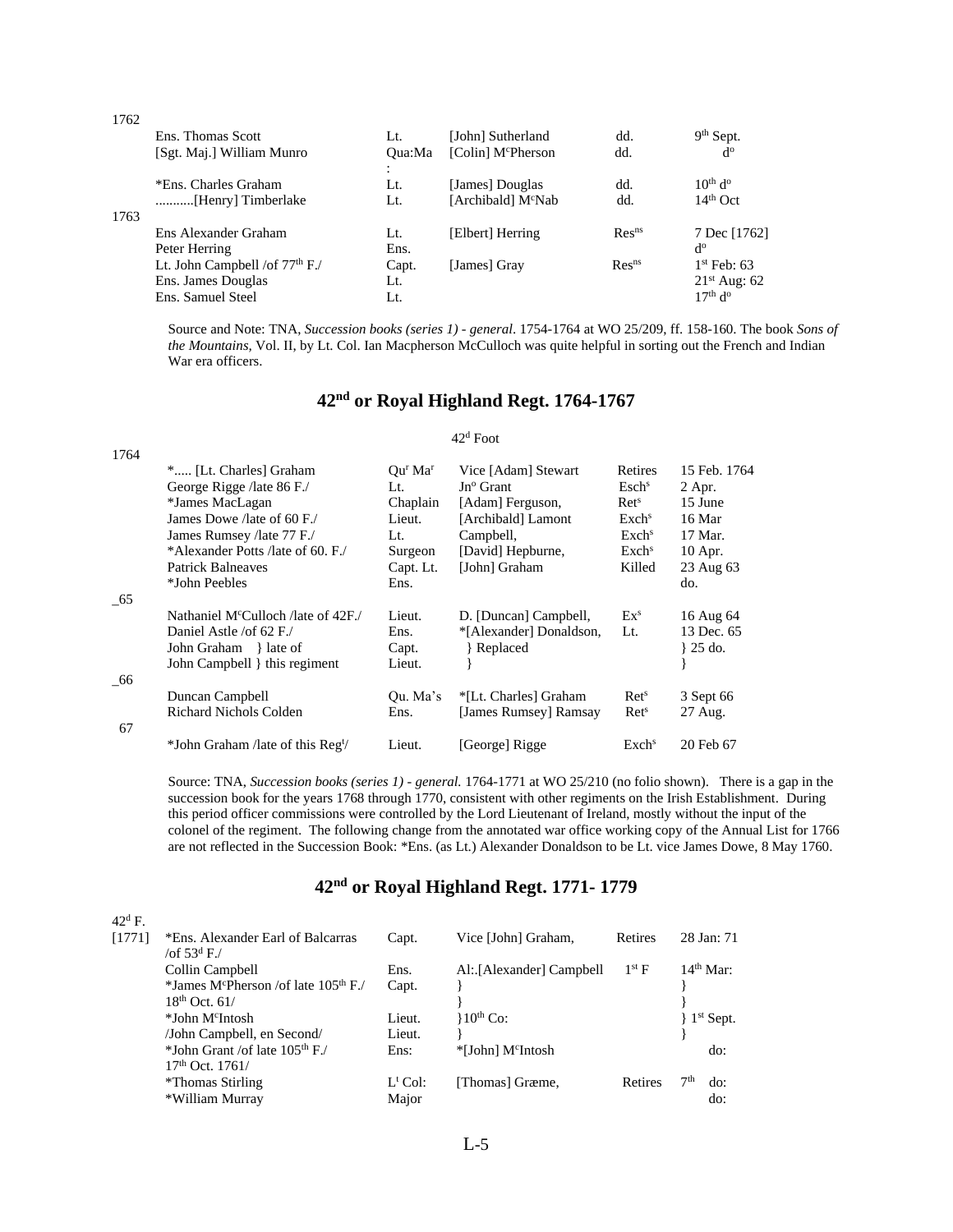|                   | *Archibald Erskine /of 13th F./                                             | Capt.          |                                      |                    | do:                         |
|-------------------|-----------------------------------------------------------------------------|----------------|--------------------------------------|--------------------|-----------------------------|
|                   | *Charles Graham                                                             | Capt.          | [John] Stewart,                      | Retires            | do:                         |
|                   | *Robert Reid                                                                | Lieut.         |                                      |                    | do:                         |
|                   | *Robert Pott                                                                | Ens:           |                                      |                    | do:                         |
|                   | *Charles Grant                                                              | Lieut.         | [Nathaniel] McCulloch                | dd:                | 9th Aug <sup>t</sup> 1762   |
|                   | *Robert Franklin<br>72                                                      | Ens            |                                      |                    | 16th Dec. 71                |
| 1772              | 73<br>John Stewart                                                          | Ens:           | [Richard Nicholls] Colden,           | Retires            | 15 <sup>th</sup> May 72     |
| 1773              | John Robertson                                                              | Capt. Lt.      | [Alexander] Mackay                   | dd                 | $23d$ Nov:                  |
|                   | *William Graham                                                             | Lieut.         |                                      |                    | do:                         |
|                   | *Thomas Lyttleton /of 9 <sup>th</sup> F./                                   | Ens.           |                                      |                    | do:                         |
|                   | *Patrick Græme                                                              | Ens.           | [Colin] Campbell,                    | $55^{th}$ F.       | $31st$ Dec:                 |
|                   | *James Graham                                                               | Lieut.         | [Thomas] Hall                        | /Retires/          | 1st Mar: 73                 |
|                   | *Alexander Grant                                                            | Ens:           |                                      |                    | do:                         |
|                   | Thomas Robinson /of 29th F./                                                | Capt. $L^t$ .  | [John] Robertson,                    | dd [suicide]       | $1st$ May                   |
|                   | *Robert Potts                                                               | Lieut.         | [John] Campbell,                     | /Retires/          | $12th$ July                 |
|                   | *George Dalrymple                                                           | Ens:           |                                      |                    | do:                         |
|                   | *Alexander McKenzie /of 54th F./                                            | Ens:           | [Hon. William] Leslie                | $17th$ F.          | do:                         |
|                   | 74                                                                          |                |                                      |                    |                             |
| 1774              | *James Campbell                                                             | Ens:           | [John] Stewart,                      | Retires            | 28 <sup>th</sup> Ap: 74     |
|                   | 75                                                                          |                |                                      |                    |                             |
| 1775              | *John Smith                                                                 | Capt. Lt.      | [Thomas] Robinson,                   | $44th$ F.          | $14th$ Jan: 75              |
|                   | *John Grant                                                                 | Lieut.         |                                      |                    | do:                         |
|                   | *James Lees                                                                 | Ens.           |                                      |                    | do:                         |
|                   | *Duncan McPherson /of late 89th F./                                         | Capt.          | }Add <sup>1</sup>                    |                    | $15th$ Aug.                 |
|                   | *Alexander M <sup>c</sup> Leod                                              | Ens            | ł                                    |                    | $25th$ do:                  |
|                   |                                                                             |                |                                      |                    |                             |
|                   | *Dougal Campbell /of late 105 <sup>th</sup> F./                             | Lieut.         |                                      |                    | $30th$ do:                  |
|                   | *William Stewart /of the Mar <sup>s</sup> /                                 | Lieut.         | } Add <sup>1</sup>                   |                    | 4 <sup>th</sup> Sept.       |
|                   | *John Robertson /of late H. Ind <sup>t</sup> . Co:/                         | Lieut.         | ł                                    |                    | $29th$ Aug.                 |
|                   | *Alexander Mackenzie Cancelled                                              | Lieut.         |                                      |                    |                             |
|                   | *John Campbell                                                              | Ens.           | [Thomas] Lyttleton                   | Lt.                | 29 <sup>th</sup> Aug.       |
| $42^{\circ}$ . F. | 75                                                                          |                |                                      |                    |                             |
|                   | *Alexander Munro /of late 77 <sup>th</sup> F./                              | Lieut.         | }                                    |                    | $2d$ Sept.                  |
|                   | *Norman McLeod /of late 105th F/1st                                         | Lieut.         | ł                                    |                    | $31st$ Aug <sup>t</sup> .   |
|                   | *John Smith                                                                 | Capt.          | }Add <sup>1</sup>                    |                    | $16th$ do:                  |
|                   | *Patrick Graham                                                             | Lieut.         |                                      |                    | 8 <sup>th</sup> Sept.       |
|                   | *Lord William Murray                                                        | Ens.           |                                      |                    | $27th$ Aug.                 |
|                   | *John M <sup>c</sup> Intosh                                                 | Capt. Lt.      | Vice [John] Smith                    | Capt.              | $16th$ do:                  |
|                   | *Alexander Grant Cancelled                                                  | Lieut.         |                                      |                    |                             |
|                   | *Alexander Stewart                                                          | Ens.           | [Robert] Franklin                    | Lieut.             | 28 <sup>th</sup> Aug.       |
|                   | *James Cramond /Lt. in the Service                                          | Lieut.         |                                      |                    | 5 <sup>th</sup> Sept.       |
|                   | of the Margrave of Baden/                                                   |                |                                      |                    |                             |
|                   | *Norman M <sup>c</sup> Leod /late of the 69 <sup>th</sup> F./               | Lieut.         |                                      |                    |                             |
|                   | $(2^d)$                                                                     |                | }                                    |                    |                             |
|                   | *George Mackenzie /of late 87 <sup>th</sup> F./                             | Lieut.         | $\}$ Add <sup>1</sup>                |                    | $25th$ Aug.<br>$1st$ Sept.  |
|                   | *John Grant /of late $111th$ F./                                            | Lieut.         |                                      |                    | $3d$ do:                    |
|                   | *John M <sup>c</sup> Donald /of late 101 <sup>st</sup> F./                  | Lieut.         | ł                                    |                    |                             |
|                   | *John Gregor /late of the $42d$ F<br>*Robert Rollo /of 60 <sup>th</sup> F./ | Lieut.         | Add <sup>1</sup>                     |                    | $27th$ Aug.                 |
|                   | *Harry Munro /late of 78 <sup>th</sup> F./                                  | Ens.<br>Lieut. | [Patrick] Graham<br>Add <sup>i</sup> | Lt.                | $26th$ do:                  |
|                   | *Robert Franklin                                                            | Lieut.         | Al. Grant                            | Cancelled          | do<br>6 <sup>th</sup> Sept. |
|                   | *Thomas Lyttleton                                                           | Lieut.         | Al. Mackenzie                        | Cancelled          | $7th$ do:                   |
|                   | James Cameron /late of 101 <sup>st</sup> F./                                | Lieut.         | N. M <sup>c</sup> Leod $(2d)$        | declines           | 28 <sup>th</sup> Aug.       |
| 1776              | 76                                                                          |                |                                      |                    |                             |
|                   | *William Rose /late of 87 <sup>th</sup> F./                                 | Lieut.         | [James] Cameron,                     | Exchas             | $23d$ Jan.                  |
|                   | *Gavin Drummond                                                             | Ens.           | [James] Lees                         | Resigns            | $31st$ do:                  |
|                   | *George Dalrymple                                                           | Lieut.         | [Robert] Reid                        | Retires            | $24th$ Feb.                 |
|                   | *John Spence [Spens]                                                        | Ens.           |                                      |                    | do:                         |
|                   | *Harry Gilchrist /late 89th Regt./                                          | Lieut.         | $J$ [John] Grant / $111st$           | Exchas             | 6 <sup>th</sup> Mar.        |
|                   | *Charles Grant                                                              | Capt.          | [Earl] Balcarras                     | 53 <sup>d</sup> F. | $20th$ do:                  |
|                   | *James Campbell                                                             | Lieut.         |                                      |                    | do:                         |
|                   | *David Crawford                                                             | Ens.           |                                      |                    | do:                         |
|                   |                                                                             |                |                                      |                    |                             |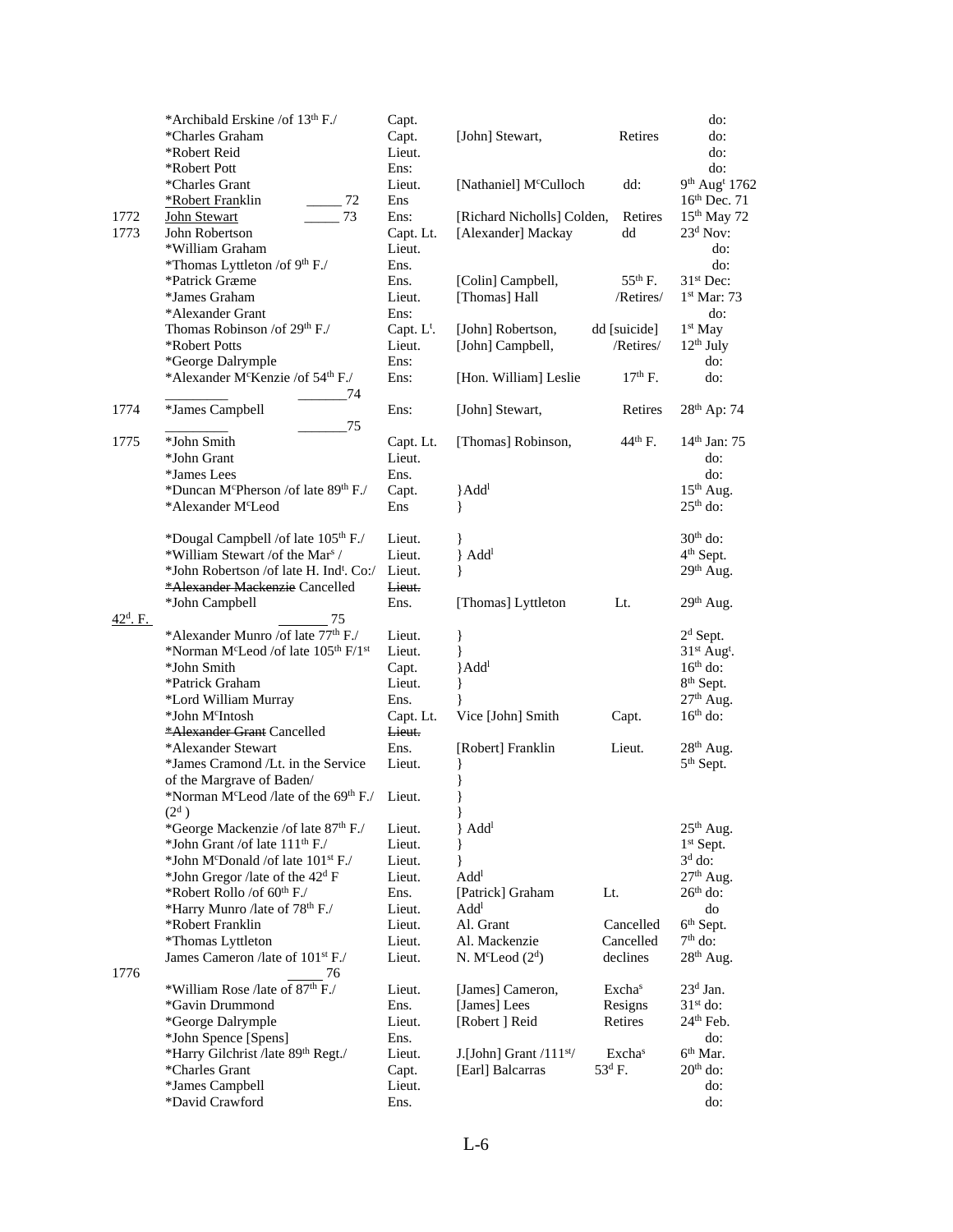|                      | *Serj. Major Hugh Fraser                               | Adjut.                          | [John] M <sup>c</sup> Intosh           | Resigns             | do:                      |
|----------------------|--------------------------------------------------------|---------------------------------|----------------------------------------|---------------------|--------------------------|
|                      | *Qu' Ma' Serj. Colin Smith                             | Qu <sup>r</sup> Ma <sup>r</sup> | [William] Graham                       | Resigns             | do:                      |
|                      | *John Campbell                                         | Ens.                            | Antidated to 10 <sup>th</sup> Aug 75   |                     |                          |
| 1777                 | 77                                                     |                                 |                                        |                     |                          |
|                      | *Alexander Grant                                       | Lt.                             | J. [John] Graham                       | $71st$ F.           | $23d$ Aug.               |
|                      | *Allan M <sup>c</sup> Lean                             | Ens.                            |                                        |                     | do:                      |
|                      | *Alexander Innes                                       | Ens.                            | [Alexander] Mackenzie,                 | $K^d$               | $21st$ Sept.             |
|                      |                                                        |                                 |                                        |                     |                          |
|                      | *Alexander M <sup>c</sup> Leod                         | Lt.                             | W. Graham Sells an Ensigncy            |                     | $22^d$ Ap. 77            |
|                      | *[Sgt.] James Stirling                                 | [Ens.]                          |                                        |                     | do:                      |
|                      | *Robert Rollo                                          | Lt.                             | Ja. Graham                             | 57 <sup>th</sup> F. | 8 <sup>th</sup> May      |
|                      | *John Campbell                                         | Lt.                             | [Valentine] Chisholm,                  | Ret <sup>s</sup>    | 31<br>do:                |
|                      | *Alexander Macgregor                                   | Ens.                            | [Robert] Rollo                         | Lt.                 | 8 <sup>th</sup> May      |
|                      | *Dugald Campbell                                       | Ens.                            | [John] Campbell                        | Lt.                 | $31st$ do:               |
| 42 <sup>d</sup> . F. | 77                                                     |                                 |                                        |                     |                          |
|                      | *William Grant                                         | Major                           | Vice [William] Murray,                 | $27th$ F.           | $5th$ Oct. 77            |
|                      | *John M <sup>c</sup> Intosh                            | Capt.                           |                                        |                     | do:                      |
|                      | *John Peebles                                          | Capt. Lt.                       |                                        |                     | do:                      |
|                      | *Gavin Drummond                                        | Lt.                             |                                        |                     | do:                      |
|                      | *William M <sup>c</sup> Donald                         | Ens.                            |                                        |                     | do:                      |
|                      |                                                        |                                 |                                        |                     | $27th$ do:               |
|                      | *Lord William Murray                                   | Lt.                             | Dugal Campbell,                        | Ret <sup>s</sup>    |                          |
|                      | *George Campbell                                       | Ens.                            |                                        |                     | do:                      |
|                      | *James Stuart<br>(of $5^{th}$ F.)                      | Lt.                             | [Thomas] Lyttleton                     | $5^{\text{th}}$ F.  | $7th$ do:                |
|                      | *John Spence [Spens]                                   | Lt.                             | [John] McDonald,                       | Ret <sup>s</sup>    | $11th$ Nov.              |
| 1778                 | 78                                                     |                                 |                                        |                     |                          |
|                      | *Alexander Stewart                                     | Lt.                             | [William] Rose                         | dd.                 | $17th$ Dec. 77           |
|                      | *[Adj.] Hugh Fraser                                    | Ens.                            |                                        |                     | do:                      |
|                      | *David Crawford                                        | Lt.                             | [William] Stewart                      | Invalids            | 18 <sup>th</sup> Mar. 78 |
|                      | *Alex: Grant                                           | Ens.                            |                                        |                     | do:                      |
|                      | *Ld William Murray                                     | Lt.                             | D. [Dugal] Campbell                    | Retires             | 27th Sep. 77             |
|                      | *George Campbell                                       | Ens.                            |                                        |                     | do:                      |
|                      | *William Robinson [Robertson]                          | Surgeon                         | [Alexander] Potts                      | Hospital            | $11th$ Sept. 77          |
|                      |                                                        |                                 |                                        |                     |                          |
|                      | *Ens. Lord William Murray                              | Lt.                             | D. [Dugal] Campbell                    | Ret <sup>s</sup>    | $27th$ Sept. 78          |
|                      | *George Campbell                                       | Ens.                            |                                        |                     | do:                      |
|                      | *Lt. Patrick Graham                                    | Capt.                           | Ja <sup>s</sup> M <sup>c</sup> Pherson | Ret <sup>s</sup>    | $5^{\rm th}$ June        |
|                      | *Ens. Alexander McGregor                               | Lt.                             |                                        |                     | do:                      |
|                      | *Ens. Allan M <sup>c</sup> Lean                        | Lt.                             | Ja <sup>s</sup> Campbell               | $77th$ F.           | $3d$ Aug.                |
|                      | *Vol. William Fraser                                   | Ens.                            |                                        |                     | do:                      |
|                      | *Ens Alexander Innes                                   | Lt.                             | Jnº Campbell                           | 74 <sup>th</sup> F. | do:                      |
|                      | *Ens [Lt.] John Young /of Pen <sup>s</sup> Loy./       | Ens.                            |                                        |                     | do:                      |
|                      | *Ens James Stirling                                    | Lt.                             | Ld. [William] Murray                   | 77 <sup>th</sup> F. | do:                      |
|                      | *Vol. [Kenneth] Callendar [71 <sup>st</sup> F]         | Ens.                            |                                        |                     | do:                      |
|                      | *Capt. Lt. John Peebles                                | Capt.                           | [Alexander] Donaldson                  | $76th$ F.           | $18th$ do:               |
|                      |                                                        |                                 | G. [George] Mackenzie                  | $73d$ F.            |                          |
|                      | *Lt. Ja <sup>s</sup> Campbell /of 57 <sup>th</sup> F./ | Capt.                           |                                        |                     | do:                      |
|                      | *Lt. John Rutherford                                   | Capt. Lt.                       | [John] Peebles                         | Capt                | do:                      |
|                      | *Ens. James Graham / of 57 <sup>th</sup> F.            | Lt.                             |                                        |                     | do:                      |
|                      | *Ens. Alexander Cumine /of 52 F./                      | Lt.                             | G. [George] Mackenzie                  | $73^{\rm d}$ F.     | do:                      |
|                      | *Capt. Charles Graham                                  | Major                           | [William] Grant                        | Retires             | $25th$ do:               |
|                      | *Lt. George Dalrymple                                  | Capt.                           |                                        |                     | do:                      |
|                      | *Ens. William M <sup>c</sup> Donald                    | Lt.                             |                                        |                     | do:                      |
| 42 <sup>d</sup> . F. | 78                                                     |                                 |                                        |                     |                          |
|                      | *Ens. Dugald Campbell                                  | Lt.                             | Vice [Harry] Gilchrist                 | Killed              | $26th$ Aug 78            |
|                      | *Ens. Alexander Home /of 71 <sup>st</sup> F/           | Ens.                            | [Dugald] Campbell                      |                     | do:                      |
|                      | *Ens. George Campbell                                  | Lt.                             | [Alexander] Munro                      | $83^d$ F.           | $18th$ Oct.              |
|                      |                                                        | Lt.                             | [David] Crawford                       | $83d$ F.            | $19th$ do:               |
|                      | *Ens. [and Adj.] Hugh Fraser                           |                                 |                                        |                     | $18th$ do:               |
|                      | *Dugald Campbell, Vol.                                 | Ens.                            | G. [George] Campbell                   | Lt.                 |                          |
|                      | John Robertson, Vol <sup>r</sup>                       | Ens.                            | [Hugh] Fraser                          | Lt.                 | $19th$ do:               |
|                      | *Lt David Anstruther /of 26th F./                      | Capt.                           | [Archibald] Erskine                    | $22^d$ F            | 6 <sup>th</sup> Dec.     |
|                      | *Ens Henry David Fraser /of 64th F./                   | Lt.                             | [James] Graham                         | $64^{th}$ F.        | $23d$ Nov                |
|                      | *John Oswald                                           | Ens.                            | [William] McDonald                     | Lt.                 | $25th$ Aug.              |
|                      | *Henry Graham                                          | Ens.                            | [John] Spence [Spens]                  | Lt.                 | $11^{th}$ Nov. 77        |
| 1779                 | 79                                                     |                                 |                                        |                     |                          |
|                      | *James Spens                                           | Ens.                            | [Alexander] M <sup>c</sup> Gregor      | Lt.                 | 5 <sup>th</sup> June 78  |
|                      |                                                        |                                 |                                        |                     |                          |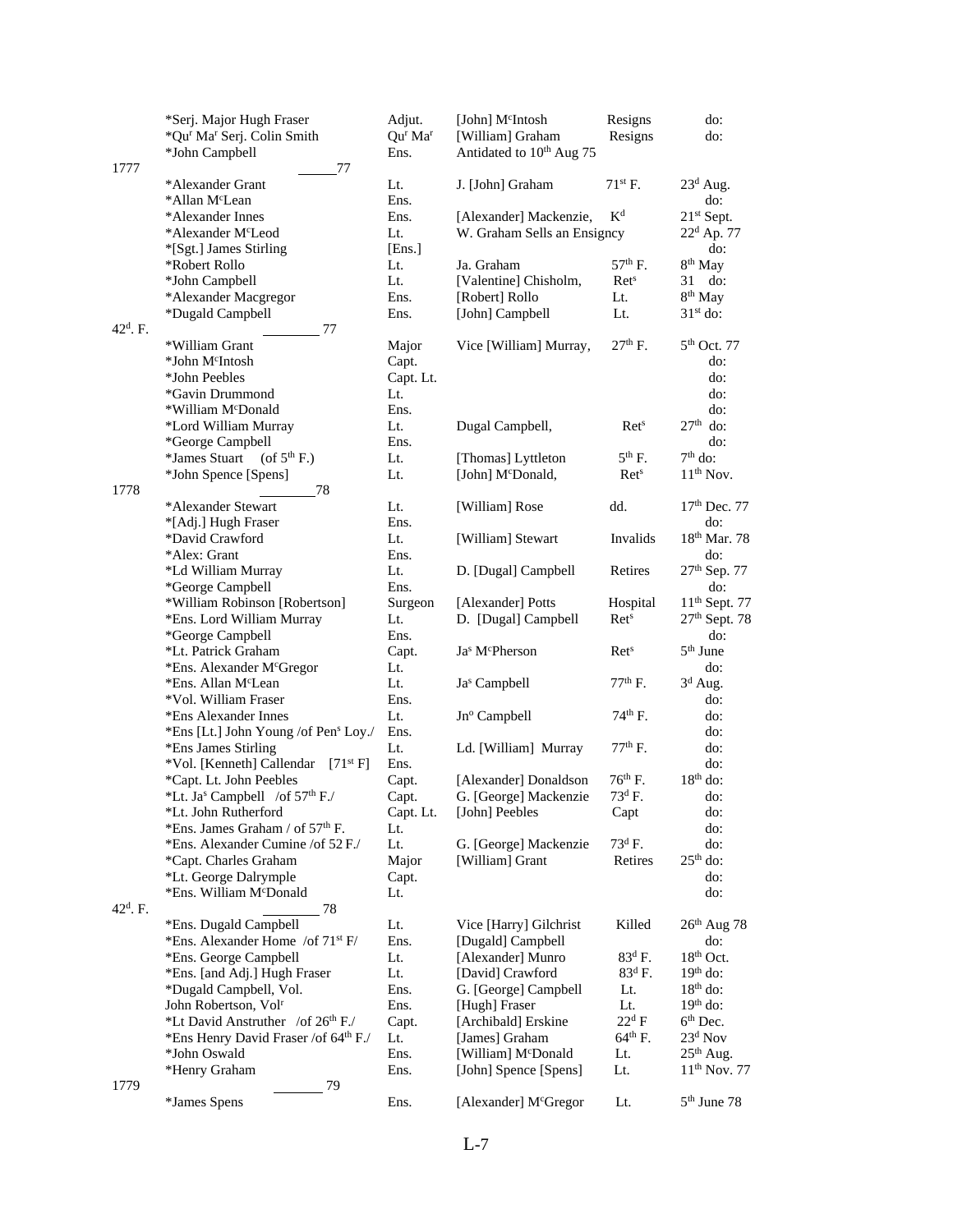|        | *Lt. Hay M <sup>c</sup> Dowal /of $71^{st}$ F/               | Capt. | [John] M <sup>c</sup> Intosh,                 | $\rm{Ret}^s$     | 20 <sup>th</sup> Sep. 79 |
|--------|--------------------------------------------------------------|-------|-----------------------------------------------|------------------|--------------------------|
|        | *Ens. Henry Graham                                           | Lt.   | [Harry] Munro                                 | $71st$ F.        | $2d$ Feb.                |
| $2$ Bn | *Serj Maj [James] Rose                                       | Adi   | [John] Rutherford,                            | resigns          | $31st$ Aug.              |
|        | *Alexander Loraine                                           | Ens.  | [John Robertson] Robinson 71 <sup>st</sup> F. |                  | 8 Nov. 78                |
|        | James West / late a Lt $79th$ F/                             | Lt.   | [John] Spens                                  | $95th$ F.        | $19th$ May 80            |
|        | John Harris / $\frac{1}{2}$ pay in late 122 <sup>d</sup> F./ | Lt.   | [James] West                                  | Exchanges        | $26th$ do:               |
|        | *Hon. Lt. Geo: Fraser /of $88th$ F./                         | Lt.   | [John] Harris                                 | $88th$ F.        | $31st$ do:               |
|        | *Ens. Alexander Grant                                        | Lt.   | [John] Robertson                              | $71st$ F.        | 24 Aug. 79               |
|        | *Vol. James Alston                                           | Ens.  |                                               |                  | do:                      |
|        | *Ens. William Fraser                                         | Lt.   | [Normand] M <sup>c</sup> Leod                 | 71 <sup>st</sup> | $25$ do:                 |
|        | *Vol. William Fraser                                         | Ens.  |                                               |                  | do:                      |
|        | *Vol. David Sutherland                                       | Ens.  | [Henry] Graham                                | Lt.              | 2. Feb.                  |
|        |                                                              |       |                                               |                  |                          |

Source and Note: TNA, *Succession books (series 1) - general.* 1771-1780 at WO 25/211 (No folio numbers shown). The promotion of Sgt. Maj. Rose to Adj. in the *"2 Bn."* on Aug. 31, 1779 refers to the provisional 2nd Battalion formed in America by splitting the regiment into two battalions in Aug. 1776. It does not refer to the "*official*" 2<sup>nd</sup> Battalion raised in Scotland by Lt. Col. Norman MacLeod of MacLeod in 1779-80 for service in South Africa and India.

# **1 st Battalion, 42nd Regiment 1780- 1787**

| 42 <sup>d</sup> F. 1st Bn. |                                                              |                                 |                                |                           |                          |
|----------------------------|--------------------------------------------------------------|---------------------------------|--------------------------------|---------------------------|--------------------------|
| 1780                       |                                                              |                                 |                                |                           |                          |
|                            | *Ens. John Young                                             | Lt.                             | Vice [Alexander] McLeod Killed |                           | $15th$ May 80            |
|                            | *Vol. William Dickson                                        | Ens.                            |                                |                           | do:                      |
|                            | *Ens. John Ritchie /of 44 <sup>th</sup> F./                  | Lt.                             | [Robert] Rolo Retires          |                           | 6 <sup>th</sup> Sept.    |
|                            | *Vol. William Fraser                                         | Ens.                            | [Alexander] Home               | Retires                   | $13th$ do:               |
|                            | *Serj <sup>t</sup> Hector M <sup>c</sup> Lean                | Qu <sup>r</sup> Ma <sup>r</sup> | [Colin] Smith                  | dd. [suicide]             | $21st$ Dec. 79           |
| 1781                       |                                                              |                                 |                                |                           |                          |
|                            | *Capt. Lt. John Rutherford                                   | Capt.                           | [Duncan] McPherson             | $71st$ F.                 | 31 <sup>st</sup> Dec. 80 |
|                            | *Lt. Robert Potts                                            | Capt. Lt.                       |                                |                           | do:                      |
|                            | *Ens. Kenneth Callender                                      | Lt.                             |                                |                           | do:                      |
|                            | *William Edmonstone                                          | Ens.                            |                                |                           | do:                      |
|                            | *Ens. Dugall Campbell                                        | Lt.                             | [Allan] M <sup>c</sup> Lean    | Drowned                   | $1st$ Jan 81             |
|                            | *Vol. [and Adj. James] Rose                                  | Ens.                            |                                |                           | do:                      |
|                            | *Ens. William Dixon                                          | Lt.                             | [Robert] Ritchie               | $37th$ F.                 | 28 <sup>th</sup> Apr.    |
|                            | *Ens. Alexander Lorraine                                     | Lt.                             | [Kenneth] Callender            | Retires                   | $25th$ July              |
|                            | /of 82 F./<br>*Lt. George Stuart                             | Lt.                             | [James] Crammond               | dd                        | $1st$ Sept.              |
| 1782                       |                                                              |                                 |                                |                           |                          |
|                            | *Lt. William Dickson<br>*Ens. William Edmonstone             | Capt.                           | [John] Peebles                 | Retires                   | 2 Feb 82                 |
|                            | *Major Charles Graham                                        | Lt.<br>Lt. Col.                 |                                | $71^{st}$ F.              | do:                      |
|                            | *Capt. Walter Home /of 7 <sup>th</sup> F./                   |                                 | [Thomas] Stirling              |                           | 28 Apr.                  |
|                            | *Ens. James Alston                                           | Major<br>Lt.                    | [George] Stewart               | $60th$ F.                 | do:<br>4 May             |
|                            | *Vol. Donald M <sup>c</sup> Niven                            | Ens.                            |                                |                           | do:                      |
|                            | *Lt. John Nesmyth /of 69th F./                               | Lt.                             | [Alexander] Grant              | 69 F.                     | 14 Oct.                  |
| 1783                       |                                                              |                                 |                                |                           |                          |
|                            | James Rivington                                              | Ens.                            | [David] Sutherland             | Retires                   | 28 Feb.                  |
|                            | Alexander Fraser                                             | Ens.                            | [William] Edmonstone Lt.       |                           | 8 Aug. 83                |
|                            | *Capt. Lt. Robert Potts                                      | Capt.                           | [John] Smith                   | dd                        | 27 July                  |
|                            | *Lt. Robert Franklin                                         | Capt. Lt.                       |                                |                           | do:                      |
|                            | *Ens. William Fraser Sen <sup>r</sup>                        | Lt.                             |                                |                           | do:                      |
|                            | William Anstruther                                           | Ens.                            |                                |                           | do:                      |
| 1784                       |                                                              |                                 |                                |                           |                          |
|                            | James Blair                                                  | Ens.                            | [Alexander] Loraine            | Lt.                       | $6th$ Oct. 84            |
| 42 <sup>d</sup> F. 1st Bn. |                                                              |                                 |                                |                           |                          |
| 1785                       |                                                              |                                 |                                |                           |                          |
|                            | Lt. Rob <sup>t</sup> Pigot Chrystie /of 20 <sup>th</sup> F./ | Capt.                           | Vice [Charles] Grant           | Retires                   | $26th$ Aug. 85           |
|                            | Lt. William Johnston $/37th$ F./                             | Capt.                           | [John] Rutherford              | Retires                   | do:                      |
|                            | *Lt. Alexander Grant                                         | Capt. Lt.                       | [Robert] Franklin              | dd                        | $31st$ do:               |
|                            | Ens. Archibald Campbell /of late                             | Ens.                            | [James] Rivington              | <b>Excha</b> <sup>s</sup> | $26th$ do:               |
|                            | $84^{\text{th}}$ F./                                         |                                 |                                |                           |                          |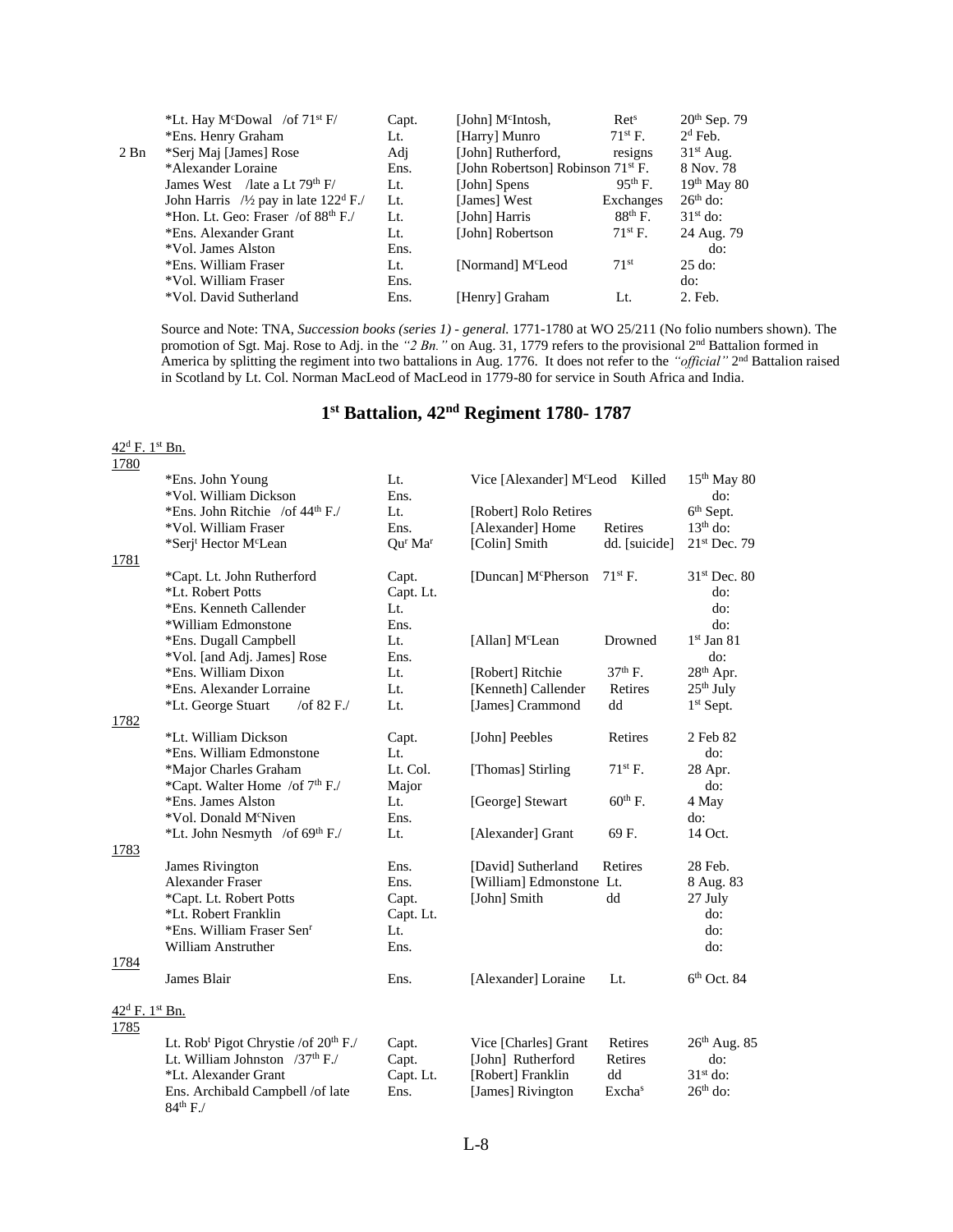| Alexander Simpson                                      | Ens.                     | [William] Dickson            | Lt.                        | do:                    |
|--------------------------------------------------------|--------------------------|------------------------------|----------------------------|------------------------|
| Ens. John Shaw / $\frac{1}{2}$ pay 31 <sup>st</sup> F. | Ens.                     |                              | Excha <sup>s</sup>         | 18 Jan. 86             |
| *Ens. William Fraser                                   | Lt.                      | [George] Campbell            | Sells an Ens <sup>cy</sup> | 13 Feb:                |
|                                                        |                          |                              |                            |                        |
| Hon: William Stewart                                   | Ens                      |                              |                            | 8 Mar:                 |
| Lt. John Farquarson / of late $77th$ F./               | Lt.                      | [Gavin] Drummond             | Exchas                     | $10th$ Jan. 87         |
|                                                        |                          |                              |                            |                        |
| M. Gen. Hector Munro K.B.                              | Col.                     | [Lord John] Murray           | dd                         | 1 <sup>st</sup> June.  |
| George Watson                                          | Chapl <sup>n</sup>       | [James] M <sup>c</sup> Lagan | Retires                    | $8th$ Aug.             |
| $*Ens. \ldots$ [James] Rose                            |                          | Lt.                          |                            | 24 <sup>th</sup> Sept. |
| George Gordon                                          | Ens.                     |                              |                            | do:                    |
| Capt. Adam Gordon                                      | of late $81^{st}$ F.     | Capt.                        |                            | $25th$ do:             |
| Lt. Robert M <sup>c</sup> Donald                       | of late $71st$           | Lt.                          |                            | do:                    |
| Ens. David Stewart                                     | of late 77 <sup>th</sup> | Ens.                         |                            | $10th$ Oct.            |
| <b>James Stuart</b>                                    | Ens.                     | [William] Stewart            | 67 <sup>th</sup>           | $24th$ do:             |
| <b>Archibald Montgomery</b>                            | Ens.                     | [George] Gordon              | Cancelled                  | $20th$ Jan. 88         |
|                                                        |                          |                              |                            | [Alexander] Simpson    |

Source: TNA, *Succession books (series 1) - general.* 1780-1788 at WO 25/212 (no folio numbers shown).

# **2 nd Battalion, 42nd or Royal Highland Regt. (later the 73rd Regt.) 1780- 1787**

42<sup>d</sup>. F. 2<sup>d</sup>. Bn. 73<sup>d</sup>. F.

| 1780 |                                                                                           |                             |                  |           |                |
|------|-------------------------------------------------------------------------------------------|-----------------------------|------------------|-----------|----------------|
|      | *Gen. Lord John Murray                                                                    |                             |                  | Colonel   | $21st$ Mar. 80 |
|      | Maj. Norman Macleod                                                                       | of $73^{\text{d}}$ F.       |                  | Lt. Col   | do.            |
|      | *Capt. Patrick Graham                                                                     | of $1st$ Bn.                |                  | Major     | do.            |
|      | Lt. James Murray                                                                          | of late 78 <sup>th</sup> F. | with permt $&c$  |           | do.            |
|      | *Lt. John McGregor [Gregor]                                                               | of $1st$ Bn.                |                  |           | $22d$ do       |
|      | Lt. James Drummond                                                                        | of $66th$ F.                |                  |           | $23d$ do.      |
|      | Lt. Colin Campbell                                                                        | of $36th$ F.                |                  | Captains  | $24th$ do.     |
|      | Lt. Thomas Dalyell                                                                        | of $32^d$ F.                |                  |           | $25th$ do.     |
|      | Lt. David Lindsay                                                                         | of $69th$ F.                |                  |           | $26th$ do.     |
|      | Lt. John Grant [Glenmoriston]                                                             | of $1st$ F.                 |                  |           | $27th$ do      |
|      | *Ens. James Spens                                                                         | of $1st$ Bn                 |                  |           | $21st$ do      |
|      | *Ens. John Oswald                                                                         | of $1st$ Bn.                |                  |           | $22d$ do.      |
|      | Ens. Aneas Fraser                                                                         | of $73^{\text{d}}$ F.       |                  |           | $23d$ do.      |
|      | Lt. Alexander Dunbar                                                                      | of Suth <sup>d</sup> . Fen. |                  |           | $28th$ do.     |
|      | <b>Alexander Maitland</b>                                                                 |                             |                  | } Lieut.  | $29th$ do.     |
|      | Allan Robinson                                                                            |                             | with perms. $&c$ |           | $30th$ do.     |
|      | John Macleod                                                                              |                             |                  |           | $31st$ do.     |
|      | <b>Alexander Rose</b>                                                                     |                             |                  |           | $1st$ Apr.     |
|      | Vol. John Murray Robertson                                                                |                             |                  |           | $21st$ Mar     |
|      | Ens. Alex Macdonald                                                                       | Dutch Serv.                 |                  |           | $22d$ do.      |
|      | Robert Robertson                                                                          |                             |                  |           | $23d$ do.      |
|      | John Macdonald                                                                            |                             |                  | Ensigns   | $24th$ do.     |
|      | William White                                                                             |                             |                  |           | $25th$ do.     |
|      | Charles MacLean                                                                           |                             |                  |           | $26th$ do.     |
|      | John Macpherson                                                                           |                             |                  |           | $27th$ do      |
|      | <b>John Stewart</b>                                                                       |                             |                  | Chaplain  | $21st$ do.     |
|      | Serj. Robert Leslie                                                                       |                             |                  | Adj.      | do.            |
|      | Donald Plowman                                                                            |                             |                  | Qua. Mas. | do.            |
|      | Ens. Charles Sutherland<br>$42^{\text{d}}$ , F, $2^{\text{d}}$ , Bn, $73^{\text{d}}$ , F, | of Suth <sup>d</sup> Fen.   | Ens.             |           | $d^o$ .        |
|      | Thomas Farquharson                                                                        |                             | Surgeon          |           | $21st$ Mar. 80 |
|      | Ens. John Wemyss                                                                          | of $47th$ F.                | Lt.              |           | $24th$ do.     |
|      | Kenneth Mackenzie                                                                         | Quar Mas <sup>r</sup>       | Vice [Donald]    | Resigns   | $27th$ do.     |
|      |                                                                                           |                             | Plowman          |           |                |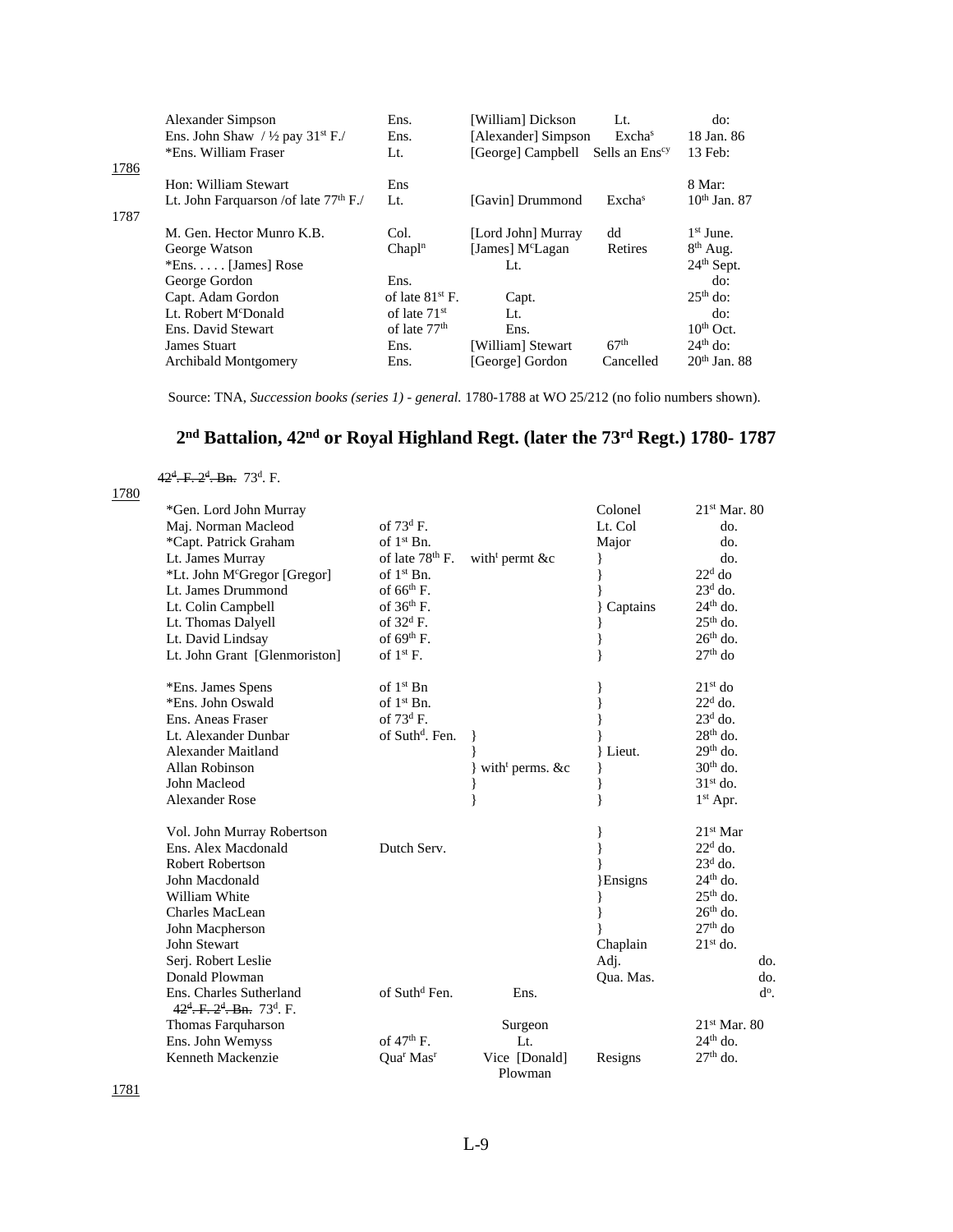|             | Ens. Charles Sutherland<br>[from Sutherland Fenc.]                          | Lt.               | [Alex.] Maitland                           | Resigns         | 25 July 81                                 |
|-------------|-----------------------------------------------------------------------------|-------------------|--------------------------------------------|-----------------|--------------------------------------------|
|             | *Lt. John Grant [Auchindown]<br>Ens. John Murray Robertson<br>John Macrae   |                   | Capt.<br>Lt.<br>Ens.                       |                 | $25th$ Dec.<br>do.<br>$26th$ do.           |
|             | Ens. Alexander Rose of N. Fen.                                              | Ens.              | [John M.] Robertson Lt.                    |                 | $25th$ do.                                 |
| 1782        |                                                                             |                   |                                            |                 |                                            |
|             | Kenneth McKenzie                                                            | Ens.              | [Charles] Sutherland Lt.                   |                 | 2 Sept.                                    |
|             | Ens. Alexander McDonald                                                     | Lt.               | *[John] Grant                              | Capt.           | 6 Oct.                                     |
|             | Ronald Cameron                                                              | Ens.              |                                            |                 | do.                                        |
|             | [James] Keith                                                               | Ens.              | Robertson                                  | Lt.             | 29th Sept.                                 |
| 1783        | Maj. John Campbell /of 100 <sup>th</sup> F./                                | Major             | *[Patrick] Graham                          | dd              | $23d$ Oct. 81                              |
| 1784        | *Lt. Henry Graham /of 71 <sup>st</sup> F./                                  | Capt.             | *J.[John] Grant                            | Retires         | $21st$ Apr 84                              |
|             | Ens. John Macpherson                                                        | Lt.               | [Allan] Robinson                           | Retires         | $11th$ Aug <sup>t</sup> 82                 |
|             | Robinson<br>Vol.                                                            | Ens.              |                                            |                 | do.                                        |
|             | Lt. William Stuart /of 100 <sup>th</sup> F,/                                | Capt.             | Lindsay                                    | Retires         | $17th$ do.                                 |
|             | James Welch                                                                 | Ens.              | Cameron                                    | $100th$ F.      | $7th$ Dec                                  |
|             | Ens. John McDonald                                                          | Lt.               | *[John] Oswald                             | Retires         | $9th$ do.                                  |
|             | John Taylor                                                                 | Ens.              |                                            |                 | do.                                        |
|             | Donald McIntyre                                                             | Qua. Mas.         | Mackenzie                                  | Sells           | $12th$ do.                                 |
|             | Ens. Kenneth Mackenzie                                                      | Lt.               | Rose                                       | Retires         | $9th$ do.                                  |
|             | Sutherland                                                                  | Ens.              |                                            |                 | do.                                        |
|             | *Lt. James Spens                                                            | Capt.             | [Thomas] Dalyell                           | Killed          | $24th$ May 83                              |
|             | Ens. Charles Maclean                                                        | Lt.               |                                            |                 | do.                                        |
|             | Donald M <sup>c</sup> Intyre                                                | Ens.              |                                            |                 | do.                                        |
|             | Ens. James Keith                                                            | Lt.               | McPherson                                  | Killed          | 30 <sup>th</sup> June                      |
|             | Robert Leslie                                                               | Ens.              |                                            |                 | do.                                        |
|             | Ens. Daniel Robinson                                                        | Lt.               | Mackenzie                                  | Killed          | $7th$ July                                 |
|             | Thomas Lighton<br>William Macpherson<br>$42^d$ , F, $2^d$ , Bn, $73^d$ , F, | Ens.<br>Ens.      | M <sup>c</sup> Intyre                      | Killed          | do.<br>do.                                 |
| 1784        |                                                                             |                   |                                            |                 |                                            |
|             | Lt. Alexander M <sup>c</sup> Donald                                         | Qua. Ma           | Vice M <sup>c</sup> Intyre                 | Killed          | $7th$ July 83                              |
|             | Ens. James Welch                                                            | Lt.               | Dunbar                                     | dd              | $23d$ d <sup>o</sup> .                     |
|             | John Campbell                                                               | Ens.              |                                            |                 | $d^{\rm o}$                                |
|             | *Capt <sup>n</sup> Hay MacDowall                                            | Maj               | [John] Campbell                            | dd              | $24th$ Mar 84                              |
|             | Lt. Aneas Fraser                                                            | Capt.             |                                            |                 | $\mathrm{d}^{\mathrm{o}}$                  |
|             | Ens. Robert Robertson                                                       | Lt.               |                                            |                 | $\mathrm{d}^{\mathrm{o}}$                  |
|             | Vol. Peter Gasoyne                                                          | Ens.              |                                            |                 | $d^{\rm o}$                                |
|             | Lt. Thomas Galpine /of 14 <sup>th</sup> F./                                 | Capt.             | Murray                                     | dd              | $1st$ Dec                                  |
|             | Donald Bayne                                                                | Chap <sup>n</sup> | Stuart                                     | dd              | $25th$ Oct. 81<br>20 <sup>th</sup> June 82 |
| <u>1785</u> | Lt. John Robert Napier /of 98th F./                                         | Capt.             | *[John] Macgregor                          | Retires         |                                            |
|             | Lt. Richard Darby /of $100th$ F./                                           | Capt              | Stewart                                    | Retires         | $28th$ Nov. 84                             |
|             | Vol. John Kennedy                                                           | Ens.              | Robertson                                  | Lt.             | 3 Oct. 83                                  |
|             | Ens. John White                                                             | Lt.               | Fraser                                     | Capt.           | $24th$ Mar. 84                             |
|             | Vol. William Boys                                                           | Ens.              | Taylor                                     | Retires         | $6th$ Sept                                 |
|             | Hosp. MateWharry                                                            | Surgeon           | Farquharson                                | Resigns         | 7 <sup>th</sup> d <sup>o</sup>             |
|             | Tod /late Serj. Maj. of $73d$ F./                                           | Adj <sup>t</sup>  | Leslie                                     | Resigns         | $22d$ Dec.                                 |
|             | Capt. Alex. Campbell /of 63 <sup>d</sup> F./                                | Capt.             | Napier                                     | $63^{\rm d}$ F. | 9 Nov <sup>r</sup> 85                      |
|             | Donald McDonald                                                             | Qua. Mas          | McDonald                                   | Resigns         | $16th do$ .                                |
| 1786        |                                                                             |                   |                                            |                 |                                            |
|             | Lt. James D'Auvergne / of late $100th$ Lt.<br>F/                            |                   | Keith                                      | Exchas          | $12th$ Apr. 86                             |
|             |                                                                             |                   | Altered to 73 <sup>d</sup> Foot [excerpts] |                 |                                            |
|             | Lt. Col. George Osborn, Bt                                                  | of $3^d$ F. G     | Colonel                                    |                 | $18^{th}$ d <sup>o</sup>                   |
|             | *Lt. Dugald Campbell                                                        | Capt.             | [Æneas] Fraser                             | dd              | $26^{th}$ Apr. 86                          |
|             | *Lt. Alexander M <sup>c</sup> Gregor                                        |                   | Capt. Lt.                                  |                 | $18^{th}$ d <sup>o</sup>                   |
| 1707        | Capt. Francis Skelly / of late 71 <sup>st</sup> F./                         | Capt.             | Vice Drummond                              | Exchas          | 13 <sup>th</sup> Sept. 86                  |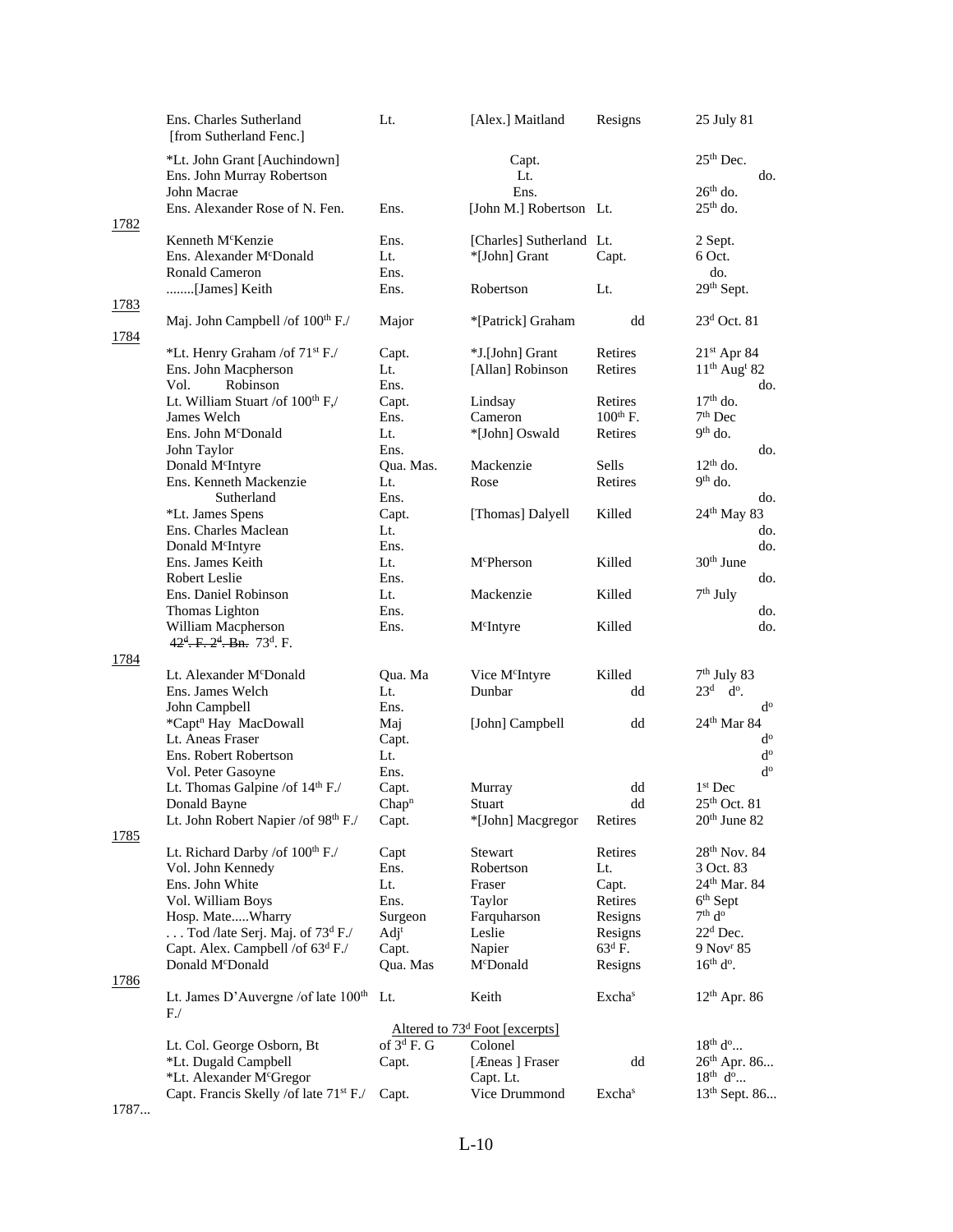Capt. Lt. B.G. Barbutt /of  $65<sup>th</sup>$  F/ Capt. Lt  $*$ [Alex.] M<sup>c</sup>Gregor  $65<sup>th</sup>$  F. 20<sup>th</sup> June...

Source and Notes: *TNA, Succession books (series 1) - general.* 1780-1788 at WO 25/212 (No folio numbers shown). The 2nd Battalion, 42nd Regt. did not serve in America during the war. This battalion can be easily confused with a temporary " $2<sup>nd</sup>$  Battalion" formed in 1776 by splitting the regiment in America into two smaller battalions. This listing does not include officers from the 1<sup>st</sup> Battalion who transferred over without promotion, e.g. Capt. Hay Macdowal and Lt. John Grant.

### **42nd Regiment, 1787-1792**

#### 42<sup>d</sup> Foot 1787 Archibald Montgomery **Ens** Vice [George] Gordon Cancelled  $23<sup>d</sup>$  June 88 1788 Ralph Peter Dundas Ens. \*[Alexander] Fraser dd  $6<sup>th</sup>$  June Lt. Coll Lamont /  $\frac{1}{2}$  pay 53<sup>d</sup> F/ Lt. \* [William] M<sup>c</sup>Donald Excha. 24<sup>th</sup> Sept. 1789 Lt. George Hardy /of  $3$  F. G./ Capt. [William] Johnston  $3^d$  F. G.  $28<sup>th</sup>$  Aug. 89 Capt. William Munro /of  $51^{st}$  F./ Capt. [George] Hardy 51<sup>st</sup> F. 8<sup>th</sup> Sept. 1791 Patrick M<sup>c</sup>Leod Ens. \*[William]Anstruther dd  $25<sup>th</sup>$  Aug. 90 \*Capt. Lt. Alexander Grant Capt. \*[James] Campbell dd 24th Nov \*Lt. James Steuart [Stewart] Capt. Lt. do. \*Ens. Donald M<sup>c</sup>Niven Lt. do. Simon Fraser Ens. do.<br>
Capt ....Marq. of Huntly /of Ind Co/ Capt. \*[Alexander] Grant Excha<sup>s</sup> 25<sup>th</sup> Jan 91 Capt ....Marq. of Huntly /of Ind Co/ Capt. \*[Alexander] Grant Excha<sup>s</sup><br>Ens. James Blair Lt. \*[Henry D.] Fraser Ind. Co. Lt. \*[Henry D.] Fraser 9<sup>th</sup> Feb. John Munro **Ens.** Ens. 2008 Ens. 2008 Ens. 2008 Ens. 2008 Ens. 2008 Ens. 2008 Ens. 2008 Ens. 2008 Ens. 2008 Ens. 2008 Ens. 2008 Ens. 2008 Ens. 2008 Ens. 2008 Ens. 2008 Ens. 2008 Ens. 2008 Ens. 2008 Ens. 2008 Ens. 2008 Ens. 1791 \*Capt. George Dalrymple Major \*[Walter] Home Retires 16th Mar. \*Capt. Lt. James Stewart Capt. do. \*Lt. Alexander Stewart Capt. Lt. do. Ens. A. A. Campbell Lt. do. 2004. The contract of the contract of the contract of the contract of the contract of the contract of the contract of the contract of the contract of the contract of the contract of the contract Hector Munro **Ens** do.<br>
Let. Alexander Mackenzie /of 1<sup>st</sup> F. Lt. [James] Blair 1<sup>st</sup> F. 23<sup>d</sup> do. Lt. Alexander Mackenzie /of 1<sup>st</sup> F./ Lt. [James] Blair Lt. J. [Jacob] Dewarr /of late Ind. Co./ Lt. [Robert] M<sup>c</sup>Donald  $23<sup>d</sup>$  do.<br>30<sup>th</sup> do. Lt. J. [Jacob] Dewarr /of late Ind. Co./ Lt. [Robert] M<sup>c</sup>Donald Ind. Co. Lt. John Farquharson **Adj'** \*[Hugh] Fraser Resigns  $6<sup>th</sup>$  Apr. Lt. John Raitt /of late Ind. Co./ Lt. \*[Alexander] Innes Excha. 17<sup>th</sup> June 1792 Ens. James Stuart **Lt.** \*[William] Fraser Retires 21<sup>st</sup> Nov 92 42<sup>d</sup> Foot 1792 \*Capt. Lt. Alexander Stewart Capt. Vice [Marquis of] Huntley  $3^d$  F. G. 8 Aug. 92 \*Lt. James Stirling Capt. Lt. do. Ens. David Stewart Lt. do. Alexander Leith Ens. Ens. Ens. Alexander Leith do.

Source: TNA, *Succession books (series 1) - general*. 1788-193 at WO 25/213 (No folio numbers shown).

#### **War Office Succession Book 73rd Highland Regiment, 1787-1792 [Excerpts]**

| $73d$ . Foot                                |       |                    |           |                   |
|---------------------------------------------|-------|--------------------|-----------|-------------------|
|                                             |       |                    |           |                   |
|                                             |       |                    |           |                   |
| Capt. James Campbell /of late $71^{st}$ F./ | Capt. | *[Dugald] Campbell | dd        | $6th$ June 87     |
| Lt. Alex. Mackenzie /of $52d$ F./           | Capt. | *[Henry] Graham    | dd.       | $16^{th}$ Oct. 87 |
|                                             |       |                    |           |                   |
| *Capt. James Spens                          | Maior | *[Hay] Macdowall   | $57th$ F. | $6th$ Apr. [91]   |
|                                             |       |                    |           |                   |
|                                             |       |                    |           |                   |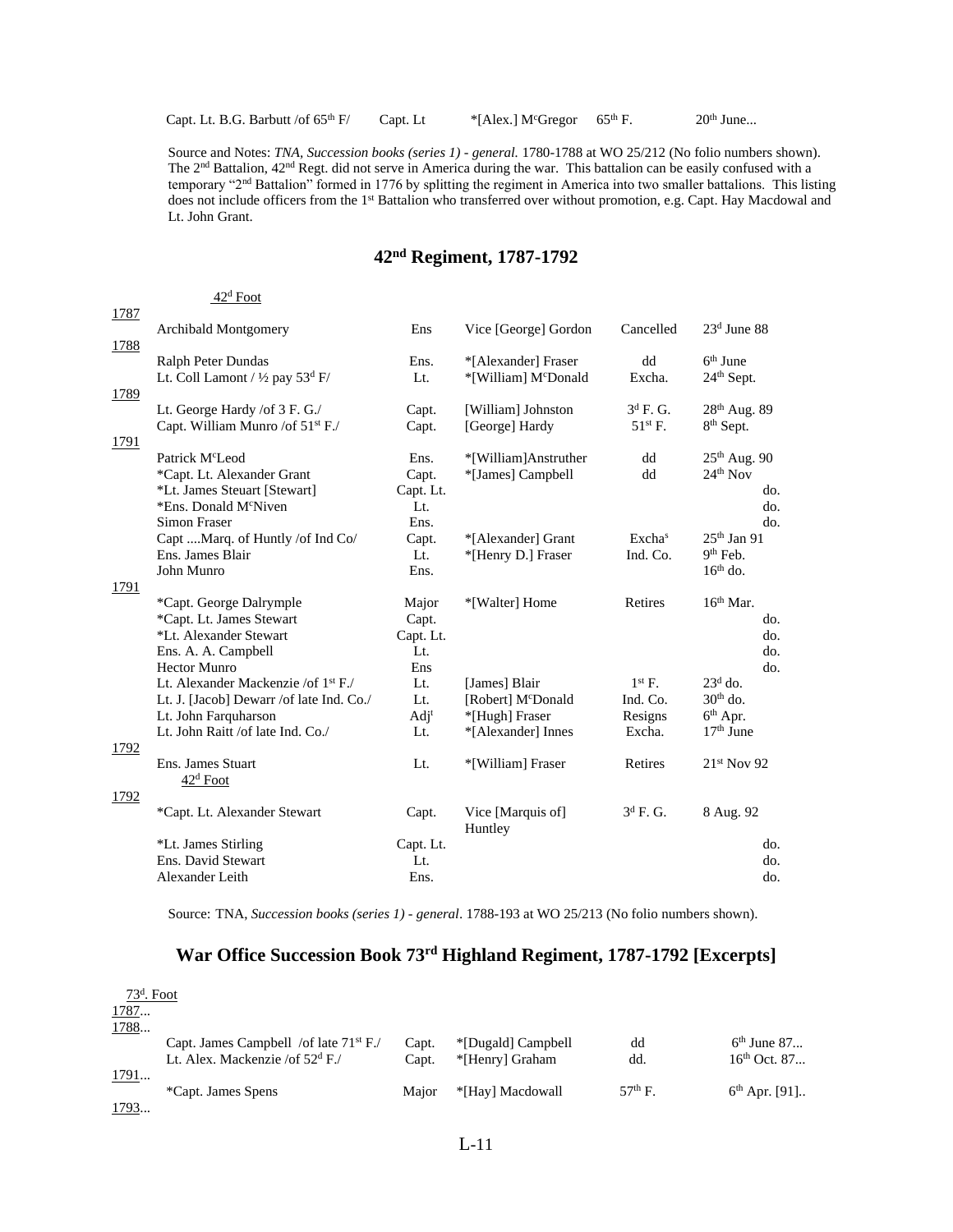### 1792 ...

Source: TNA, *Succession books (series 1) - general*. 1788-193 at WO 25/213 (No folio numbers shown).



Detail of Portrait of Lt. James Stewart, 42<sup>nd</sup> Lt. Infantry Company, c. 1781

Picture Source: Alexander John Good

# **COMMISSION BOOKS, SERIES I**

1767-1772

| [Name]                  | [Date]                                                        | [Commissioned   [Recommended] |                                                    | [Regiment] |  |
|-------------------------|---------------------------------------------------------------|-------------------------------|----------------------------------------------------|------------|--|
|                         |                                                               | bv l                          | hv I                                               |            |  |
| Lord John Murray, to be | $ D^{\circ}: [30^{th}, April 1770] $ $D^{\circ}$ . [George R] |                               | $[D^{\circ}]$ . [Rochford] $L^d$ . Jn°. Murray's 6 |            |  |
| $D^{\circ}$ . [General] |                                                               |                               |                                                    |            |  |

Source: TNA, *War Office: Commission Books, Series I* at WO 25/31, p. 151.

|                                        |                                                             | 1772-1776 |                                 |                             |  |
|----------------------------------------|-------------------------------------------------------------|-----------|---------------------------------|-----------------------------|--|
| William Stewart, Gent: to              | $ D^{\circ}: [1^{st}Dec^{r}: 1773]   D^{\circ}.$ [George R] |           | $D^{\circ}$ . [Sandwich]        | $D^{\circ}$ . [Marines] 4/8 |  |
| be 1 <sup>st</sup> : Lieutenant in Our |                                                             |           | $A:$ Harvey, Tho <sup>s</sup> : |                             |  |
| 68 <sup>th</sup> : Company of Marines  |                                                             |           | Bradshaw]                       |                             |  |
| $D^{\circ}$ . [St. James's ]           |                                                             |           |                                 |                             |  |

| James Stewart, Gent: to be           | $D^{\circ}$ : [15 <sup>th</sup> : August | $D^{\circ}$ . [George R] | $\vert$ D <sup>o</sup> . [Dartmouth] | $ D^{\circ}$ . [Percy's]   3/8 |  |
|--------------------------------------|------------------------------------------|--------------------------|--------------------------------------|--------------------------------|--|
| Ensign in the said $Regt$ .          | 17751                                    |                          |                                      |                                |  |
| $[5th: Regt: of Foot.$               |                                          |                          |                                      |                                |  |
| commanded by Maj: Gen <sup>1.</sup>  |                                          |                          |                                      |                                |  |
| Hugh Percy Esq <sup>r</sup> .        |                                          |                          |                                      |                                |  |
| (commonly called Earl                |                                          |                          |                                      |                                |  |
| $D^{\circ}$ . [St. James's]<br>Percy |                                          |                          |                                      |                                |  |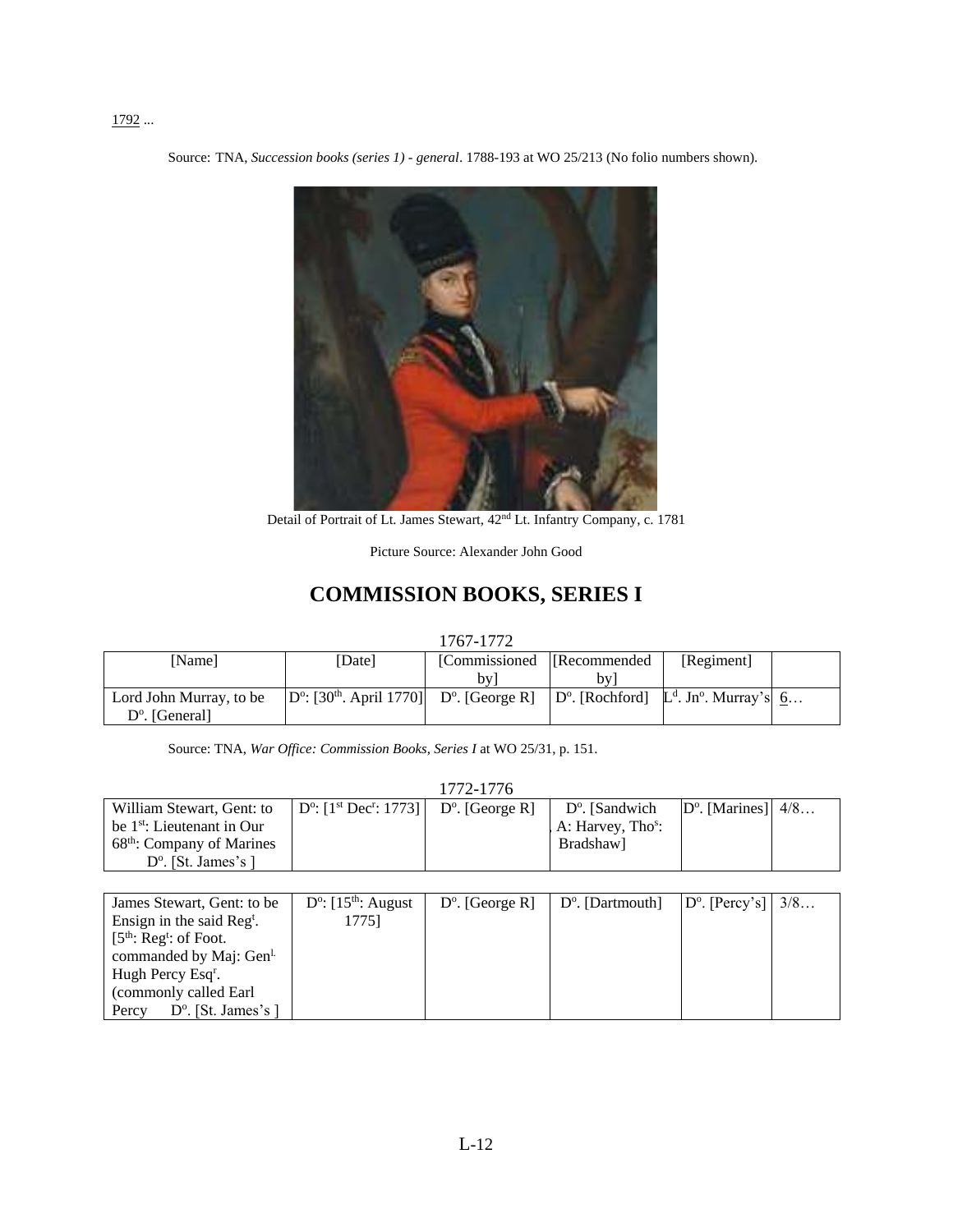| Alexander M <sup>c</sup> Leod Gent.<br>to be Ensign to the $42^d$ . R <sup>1</sup> .<br>High <sup>d</sup> . Reg <sup>t</sup> . of Foot<br>commanded by Gen <sup>1</sup> .<br>Murray<br>D <sup>o</sup> . [St. James's]            | 15 <sup>th</sup> . Aug <sup>t</sup> . 1775 | $D^{\circ}$ . [George R] | Dartmouth                    | Murray's                    | 3/8 |
|----------------------------------------------------------------------------------------------------------------------------------------------------------------------------------------------------------------------------------|--------------------------------------------|--------------------------|------------------------------|-----------------------------|-----|
| Alexander Munro Gent. to<br>be Lieutenant to the 42 <sup>d</sup> .<br>R <sup>1</sup> . High <sup>d</sup> . Reg <sup>t</sup> . of Foot<br>commanded by Gen <sup>1</sup> .<br>Murray                                               | $D^{\circ}$ .                              | $D^{\circ}$ .            | $D^{\circ}$ .                | $D^{\circ}$ .               | 4/8 |
| Duncan McPherson Esq <sup>r</sup> . to<br>be Captain to the 42 <sup>d</sup> . R <sup>1</sup> .<br>High <sup>d</sup> . Reg <sup>t</sup> . of Foot<br>commanded by Gen <sup>1</sup> .<br>Murray                                    | $D^{\circ}$ .                              | $D^{\circ}$ .            | $D^{\circ}$ .                | $D^{\circ}$ .               | 10/ |
| David Anstruther Gent. to<br>be Ensign in the said Reg <sup>t</sup> .<br>$[26th$ . Reg <sup>t</sup> . of Foot.<br>commanded by Major Gen.<br>Lord Adam Gordon]<br>D <sup>o</sup> . [Given at our Court at<br>St. James's ]       | 15 <sup>th</sup> . Aug <sup>t</sup> . 1775 | $D^{\circ}$ . [George R] | D <sup>o</sup> . [Dartmouth] | $D^{\circ}$ .<br>[Gordon's] | 3/8 |
| John Smith Esq <sup>r</sup> to be<br>Captain to the $42d$ ./ or<br>Royal Highland Reg <sup>t</sup> . of<br>Foot commanded by Gen <sup>1</sup> .<br>$Ld$ . John Murray<br>D <sup>o</sup> . Given at our Court at<br>St. James's ] | 16th. Aug <sup>t</sup> . 1775              | $D^{\circ}$ . [George R] | Suffolk                      | Murray's                    | 10/ |
| John McIntosh Esq <sup>r</sup> . to be<br>Capt: Lieut. to the said<br>$D^{\circ}$ .<br>$Regt$ .                                                                                                                                  | 16th. Augt. 1775                           | $D^{\circ}$ .            | $D^{\circ}$ .                | $D^{\circ}$ .               | 4/8 |
| Geo: M <sup>c</sup> Kenzie Gent. to be<br>Lieutenant in the said<br>Regiment<br>$D^{\circ}$ .                                                                                                                                    | 25 <sup>th</sup> . Aug <sup>t</sup> . 1775 | $D^{\circ}$ .            | Weymouth                     | D <sup>o</sup> .            | 4/8 |
| Harry Munro Gent. to be<br>Lieut. in the said Reg <sup>t</sup> . $D^{\circ}$ .                                                                                                                                                   | 26 <sup>th</sup> . Aug <sup>t</sup> . 1775 | $D^{\circ}$ .            | Suffolk                      | $D^{\circ}$ .               | 4/8 |
| John Gregor Gent. to be<br>Lieut. in the said Reg <sup>t</sup> . $D^{\circ}$ .                                                                                                                                                   | 27 <sup>th</sup> . Aug <sup>t</sup> . 1775 | $D^{\circ}$ .            | $D^{\circ}$ .                | $D^{\circ}$ .               | 4/8 |
| James Cameron Gent. to be<br>Lieutenant in the said<br>Reg <sup>t</sup> . D <sup>o</sup> .                                                                                                                                       | 28 <sup>8h</sup> . Aug <sup>t</sup> . 1775 | George R                 | Suffolk                      | Murray's                    | 4/8 |
| John Robertson Gent. to be<br>Lieutenant to the said Reg <sup>t</sup> .<br>$\mathrm{D}^{\mathrm{o}}.$                                                                                                                            | 29 <sup>th</sup> . Aug <sup>t</sup> . 1775 | $D^{\circ}$ .            | Weymouth                     | $D^{\circ}$ .               | 4/8 |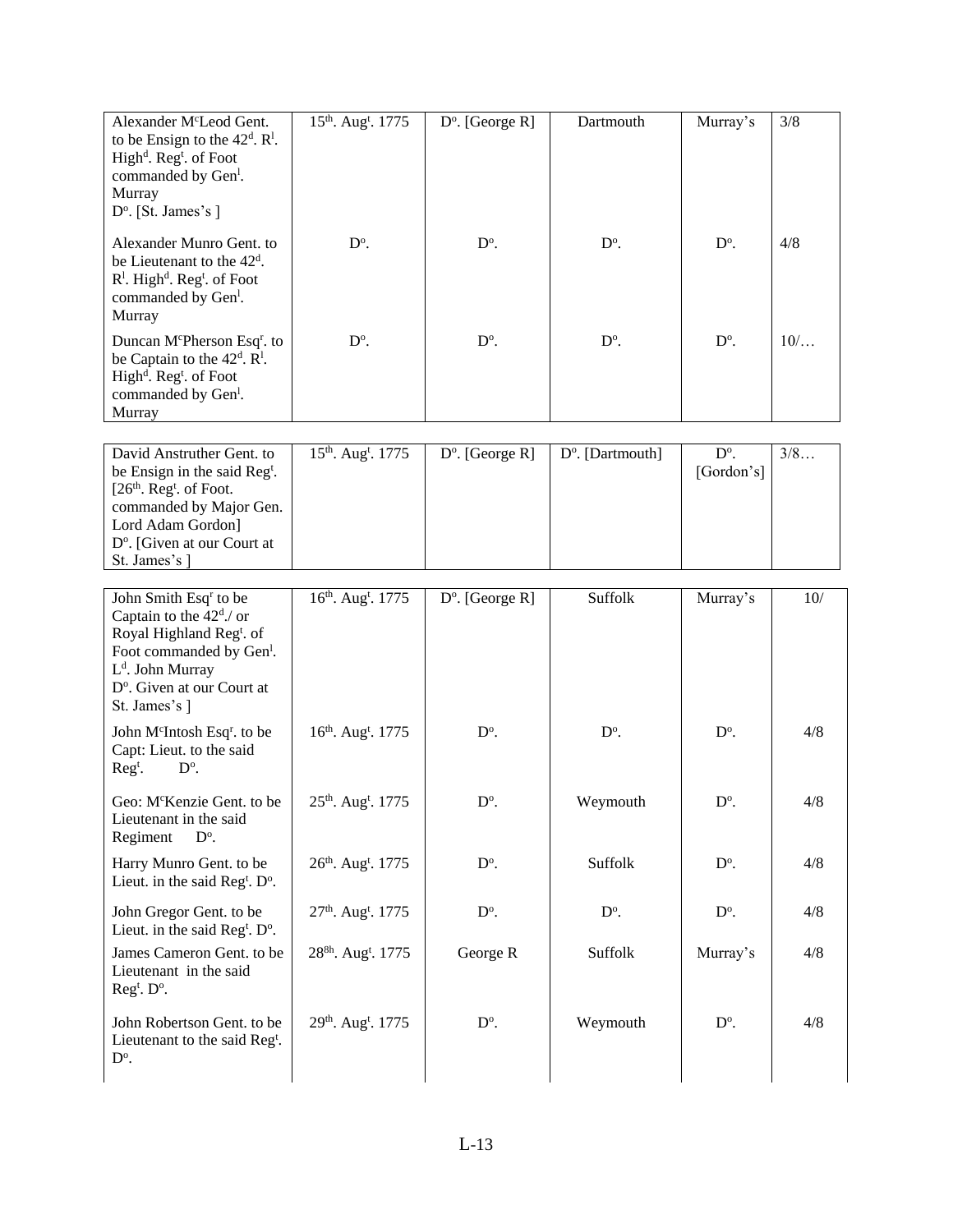| Dougal Campbell Gent. to<br>be Lieutenant in the said<br>Regiment<br>$D^{\circ}$ .             | 30th. Aug <sup>t</sup> . 1775              | $D^{\circ}$ . | $D^{\mathrm{o}}$ . | $D^{\circ}$ . | 4/8 |
|------------------------------------------------------------------------------------------------|--------------------------------------------|---------------|--------------------|---------------|-----|
| Norman M <sup>c</sup> Leod Gent. to<br>be Lieutenant in the said<br>Regiment D°.               | 31st. Aug <sup>t</sup> . 1775              | $D^{\circ}$ . | $D^{\circ}$ .      | $D^{\circ}$ . | 4/8 |
| John Grant [Rippachie]<br>Gent. to be Lieutenant in<br>the said Regiment D°.                   | 1st. Sept <sup>r</sup> . 1775              | $D^{\circ}$ . | $D^{\circ}$ .      | $D^{\circ}$ . | 4/8 |
| John McDonald Gent. to be<br>Lieutenant in the said Reg <sup>t</sup> .<br>$D^{\circ}$ .        | 3 <sup>d</sup> . Sept <sup>r</sup> . 1775  | $D^{\circ}$ . | $D^{\circ}$ .      | $D^{\circ}$ . | 4/8 |
| W <sup>m</sup> . Stewart Gent. to be<br>Lieutenant in the said<br>Regiment D°.                 | 4 <sup>th</sup> . Sept <sup>r</sup> . 1775 | $D^{\circ}$ . | $D^{\mathrm{o}}$ . | $D^{\circ}$ . | 4/8 |
| James Cramond Gent. to<br>be Lieutenant in the said<br>Reg <sup>t</sup> . D <sup>o</sup> .     | 5 <sup>th</sup> . Sept <sup>r</sup> . 1775 | $D^{\circ}$ . | $D^{\circ}$ .      | $D^{\circ}$ . | 4/8 |
| Robert Franklin Gent. to be<br>Lieutenant in the said<br>Regiment D°.                          | 6 <sup>th</sup> . Sept <sup>r</sup> . 1775 | $D^{\circ}$ . | Suffolk            | $D^{\circ}$ . | 4/8 |
| Tho <sup>s</sup> . Lyttleton Gent. to be<br>Lieutenant in the said<br>Regiment D°.             | 7 <sup>th</sup> . Sept <sup>r</sup> . 1775 | $D^{\circ}$ . | $D^{\circ}$ .      | $D^{\circ}$ . | 4/8 |
| Patrick Graham Gent. to be<br>Lieutenant in the said Reg <sup>t</sup> .<br>$D^{\circ}$ .       | 8 <sup>th</sup> . Sept <sup>r</sup> . 1775 | George R.     | Suffolk            | Murray's      | 4/8 |
| Robert Rollo Gent. to be<br>Ensign in the said Reg <sup>t</sup> . $D^{\circ}$ .                | 26 <sup>th</sup> . Aug <sup>t</sup> . 1775 | $D^{\circ}$ . | $D^{\circ}$ .      | $D^{\circ}$ . | 3/8 |
| Lord W <sup>m</sup> . Murray to be<br>Ensign in the said Reg <sup>t</sup> . $D^{\circ}$ .      | 27 <sup>th</sup> . Aug <sup>t</sup> . 1775 | $D^{\circ}$ . | $D^{\circ}$ .      | $D^{\circ}$ . | 3/8 |
| Alex <sup>r</sup> . Stewart Gent. to be<br>Ensign in the said Reg <sup>t</sup> . $D^{\circ}$ . | 28 <sup>th</sup> . Aug <sup>t</sup> . 1775 | $D^{\circ}$ . | $D^{\circ}$ .      | $D^{\circ}$ . | 3/8 |
| John Campbell Gent. to be<br>Ensign in the said Reg <sup>t</sup> . $D^{\circ}$ .               | 29 <sup>th</sup> . Aug <sup>t</sup> . 1775 | $D^{\circ}$ . | Weymouth           | $D^{\circ}$ . | 3/8 |

| Capt. Duncan M <sup>c</sup> Pherson   | $23^d$ . July 1772 | George R | Weymouth | Army | $15/$ |
|---------------------------------------|--------------------|----------|----------|------|-------|
| of the $42d$ . Regiment of            |                    |          |          |      |       |
| Foot, Commanded by Gen <sup>1</sup> . |                    |          |          |      |       |
| Lord John Murray to be                |                    |          |          |      |       |
| Major in the Army                     |                    |          |          |      |       |
| Given at $-$ St James's               |                    |          |          |      |       |
| [Note: This entry may have            |                    |          |          |      |       |
| been backdated to add this            |                    |          |          |      |       |
| commission in that in 1772            |                    |          |          |      |       |
| M <sup>c</sup> Pherson was on Half-   |                    |          |          |      |       |
| pay of the 89 <sup>th</sup> Highland  |                    |          |          |      |       |
| Regt. and did not join the            |                    |          |          |      |       |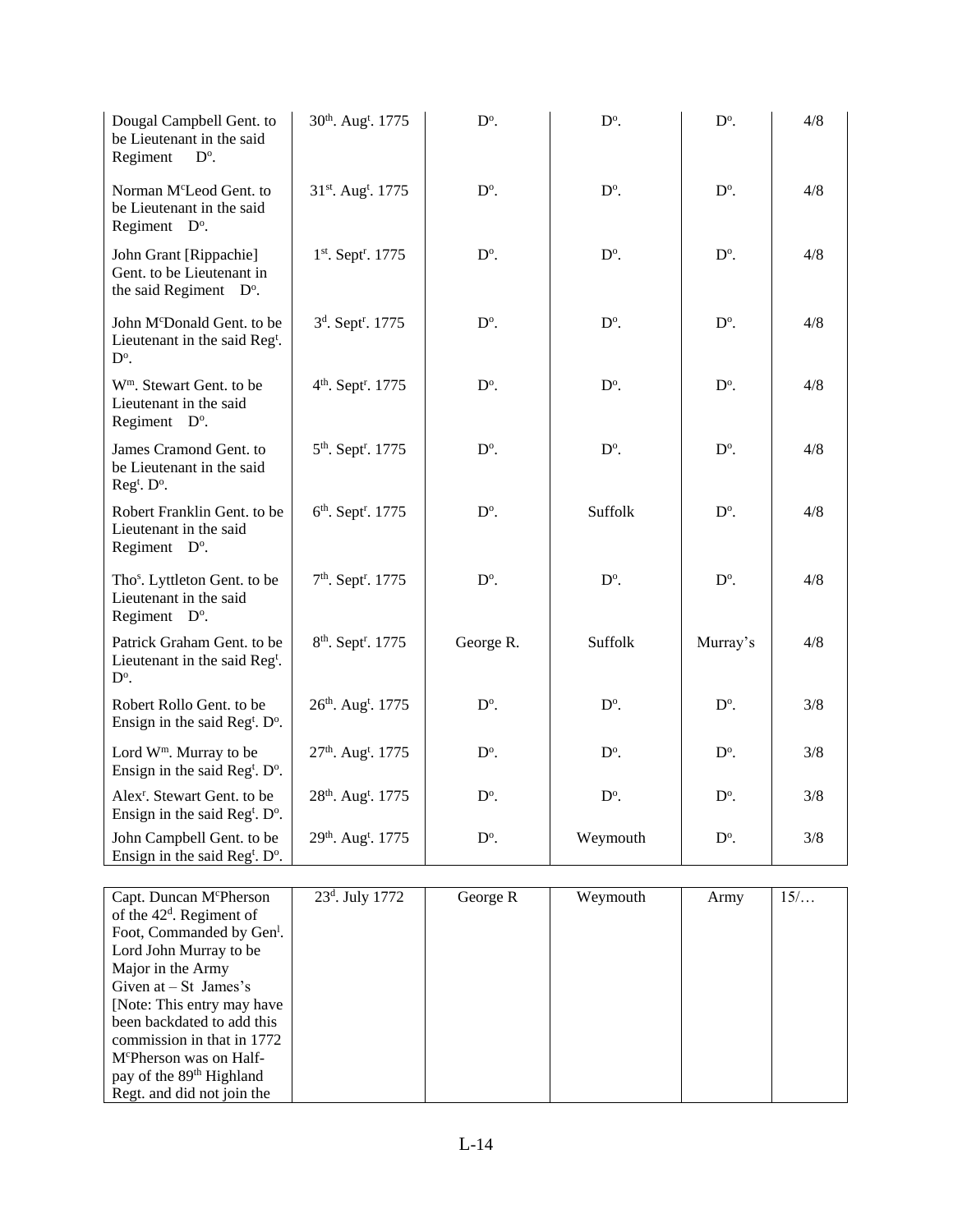| 42 <sup>nd</sup> Regt. until 1775.]                                                                                                                                                                                   |                                                           |                           |                                |                                 |      |
|-----------------------------------------------------------------------------------------------------------------------------------------------------------------------------------------------------------------------|-----------------------------------------------------------|---------------------------|--------------------------------|---------------------------------|------|
|                                                                                                                                                                                                                       |                                                           |                           |                                |                                 |      |
| Alexander Cumming Gent:<br>to be Ensign in the said<br>Reg <sup>t</sup> . [52 <sup>d</sup> . Reg <sup>t</sup> . of Foot.<br>commanded by Leut. Gen <sup>1</sup> .<br>Clavering]<br>D <sup>o</sup> . [ St James's ]    | $D^{\circ}$ . [22 <sup>d</sup> . Nov <sup>r</sup> . 1775] | $D^{\circ}$ . [George R.] | D <sup>o</sup> .[Geo: Germain] | $D^{\circ}$ . [Clavering] $3/8$ |      |
|                                                                                                                                                                                                                       |                                                           |                           |                                |                                 |      |
| William Rose Gent: to be<br>Lieut. in the $42d$ . Reg <sup>t</sup> . of<br>Foot Commanded by Gen <sup>1</sup> .<br>L <sup>d</sup> . John Murray D <sup>o</sup> .<br>[Given at our Court St.<br>James's]               | 23 Jan <sup>y</sup> 1776                                  | $D^{\circ}$ . [George R]  | Weymouth                       | Murray's                        | 4/8  |
| Gavin Drummond Gent. to<br>be Ensign to the said Reg <sup>t</sup> .<br>$Ditto -$                                                                                                                                      | $31^{st}$ . Jan <sup>y</sup> . 1776                       | $D^{\circ}$ .             | $D^{\circ}$ .                  | $D^{\circ}$ .                   | 3/8  |
|                                                                                                                                                                                                                       |                                                           |                           |                                |                                 |      |
| Walter Home Esq <sup>r</sup> . to be<br>Captain in the $7th$ . Reg <sup>t</sup> . of<br>Foot/ or Royal Fuzileers/<br>commanded by Lieut.<br><b>General Lord Robert Bertie</b><br>$D^{\circ}$ . [ Given – St James's ] | 22 <sup>d</sup> . Nov <sup>r</sup> . 1775                 | $D^{\circ}$ . [George R.] | Geo: Germain                   | Bertie's                        | 10/  |
|                                                                                                                                                                                                                       |                                                           |                           |                                |                                 |      |
| George Dalrymple Gent: to<br>be Lieut. in the $42d$ . /or R.<br>H./ Reg <sup>t</sup> . of Foot.<br>commanded by Gen <sup>1</sup> . Lord<br>John Murray D°.<br>[Given at $-$ St. James's]                              | $24th$ . D <sup>o</sup> . [Febry 1776]                    | $D^{\circ}$ . [George R]  | $D^{\circ}$ . [Suffolk]        | D <sup>o</sup> . [Murray's]     | 4/8  |
| John Spence [Spens] Gent.<br>to be Ensign to the said<br>$Regt$ .<br>$D^{\circ}$ .                                                                                                                                    | $D^{\circ}$ .                                             | $D^{\circ}$ .             | $D^{\circ}$ .                  | $D^{\circ}$ .                   | 3/8. |
|                                                                                                                                                                                                                       |                                                           |                           |                                |                                 |      |
| Harry Gilchrist Gent. to be<br>Lieutenant in Our $42^d$ : (or<br>Royal Highland) Reg <sup>t</sup> . of<br>Foot (commonly called<br>Lord John Murray, Gen <sup>1</sup> . of<br>Our Forces $D^{\circ}$ . [ Given –      |                                                           |                           |                                |                                 |      |
| St James's                                                                                                                                                                                                            | 6 <sup>th</sup> : March 1776                              | $D^{\circ}$ . [George R.] | Weymouth                       | Murray's                        | 4/8  |

Source: TNA, *War Office: Commission Books, Series I* at WO 25/32, pp. 107, 211, 245, 257, 259-261. 275. 266. 279. 283, 306 and 310.

|                                        |                    | 1776-78   |          |          |        |
|----------------------------------------|--------------------|-----------|----------|----------|--------|
| Charles Grant Esq <sup>r</sup> , to be | $20th$ . Mar: 1776 | George R. | Weymouth | Murray's | $10/-$ |
| Captain in the $42d$ . (or R.          |                    |           |          |          |        |
| $Highld$ .) Regiment of Foot           |                    |           |          |          |        |
| Commanded by Gen <sup>1</sup> . John   |                    |           |          |          |        |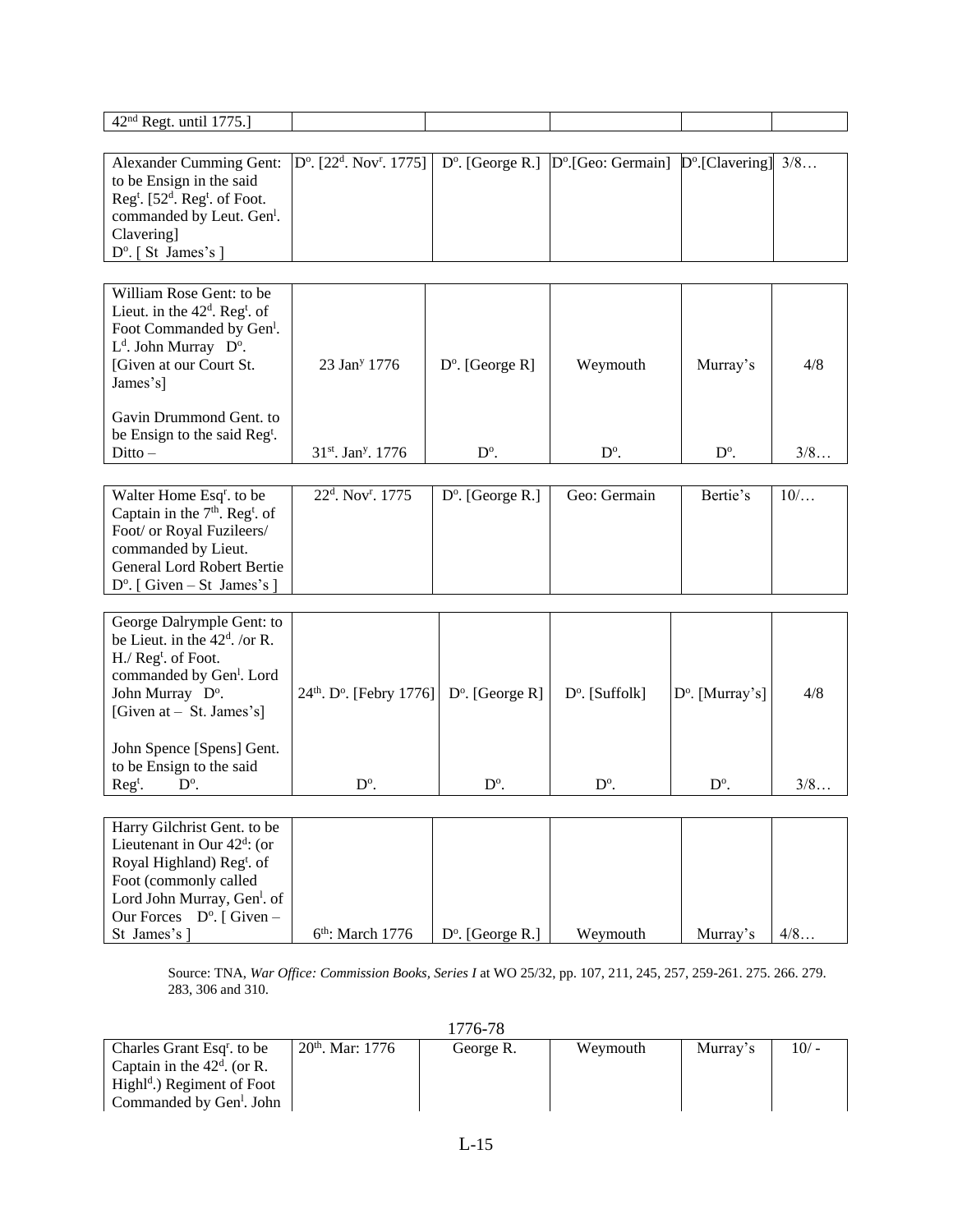| Murray commonly called<br>Lord John Murray $-$<br>$S^t$ . James's                                                          |               |               |               |               |       |
|----------------------------------------------------------------------------------------------------------------------------|---------------|---------------|---------------|---------------|-------|
| James Campbell Gent. to be<br>Lieut. in the said Reg <sup>t</sup> . $D^{\circ}$ .                                          | $D^{\circ}$ . | $D^{\circ}$ . | $D^{\circ}$ . | $D^{\circ}$ . | 4/8   |
| David Crawford Gent. to be<br>Ensign in the said Reg <sup>t</sup> . $D^{\circ}$                                            | $D^{\circ}$ . | $D^{\circ}$ . | $D^{\circ}$ . | $D^{\circ}$ . | 3/8   |
| Hugh Fraser Gent. to be<br>Adjutant in the said Reg <sup>t</sup> .<br>$D^{\circ}$                                          | $D^{\circ}$ . | $D^{\circ}$ . | $D^{\circ}$ . | $D^{\circ}$ . | $4/-$ |
| Colin Smith Gent. to be<br>Qua <sup>r</sup> . Mas <sup>r</sup> . in the said Reg <sup>t</sup> .<br>$\mathbf{D}^{\text{o}}$ | $D^{\circ}$ . | $D^{\circ}$ . | $D^{\circ}$ . | $D^{\circ}$ . | 4/0   |

| William Nairne Gent. to be $ 28^{th}$ . d <sup>o</sup> . |                           | $D^{\circ}$ . [George R.] | $ D^{\circ}$ . [Weymouth] $ D^{\circ}$ . [Fraser's] | 4/8 |
|----------------------------------------------------------|---------------------------|---------------------------|-----------------------------------------------------|-----|
| Lieut. in the $1st$ Batt <sup>n</sup> . of               | [Nov <sup>r</sup> . 1775] |                           |                                                     |     |
| the said $[71st$ . Reg <sup>t</sup> . of                 |                           |                           |                                                     |     |
| Foot. Commanded by                                       |                           |                           |                                                     |     |
| Major Gen <sup>1</sup> . Simon Fraser]                   |                           |                           |                                                     |     |
| $\text{Re} \mathbf{g}^t$ .                               |                           |                           |                                                     |     |
| $D^{\circ}$ . [Given at S <sup>t</sup> . James's]        |                           |                           |                                                     |     |

| John Campbell Gent. to be $\left  10^{\text{th}}. \text{ Aug}^{t} . 1775 \right $ | George R. | Geo: Germain | Murray's | 3/8 |
|-----------------------------------------------------------------------------------|-----------|--------------|----------|-----|
| Ensign in the $42^d$ . (or R. H.)                                                 |           |              |          |     |
|                                                                                   |           |              |          |     |
| Regim <sup>t</sup> . of Foot Command <sup>d</sup> .                               |           |              |          |     |
| by General Lord John                                                              |           |              |          |     |
| Murray.                                                                           |           |              |          |     |
| Given at $S^t$ . James's                                                          |           |              |          |     |

Promotions humbly submitted for His Majesty's Approbation in the Army in North America, under the Command of Gen<sup>1</sup>. [Sir William] Howe -New York 1st. December 1776... 42<sup>d</sup>. Regiment Ensign Alexander Grant to be Lieut: vice [John] Graham pref<sup>d</sup> 23<sup>d</sup> . Aug<sup>t</sup> : 76 4/8 Allan Maclean, Gent: to be Ensign, vice Grant do 3/8

Alexander Innes, Gent: to be Ensign, vice [Alexander] Mackenzie, } 21st. Sept<sup>r</sup>. . 3/8 died of his Wounds }...  $71^{st}$ : Regiment... L<sup>t</sup> John Graham, from  $42^d$ : Reg<sup>t</sup>: to be Capt: L<sup>t</sup> vice [Sir James] Baird do [23<sup>d</sup> do [23<sup>d</sup>: Aug<sup>t</sup>. 76]  $4/8$ …

| Hay M <sup>c</sup> Dowall Gent: to be   $1st$ . Sep <sup>r</sup> . 1776 |  | $d^{\circ}$ . [George R.] $ d^{\circ}$ . [Geo: Germain] | Fraser's | 4/8 |
|-------------------------------------------------------------------------|--|---------------------------------------------------------|----------|-----|
| Lieut: in the $2d$ . Batt <sup>n</sup> of the                           |  |                                                         |          |     |
| said Reg <sup>t</sup> . [71 <sup>st</sup> . Regiment of                 |  |                                                         |          |     |
| Foot commanded by Major                                                 |  |                                                         |          |     |
| General Fraser                                                          |  |                                                         |          |     |
| $d^{\circ}$ [ Given at S <sup>t</sup> . James's]                        |  |                                                         |          |     |

| List of Promotions humbly submitted for His Majesty's Approbation in the Army in $N^{\circ}$ . America, under the |                          |       |  |  |  |
|-------------------------------------------------------------------------------------------------------------------|--------------------------|-------|--|--|--|
| New York $26^{th}$ : March $1777$<br>Command of General Sir William Howe –                                        |                          |       |  |  |  |
| $71st$ : Regiment                                                                                                 |                          |       |  |  |  |
| Capt: Lieut: John Graham to be Captain of an Additional Comp <sup>y</sup> .                                       | do $10^{th}$ : March 771 | $10/$ |  |  |  |
| W: Howe                                                                                                           |                          |       |  |  |  |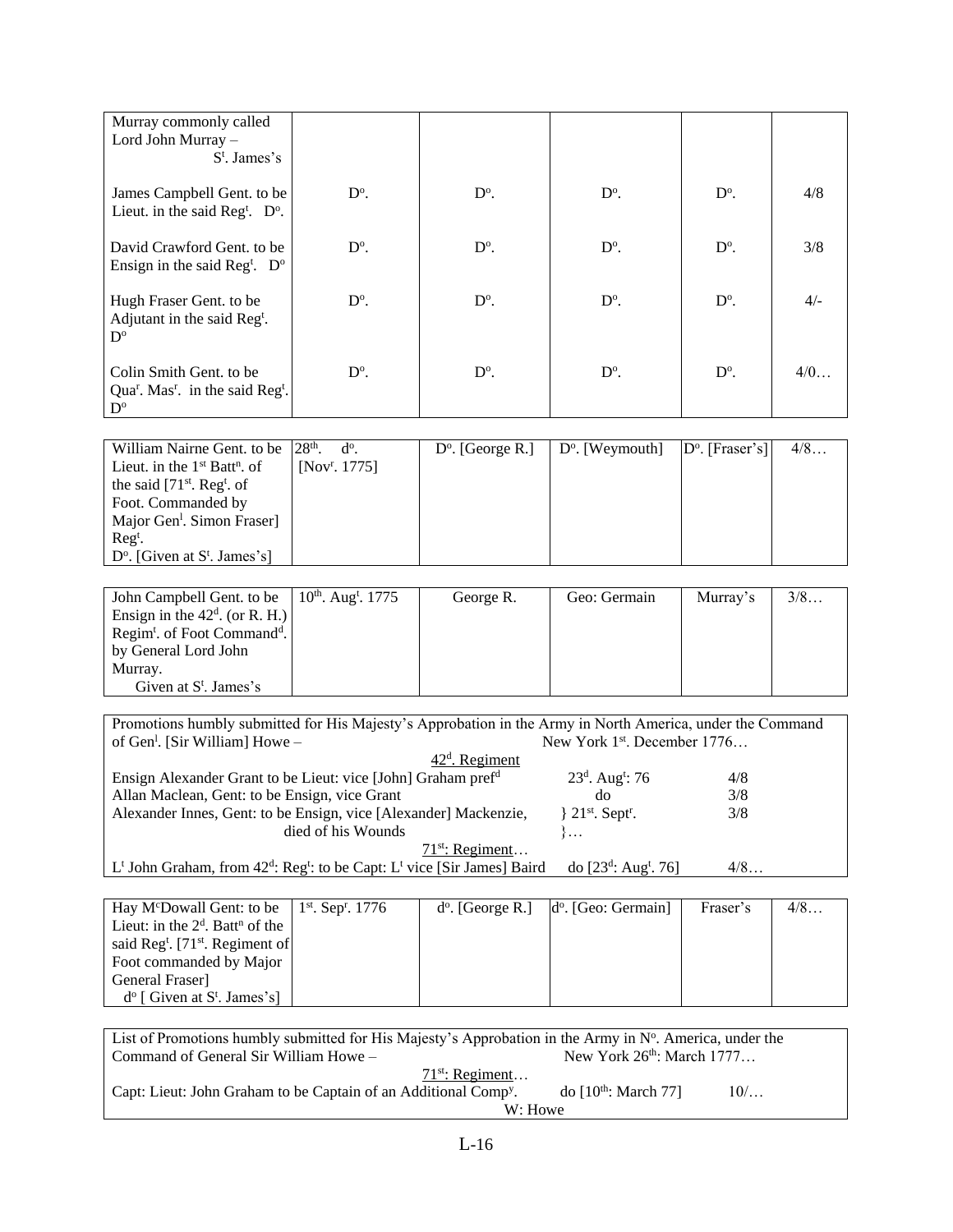| List of Promotions humbly submitted to His Majesty's Approbation in the Army in North America, under the<br>Command of General Sir William Howe -<br>New York 24 <sup>th</sup> : April 1777<br>42 <sup>d</sup> . Regiment<br>Ensign Alex <sup>r</sup> . M <sup>c</sup> . Leod to be Lieutenant vice [William] Graham<br>} 22 <sup>d</sup> . April 1777 4/8<br>who retires for the value of his Ensigncy |                                                                                                                                                                                         |                                                 |                                       |                |         |  |  |  |
|---------------------------------------------------------------------------------------------------------------------------------------------------------------------------------------------------------------------------------------------------------------------------------------------------------------------------------------------------------------------------------------------------------|-----------------------------------------------------------------------------------------------------------------------------------------------------------------------------------------|-------------------------------------------------|---------------------------------------|----------------|---------|--|--|--|
| [Sgt. and Brevet-QM] James Stirling Gent. to be Ensign by<br>Ditto<br>3/8<br>purchase, vice Mc.Leod promoted<br>∤…<br>W: Howe                                                                                                                                                                                                                                                                           |                                                                                                                                                                                         |                                                 |                                       |                |         |  |  |  |
|                                                                                                                                                                                                                                                                                                                                                                                                         | George R                                                                                                                                                                                |                                                 |                                       |                |         |  |  |  |
| List of Promotions humbly submitted to H. M <sup>s</sup> : Approbation in the Army in $No$ . America, under the Command of<br>New York 6 <sup>th</sup> : June 1777<br>General Sir William Howe -                                                                                                                                                                                                        |                                                                                                                                                                                         |                                                 |                                       |                |         |  |  |  |
| Ensign Robert Rollo to be Lieut: by Purchase vice [James] Graham                                                                                                                                                                                                                                                                                                                                        | preferred                                                                                                                                                                               | 42 <sup>d</sup> . Regiment<br>$57th$ : Regiment | } 8 <sup>th</sup> May 77<br>$\}$      | 4/8            |         |  |  |  |
| Lieut: James Graham, from 42 <sup>d</sup> . Reg <sup>t</sup> : to be Capt: by Purchase                                                                                                                                                                                                                                                                                                                  | vice [Robert] Rollo who retires                                                                                                                                                         |                                                 | } do [8 <sup>th</sup> May 77]<br>$\}$ | 10/            |         |  |  |  |
|                                                                                                                                                                                                                                                                                                                                                                                                         | W: Howe<br>Additional Promotions 6th: June 1777<br>Ensign John Campbell, to be Lieut: by Purchase vice [Valentine]<br>Chisholm who retires<br>31 <sup>st</sup> May 77<br>4/8<br>W: Howe |                                                 |                                       |                |         |  |  |  |
| Henry David Fraser Gent.<br>to be Ensign in 64 <sup>th</sup> .<br>Regiment of Foot<br>commanded by Major<br>Gen <sup>1</sup> . Pomeroy                                                                                                                                                                                                                                                                  | 20 <sup>th</sup> . Sep <sup>r</sup> . 1776                                                                                                                                              | Howe                                            | Mackenzie                             | Pomeroy's      | 3/8     |  |  |  |
| Alexander Macgregor<br>Gen <sup>t</sup> . to be Ensign in the<br>42 <sup>d</sup> . Regiment of Foot<br>commanded by the R <sup>t</sup> .<br>Honble General Lord John                                                                                                                                                                                                                                    |                                                                                                                                                                                         |                                                 |                                       |                | $-.3.8$ |  |  |  |
| Murray.<br>New York<br>Dugald Campbell Gent. to                                                                                                                                                                                                                                                                                                                                                         | 8 <sup>th</sup> . May 1777                                                                                                                                                              | Howe                                            | Mackenzie                             | Murray's       |         |  |  |  |
| be Ensign in the said<br>Regiment<br>$d^o$ .                                                                                                                                                                                                                                                                                                                                                            | $31^{st}$ : $d^o$ .                                                                                                                                                                     | $d^o.$                                          | $d^o$ .                               | $d^o$ .        | .3.8    |  |  |  |
| William Murray d <sup>o</sup> [to<br>take the Rank of Lieut;<br>Colonel in the Army]<br>d <sup>o</sup> . [St. James's]                                                                                                                                                                                                                                                                                  | $d^{o}$ . [29 <sup>th</sup> . Aug <sup>t</sup> . 1777]                                                                                                                                  | $d^o$ . [George R]                              | d <sup>o</sup> . [Suffolk]            | $d^o$ . [Army] | $-17.$  |  |  |  |
| William Grant d <sup>o</sup><br>$d^o.$                                                                                                                                                                                                                                                                                                                                                                  | $d^o$ .                                                                                                                                                                                 | $d^o$ .                                         | $d^{\circ}$ .                         | $d^o.$         | $\_17.$ |  |  |  |
| Duncan M <sup>c</sup> Pherson d <sup>o</sup><br>$d^{\circ}$ .                                                                                                                                                                                                                                                                                                                                           | d <sup>o</sup> .                                                                                                                                                                        | $d^{\circ}$ .                                   | $d^o$ .                               | $d^{\circ}$ .  | 17      |  |  |  |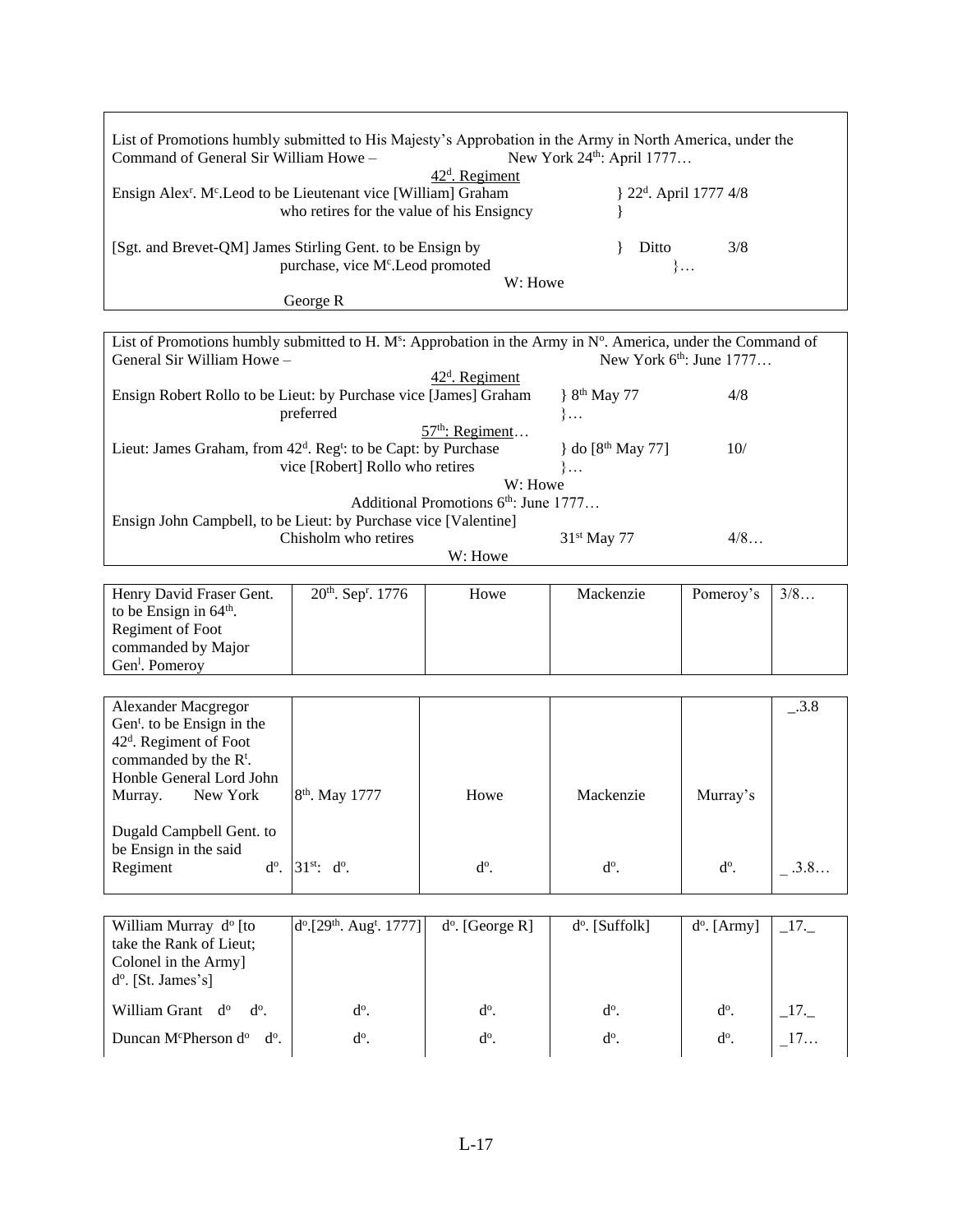| James Mc.Pherson Esq <sup>r</sup> . do.<br>[to take the Rank of Major<br>in the Army]<br>d <sup>o</sup> . [St. James's]                       | $d^{o}$ . [29 <sup>th</sup> . Aug <sup>t</sup> . 1777]        | $d^o$ . [George R] | d <sup>o</sup> . [Weymouth]                   | $d^{\circ}$ . [Army] | 15  |  |
|-----------------------------------------------------------------------------------------------------------------------------------------------|---------------------------------------------------------------|--------------------|-----------------------------------------------|----------------------|-----|--|
| Archibald Erskine Esq <sup>r</sup> .<br>$d^o$ . $d^o$ .                                                                                       | $d^o$ .                                                       | $d^o.$             | $d^o$ .                                       | $d^o$ .              | 15  |  |
|                                                                                                                                               |                                                               |                    |                                               |                      |     |  |
| William Stewart Gent. to                                                                                                                      | d <sup>o</sup> . [29 <sup>th</sup> . Oct <sup>r</sup> : 1777] | $d^o$ . [George R] | $d^o$ .[Suffolk]                              | $d^o$ . [Invalids]   | 4/8 |  |
| be Lieut: in the Independ <sup>t</sup> .                                                                                                      |                                                               |                    |                                               |                      |     |  |
| Company of Invalids doing                                                                                                                     |                                                               |                    |                                               |                      |     |  |
| duty at Landguard Fort                                                                                                                        |                                                               |                    |                                               |                      |     |  |
| d <sup>o</sup> . [St. James's]                                                                                                                |                                                               |                    |                                               |                      |     |  |
| List of Promotions humbly submitted for His Majesty's Approbation in the Army in North America under the                                      |                                                               |                    |                                               |                      |     |  |
| Command of General Sir William Howe -                                                                                                         |                                                               |                    | Philadelphia 1st: December 1777               |                      |     |  |
|                                                                                                                                               |                                                               | $5th$ : Regiment   |                                               |                      |     |  |
| Lieut. Thomas Littleton from 42 <sup>d</sup> : Reg <sup>t</sup> . to be Lieut. vice [William] Cox do [7 <sup>th</sup> . Oct <sup>r</sup> . 77 |                                                               |                    |                                               | 4/8                  |     |  |
|                                                                                                                                               |                                                               | $27th$ : Regiment  |                                               |                      |     |  |
| Major William Murray from 42 <sup>d</sup> : Reg <sup>t</sup> . to be L <sup>t</sup> Colonel                                                   |                                                               |                    | $\}$ 5 <sup>th</sup> : Oct: 77                | 17/                  |     |  |
|                                                                                                                                               | $\}$                                                          |                    |                                               |                      |     |  |
| vice [John] Maxwell removed                                                                                                                   |                                                               |                    |                                               |                      |     |  |
| L <sup>t</sup> . Colo: Edward Mitchell from 52 <sup>d</sup> : Reg <sup>t</sup> : to be L <sup>t</sup> Colonel                                 |                                                               |                    | $\}$ 3 <sup>d</sup> : Nov <sup>r</sup> :      | 17/                  |     |  |
| vice Murray deceased                                                                                                                          |                                                               |                    | $\}$                                          |                      |     |  |
|                                                                                                                                               |                                                               | $42d$ . Regiment   |                                               |                      |     |  |
| Brevet Major William Grant to be Major vice Murray prom <sup>d</sup>                                                                          |                                                               |                    | 5 <sup>th</sup> : Oct: 77                     | 15/                  |     |  |
| Capt: Lieut: John M <sup>c</sup> .Intosh to be Captain vice Grant prom <sup>d</sup>                                                           |                                                               |                    | do.                                           | 10/                  |     |  |
| Lieut; John Peebles to be Capt: Lieut: vice Mc.Intosh                                                                                         |                                                               |                    | do                                            | 4/8                  |     |  |
| Ensign Gavin Drummond, to be Lieut; vice Peebles                                                                                              |                                                               |                    | do.                                           | 4/8                  |     |  |
| William Mc.Donald, Gent: to be Ensign vice Drummond                                                                                           |                                                               |                    | do.                                           | 3/8                  |     |  |
| Ensign Lord William Murray to be Lieut: by Purchase, vice                                                                                     |                                                               |                    | $27th$ . do                                   | 4/8                  |     |  |
|                                                                                                                                               | Doug <sup>1</sup> : Campbell, who retires                     |                    |                                               |                      |     |  |
| George Campbell, Gent: to be Ensign by Purchase, vice Lord                                                                                    |                                                               |                    | do                                            | 3/8                  |     |  |
|                                                                                                                                               | William Murray                                                |                    |                                               |                      |     |  |
| Ensign James Stewart from 5 <sup>th</sup> : Foot, to be Lieut. vice Littleton, rem <sup>d</sup> .                                             |                                                               |                    | $7th$ : do.                                   | 4/8                  |     |  |
| Ensign John Spence [Spens] to be Lieut: by Purchase, vice                                                                                     |                                                               |                    | $\}$ 11 <sup>th</sup> : Nov <sup>r</sup> : 77 | 4/8                  |     |  |
|                                                                                                                                               | [John] M <sup>c</sup> .Donald who retires                     |                    | $\}$                                          |                      |     |  |
|                                                                                                                                               |                                                               |                    | W: Howe                                       |                      |     |  |
|                                                                                                                                               |                                                               |                    |                                               |                      |     |  |
| List of Promotions humbly submitted for His Majesty's Approbation in the Army in North America under the                                      |                                                               |                    |                                               |                      |     |  |
| Philadelphia 27 <sup>th</sup> : January 1778<br>Command of General Sir William Howe -                                                         |                                                               |                    |                                               |                      |     |  |

| Command of General Sir William Howe –                                                                                                | Philadelphia $27th$ : January 1778 |     |
|--------------------------------------------------------------------------------------------------------------------------------------|------------------------------------|-----|
|                                                                                                                                      | $26th$ : Regiment                  |     |
| Ensign David Anstruther, to be L <sup>t</sup> by Purchase v. [Patrick] Moncrieffe, ret <sup>s</sup> . do. [2 <sup>d</sup> : Dec: 77] |                                    | 4/8 |
|                                                                                                                                      | $42d$ . Regiment                   |     |
| Ensign Alexander Stewart to be Lieut: vice [William] Rose, deced                                                                     | $17th$ : Dec <sup>r</sup> : 77     | 4/8 |
| Adjutant Hugh Fraser to be Ensign, vice Stewart                                                                                      | do.                                | 3/8 |
|                                                                                                                                      | W: Howe                            |     |

List of Promotions humbly submitted for His Majesty's Approbation in the Army in North America, under the Command of General Sir William Howe – Philadelphia  $26<sup>th</sup>$ : March 1778...

| $42^d$ : Regiment                                          |                       |  |
|------------------------------------------------------------|-----------------------|--|
| Ensign David Crawford to be Lieut: vice [William] Stewart, | $18th$ . March 78 4/8 |  |
| removed to the Invalids                                    |                       |  |
|                                                            |                       |  |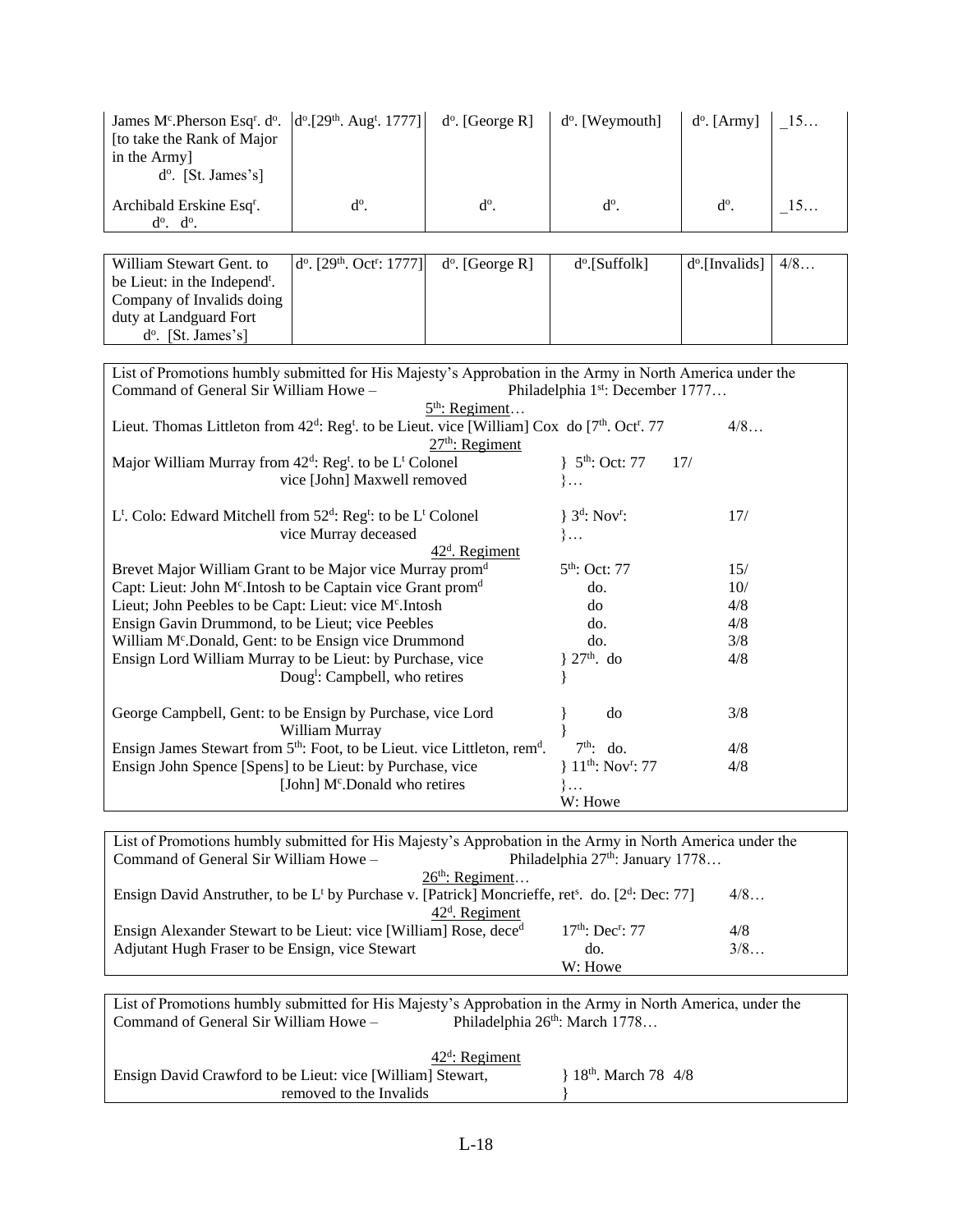| Alexander Grant, Gent: to be Ensign vice Crawford                                                                                                                          |                                  |                          | do.                     | 3/8                              |     |
|----------------------------------------------------------------------------------------------------------------------------------------------------------------------------|----------------------------------|--------------------------|-------------------------|----------------------------------|-----|
|                                                                                                                                                                            |                                  |                          | W: Howe                 |                                  |     |
| John Campbell Esq <sup>r</sup> . to be<br>Capt; Lieut. in a Highland<br>Regiment of Foot,<br>commanded by L <sup>t</sup> . Col:<br>Commandant John<br>Campbell St. James's | $23d$ . Dec <sup>r</sup> : 1777  | George R                 | <b>Suffolk</b>          | Campbell's                       | 4/8 |
| Alexander Donaldson Esq <sup>r</sup> .<br>to be Major in the said<br>Regiment $[76th]$ .                                                                                   | $19th$ [dec <sup>r</sup> : 1777] | $d^{\circ}$ . [George R] | $d^{\circ}$ . [Suffolk] | $d^o$ .<br>$[Mc$ . Donnell'<br>s | 15/ |
| $d^o$ . [St. James's]                                                                                                                                                      |                                  |                          |                         |                                  |     |
|                                                                                                                                                                            |                                  |                          |                         |                                  |     |
| Geo: Mackenzie Esq <sup>r</sup> . to be<br>Major in the said Regiment<br>$[73^{\text{rd}}]$ .<br>$d^o$ . [St. James's]                                                     | $20th$ [dec <sup>r</sup> : 1777] | $d^{\circ}$ . [George R] | $d^{\circ}$ . [Suffolk] | $d^{\circ}$ .<br>$[Mc.$ Leod's]  | 15/ |
| Geo: Mackenzie Esq <sup>r</sup> . d <sup>o</sup><br>[to be Capt: in the said]<br>$\text{Reg}^t$ .] d <sup>o</sup> . [St. James's]                                          | 20 <sup>th</sup><br>$d^o$ .      | $d^o.$                   | $d^o$ .                 | $d^o$ .                          | 10/ |

Source: TNA, *War Office: Commission Books, Series I* at WO 25/33, pp. 170 – 173, 182, 203, 216-18, 221.223-229, 249-252, 290-292, 295 and 310-311

#### [Cover] Commission Book 1778 = 79

List of Promotions humbly submitted for His Majesty's Approbation in the Army in North America, under the Command of General Sir William Howe. Philadelphia 6<sup>th</sup>: May 1778... Command of General Sir William Howe.  $26<sup>th</sup>$ . Regiment Lieut David Anstruther to be Adjutant, vice [Edward] Thompson by Purchase} 23<sup>d</sup> April 78 4...

|                                                                     | List of Promotions humbly submitted for His Majesty's Approbation in the Army in North America, under the |                                    |               |                                       |          |       |  |
|---------------------------------------------------------------------|-----------------------------------------------------------------------------------------------------------|------------------------------------|---------------|---------------------------------------|----------|-------|--|
|                                                                     | Command of General Sir William Howe.                                                                      |                                    |               | Philadelphia 23 <sup>d</sup> May 1778 |          |       |  |
|                                                                     | $42d$ . Regiment                                                                                          |                                    |               |                                       |          |       |  |
|                                                                     | William Robison [Robertson] to be Surgeon vice [Alexander] Potts                                          |                                    |               |                                       |          |       |  |
| $\{11^{th}:\text{Sept: } 17774/ \}$<br>promoted in General Hospital |                                                                                                           |                                    |               |                                       |          |       |  |
|                                                                     |                                                                                                           |                                    | Staff         |                                       |          |       |  |
|                                                                     | Surgeon Potts of 42 <sup>d</sup> . Reg <sup>t</sup> to be Surgeon to the General Hospital                 |                                    |               | $\{11^{th}:\text{Sept: } 1777 \}$     |          |       |  |
|                                                                     | W. Howe                                                                                                   |                                    |               |                                       |          |       |  |
|                                                                     |                                                                                                           |                                    |               |                                       |          |       |  |
|                                                                     | James Campbell Esq <sup>r</sup> . do.                                                                     | $27th$ . do. [decem <sup>r</sup> : | do [George R] | Weymouth                              | Murray's | $10/$ |  |
|                                                                     | Ito be Captain in the said                                                                                | 7771                               |               |                                       |          |       |  |

| James Campbell Esq <sup>r</sup> . do. | $27th$ . do. [decem <sup>r</sup> :] | do [George R] | Weymouth | Murray's | $10/$ |
|---------------------------------------|-------------------------------------|---------------|----------|----------|-------|
| Ito be Captain in the said            | 17771                               |               |          |          |       |
| $Regimt$ .] [of Athol                 |                                     |               |          |          |       |
| Highlanders do. [Given]               |                                     |               |          |          |       |
| at $S^t$ . James's]                   |                                     |               |          |          |       |
|                                       |                                     |               |          |          |       |
| Lord $W^m$ . Murray do do             | 30 <sup>th</sup><br>do              | do            | dc       | do       | $10/$ |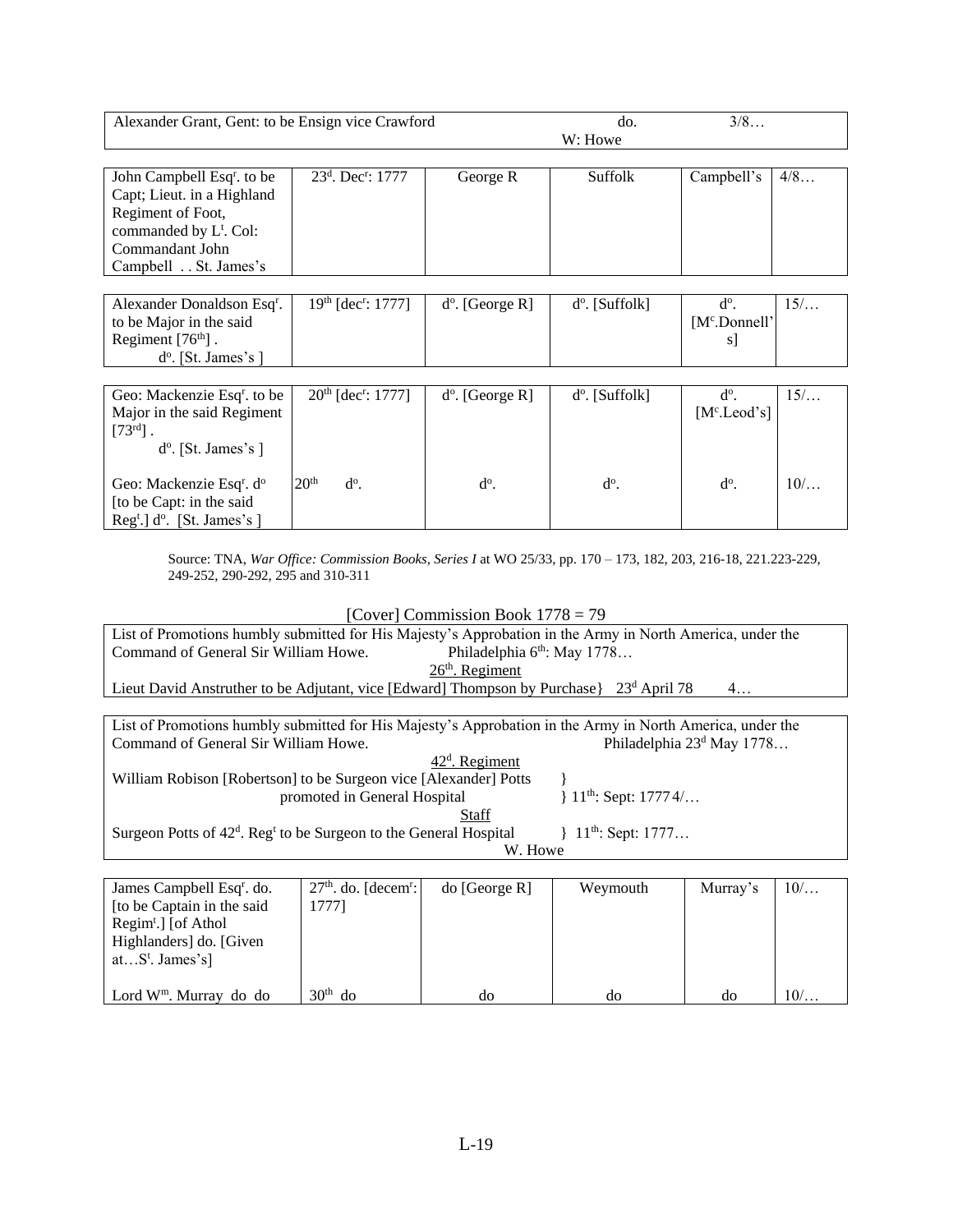| Alex <sup>r</sup> . Munro Esq <sup>r</sup> . $d^{\circ}$ . [to be<br>Capt: in the said $\text{Reg}^t$ .] [the<br>Glasgow Regt. of Foot.<br>commanded by Colonel<br>Geo: Scott<br>$d^o$ . [ $S^t$ . James's] | $23d$ . do. [dec <sup>r</sup> :<br>1778] | $\phi$ [George R] | Suffolk       | Scott's       | 10/ |
|-------------------------------------------------------------------------------------------------------------------------------------------------------------------------------------------------------------|------------------------------------------|-------------------|---------------|---------------|-----|
| David Crawford Esq <sup>r</sup> . to be<br>Captain Lieutenant in the<br>said Regim <sup>t</sup> .<br>$d^o.$                                                                                                 | $24th$ do                                | $d^{\circ}$ .     | $d^{\circ}$ . | $d^{\circ}$ . | 4/8 |

| Ensign Lord William                  | $27th$ . Sept: 77 | Howe | Mackenzie | Murray's | 48  |
|--------------------------------------|-------------------|------|-----------|----------|-----|
| Murray to be Lieut: in the           |                   |      |           |          |     |
| $42d$ . Reg <sup>t</sup> . of Foot,  |                   |      |           |          |     |
| commanded by Gen <sup>1</sup> . Lord |                   |      |           |          |     |
| John Murray, vice Dougal             |                   |      |           |          |     |
| Campbell, who Retires                |                   |      |           |          |     |
|                                      |                   |      |           |          |     |
| George Campbell, Gent: to            | do                | do   | do        | do       | 3.8 |
| be Ensign in the said                |                   |      |           |          |     |
| Regiment vice Lord William           |                   |      |           |          |     |
| Murray                               |                   |      |           |          |     |

| List of Promotions humbly submitted for His Majesty's Approbation in the Army in North America, under the<br>New York $22d$ July 1778<br>Command of General Sir Henry Clinton. |                                 |     |  |  |  |  |
|--------------------------------------------------------------------------------------------------------------------------------------------------------------------------------|---------------------------------|-----|--|--|--|--|
| $42d$ . Regiment                                                                                                                                                               |                                 |     |  |  |  |  |
| Lieut. Patrick Graham, to be Captain by Purchase                                                                                                                               | $\}$ 5 <sup>th</sup> . June 78. | 10  |  |  |  |  |
| vice James Mc.Pherson, who Retires.                                                                                                                                            |                                 |     |  |  |  |  |
| Ensign Alexander M <sup>c</sup> . Gregor, to be Lieut: by Purchase vice Graham                                                                                                 | do.                             | 4.8 |  |  |  |  |
|                                                                                                                                                                                | H: Clinton                      |     |  |  |  |  |

| List of Promotions humbly submitted for His Majesty's Approbation in the Army in North America, under the |                         |     |  |  |  |  |  |
|-----------------------------------------------------------------------------------------------------------|-------------------------|-----|--|--|--|--|--|
| New York 20 <sup>th</sup> . August 1778<br>Command of General Sir Henry Clinton.                          |                         |     |  |  |  |  |  |
|                                                                                                           | $42d$ . Regiment        |     |  |  |  |  |  |
| Ensign Allan $M^c$ . Lean to be L <sup>t</sup> . vice James Campbell prom <sup>d</sup> .                  | 3 Aug <sup>t</sup> : 78 | 4.8 |  |  |  |  |  |
| Ensign Alexander Innes to be $L^t$ . vice John Campbell prom <sup>d</sup> .                               | do.                     | 4.8 |  |  |  |  |  |
| Ensign James Stirling to be $L^t$ . vice Lord Wm Murray prom <sup>d</sup>                                 | do.                     | 4.8 |  |  |  |  |  |
| William Frazer Vol <sup>r</sup> . to be Ensign v Allan M <sup>c</sup> . Lean prom <sup>d</sup> .          | do.                     | 3.8 |  |  |  |  |  |
| Ensign [Lt.] John Young from Pennes <sup>a</sup> . Loyalists to be Ensign                                 | do.                     | 38  |  |  |  |  |  |
| vice Innes, promoted                                                                                      |                         |     |  |  |  |  |  |
| [Kenneth] Callender Vol <sup>r</sup> . to be Ensign, v: Stirling prom <sup>d</sup>                        | do                      | 3.8 |  |  |  |  |  |
|                                                                                                           | H: Clinton              |     |  |  |  |  |  |

List of Promotions humbly submitted for His Majesty's Approbation in the Army in North America, under the Command of General Sir Henry Clinton. New York 20<sup>th</sup>. Sep<sup>r</sup> 1778...

| $42d$ . Regiment                                                                                                    |     |     |
|---------------------------------------------------------------------------------------------------------------------|-----|-----|
| Capt. Lieut. John Peebles to be Capt: vice [Alexander] Donaldson prom <sup>d</sup> : $18th$ . Aug <sup>t</sup> . 78 |     | 10. |
| $L^t$ . James Campbell from 57 <sup>th</sup> . Reg <sup>t</sup> . to be Captain                                     | do. | 10. |
| vice George Mackenzie promoted                                                                                      |     |     |
| L <sup>t</sup> . John Rutherford to be Capt: Lieut: vice Peebles                                                    | do. | 4.8 |
| Ensign James Graham from 57 <sup>th</sup> . Reg <sup>t</sup> : to be L <sup>t</sup> . v. Rutherford                 | do. | 4.8 |
| Ensign Alex <sup>r</sup> . Cummine, from $52d$ . Reg <sup>t</sup> . to be L <sup>t</sup> vice                       | do. | 4.8 |
| George Mackenzie promoted                                                                                           |     |     |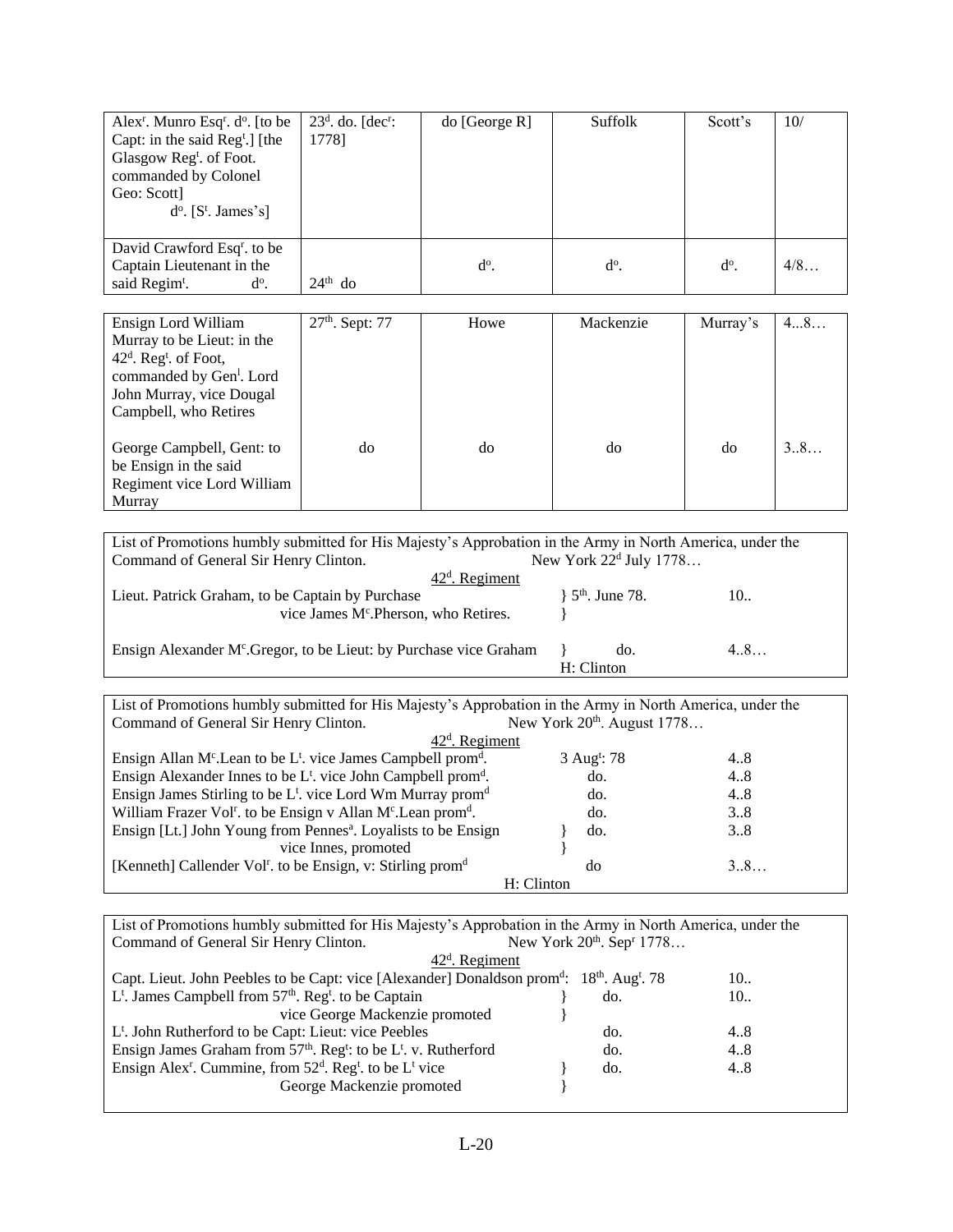| Capt: Charles Graham to be Major by Purchase, vice<br>[William] Grant who retires                                                                                                                                                                              |                                                               |                            | $25th$ . do.                              | 15.                           |  |
|----------------------------------------------------------------------------------------------------------------------------------------------------------------------------------------------------------------------------------------------------------------|---------------------------------------------------------------|----------------------------|-------------------------------------------|-------------------------------|--|
|                                                                                                                                                                                                                                                                | Lieut: George Dalrymple to be Captain by Purchase vice Graham |                            |                                           | 10                            |  |
|                                                                                                                                                                                                                                                                |                                                               |                            |                                           |                               |  |
| John Grant [Rippachie] G <sup>t</sup> .<br>d <sup>o</sup> . [to be Lieut. in the said<br>Reg <sup>t</sup> .] [the Northern Regim <sup>t</sup> .<br>of Fencible Men]<br>$d^{\circ}$ . [Given at S <sup>t</sup> . James's]                                       | $d^o$ . [14 <sup>th</sup> . April<br>1778]                    | $d^o$ . [George R]         | d <sup>o</sup> .[Suffolk]                 | $d^o$ . [Gordon's]<br>4/8     |  |
| List of Promotions humbly submitted for His Majesty's Approbation in the Army in North America, under the<br>Command of General Sir Henry Clinton.                                                                                                             |                                                               | $42d$ . Regiment           | New York 12 <sup>th</sup> : October 1778  |                               |  |
| Ensign William M <sup>c</sup> . Donald to be Lieut: by Purchase                                                                                                                                                                                                | vice [George] Dalrymple, preferred                            |                            | 25 <sup>th</sup> . Aug <sup>t</sup> . 78  | 4.8                           |  |
|                                                                                                                                                                                                                                                                |                                                               | H: Clinton                 |                                           |                               |  |
| George Mackenzie Esq <sup>r</sup> . to<br>be Lieut: Colonel of the 2 <sup>d</sup> .<br>Batt <sup>n</sup> . of the said Reg <sup>t</sup> .<br>[73 <sup>d</sup> . Regiment of Foot<br>commanded by Colonel<br>Lord M <sup>c</sup> Leod]<br>do. $[S^t$ . James's] | $do.[24th Septr$ .<br>1778]                                   | do.[George R]              | do. [Suffock]                             | do.[M <sup>c</sup> Leod's] 17 |  |
| George Fraser G <sup>t</sup> . to be<br>Ensign in the 44 <sup>th</sup> .<br>Regiment of Foot.<br>commanded by General<br>James Abercromby<br>Given at $\dots$ S <sup>t</sup> . James's                                                                         | 27th. Jan <sup>y</sup> . 1779                                 | George R                   | Geo: Germain                              | Abercromby's 3/8              |  |
|                                                                                                                                                                                                                                                                |                                                               |                            |                                           |                               |  |
| List of Promotions humbly submitted for His Majesty's Approbation in the Army in North America, under the<br>Command of General Sir Henry Clinton.                                                                                                             |                                                               | 42 <sup>d</sup> . Regiment | New York 14 <sup>th</sup> : November 1778 |                               |  |
| Ensign Dugald Campbell to be L <sup>t</sup> . vice [Harry] Gilchrist, dead of Wounds<br>Ensign Alexander Home from 71 <sup>st</sup> . Reg <sup>t</sup> . to be Ensign v Campbell                                                                               |                                                               |                            | $26^{th}$ : Aug <sup>t</sup> . 78<br>do.  | 4.8<br>38                     |  |
| Ensign George Campbell to be L <sup>t</sup> . vice Alex <sup>r</sup> : Munro prom <sup>d</sup> . in Europe                                                                                                                                                     |                                                               |                            | 18 <sup>th</sup> : Oct <sup>r</sup> .     | 48                            |  |
| Ensign Hugh Fraser, to be L <sup>t</sup> . v. [David] Crawford prom <sup>d</sup> . in Europe                                                                                                                                                                   |                                                               |                            | $19th$ . do.                              | 4.8                           |  |
| Dugald Campbell, Vol <sup>r</sup> . to be Ensign, v. Geo: Campbell, prom <sup>d</sup> .                                                                                                                                                                        |                                                               |                            | $18th$ . do.                              | 38                            |  |
| John Robertson, Vol <sup>r</sup> . to be Ensign, v. Fraser promoted                                                                                                                                                                                            |                                                               |                            | $19th$ . do.                              | 38                            |  |
| $71^{st}$ : Regiment<br>} do. $[14th$ . Oct: 78] 38<br>Alexander Home, Vol <sup>r</sup> . to be Ensign, vice John Grant promoted<br>H: Clinton                                                                                                                 |                                                               |                            |                                           |                               |  |
|                                                                                                                                                                                                                                                                |                                                               |                            |                                           |                               |  |
| List of Promotions humbly submitted for His Majesty's Approbation in the Army in North America, under the<br>Command of General Sir Henry Clinton.                                                                                                             |                                                               |                            | New York 9 <sup>th</sup> . January 1779   |                               |  |
| Capt: Archibald Erskine from 42 <sup>d</sup> : Reg <sup>t</sup> : to be Major, vice                                                                                                                                                                            | [Rawlins] Hillman who retires                                 | $22d$ . Regiment           | ${6th: Decr: 78}$                         | 15                            |  |
|                                                                                                                                                                                                                                                                |                                                               | 42 <sup>d</sup> . Regiment |                                           |                               |  |
| Lieut: David Anstruther from 26 <sup>th</sup> : Reg <sup>t</sup> : to be Captain by                                                                                                                                                                            | Purchase vice [Archibald] Erskine, promoted                   |                            | ${6^{th}}: Dec: 78$                       | 10.                           |  |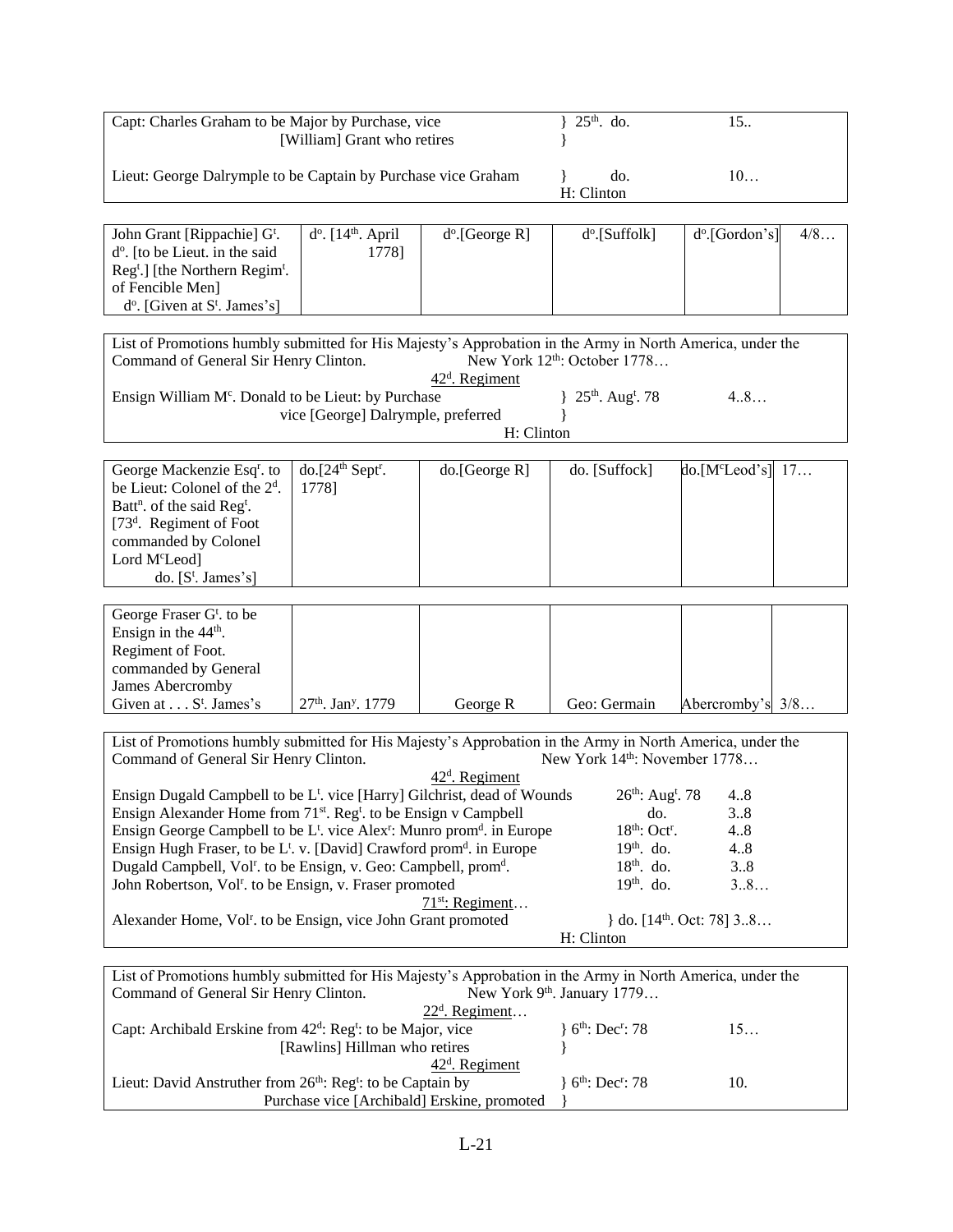| Ensign Henry David Fraser from 64 <sup>th</sup> : Reg <sup>t</sup> : to be Lieut:                                                                                                                        | vice [James] Graham removed<br>$64th$ : Regiment.                                                                                                                                       | $\}$ 23 <sup>d</sup> : Nov <sup>r</sup> : | 4.8                                                |                                      |     |  |  |
|----------------------------------------------------------------------------------------------------------------------------------------------------------------------------------------------------------|-----------------------------------------------------------------------------------------------------------------------------------------------------------------------------------------|-------------------------------------------|----------------------------------------------------|--------------------------------------|-----|--|--|
| L <sup>t</sup> . James Graham, from 42 <sup>d</sup> : Reg <sup>t</sup> : to be Lieut, vice [peter] Murdoch prom <sup>d</sup> 23 <sup>d</sup> Nov <sup>r</sup> [78]<br>4.8<br>71 <sup>st</sup> : Regiment |                                                                                                                                                                                         |                                           |                                                    |                                      |     |  |  |
|                                                                                                                                                                                                          | 4.8<br>Ensign John Robertson, from 42 <sup>d</sup> : Reg <sup>t</sup> : to be Lieut:<br>$\{8^{th}$ . Nov <sup>r</sup> : 78<br>by Purchase, vice [Charles] Mair, preferred<br>H: Clinton |                                           |                                                    |                                      |     |  |  |
|                                                                                                                                                                                                          |                                                                                                                                                                                         |                                           |                                                    |                                      |     |  |  |
| Thomas Sterling Esq <sup>r</sup> . to                                                                                                                                                                    | do. $[19th$ . Feb <sup>y</sup>                                                                                                                                                          | do.[George R]                             | do. [Weymouth]                                     | do. [Army]                           | 1.4 |  |  |
| be Aid de camp to the                                                                                                                                                                                    | 1779]                                                                                                                                                                                   |                                           |                                                    |                                      |     |  |  |
| King and to command $\&$                                                                                                                                                                                 |                                                                                                                                                                                         |                                           |                                                    |                                      |     |  |  |
| take Rank as Colonel of                                                                                                                                                                                  |                                                                                                                                                                                         |                                           |                                                    |                                      |     |  |  |
| do. $[S^t$ . James's]<br>Foot                                                                                                                                                                            |                                                                                                                                                                                         |                                           |                                                    |                                      |     |  |  |
|                                                                                                                                                                                                          |                                                                                                                                                                                         |                                           |                                                    |                                      |     |  |  |
| [George] Stuart G <sup>t</sup> .                                                                                                                                                                         | 5 <sup>th</sup> d <sup>o</sup> . [Jan <sup>y</sup> . 1778]                                                                                                                              | $d^o$ . [George R]                        | $d^{\circ}$ . [Weymouth]                           | d <sup>o</sup> . [Maclean's]         | 38  |  |  |
| d <sup>o</sup> [to be Ensign in the said                                                                                                                                                                 |                                                                                                                                                                                         |                                           |                                                    |                                      |     |  |  |
| Reg <sup>t</sup> .] [82 <sup>d</sup> . Regiment of                                                                                                                                                       |                                                                                                                                                                                         |                                           |                                                    |                                      |     |  |  |
| Foot] do. $[S^t$ . James's]                                                                                                                                                                              |                                                                                                                                                                                         |                                           |                                                    |                                      |     |  |  |
|                                                                                                                                                                                                          |                                                                                                                                                                                         |                                           |                                                    |                                      |     |  |  |
| John Oswald, Gent: to be                                                                                                                                                                                 |                                                                                                                                                                                         |                                           |                                                    |                                      |     |  |  |
| Ensign in the $42^d$ :/or Royal                                                                                                                                                                          |                                                                                                                                                                                         |                                           |                                                    |                                      |     |  |  |
| Highland/Reg <sup>t</sup> : of Foot.                                                                                                                                                                     |                                                                                                                                                                                         |                                           |                                                    |                                      |     |  |  |
| commanded by General                                                                                                                                                                                     |                                                                                                                                                                                         |                                           |                                                    |                                      |     |  |  |
| Lord John Murray, vice [sic]                                                                                                                                                                             |                                                                                                                                                                                         |                                           |                                                    |                                      |     |  |  |
| Given at New York                                                                                                                                                                                        | 25 <sup>th</sup> . Aug <sup>t</sup> : 78                                                                                                                                                | Clinton                                   | J. Smith                                           | Lord J. Murray's $3-8$               |     |  |  |
|                                                                                                                                                                                                          |                                                                                                                                                                                         |                                           |                                                    |                                      |     |  |  |
| List of Promotions humbly submitted for His Majesty's Approbation in the Army in North America, under the                                                                                                |                                                                                                                                                                                         |                                           |                                                    |                                      |     |  |  |
| Command of General Sir Henry Clinton.                                                                                                                                                                    |                                                                                                                                                                                         |                                           |                                                    | New York 2 <sup>d</sup> . April 1779 |     |  |  |
|                                                                                                                                                                                                          |                                                                                                                                                                                         | $42d$ . Regiment                          |                                                    |                                      |     |  |  |
| Henry Graham G <sup>t</sup> . to be Ensign vice Spence, by purc <sup>e</sup> . of the blank                                                                                                              |                                                                                                                                                                                         |                                           | } 11 <sup>th</sup> . Nov <sup>r</sup> : 1777       | 38                                   |     |  |  |
|                                                                                                                                                                                                          | Commission                                                                                                                                                                              |                                           | ł                                                  |                                      |     |  |  |
|                                                                                                                                                                                                          |                                                                                                                                                                                         | 74 <sup>th</sup> . Regiment               |                                                    |                                      |     |  |  |
| Capt. Lieut. John Campbell to be Capt: by purc <sup>e</sup> . vice Ronald                                                                                                                                |                                                                                                                                                                                         |                                           | $\}$ 20 <sup>th</sup> . Jan <sup>y</sup> . 1779 10 |                                      |     |  |  |
|                                                                                                                                                                                                          | M <sup>c</sup> . Donald who retires.                                                                                                                                                    |                                           |                                                    |                                      |     |  |  |
|                                                                                                                                                                                                          |                                                                                                                                                                                         | H: Clinton                                |                                                    |                                      |     |  |  |
|                                                                                                                                                                                                          |                                                                                                                                                                                         |                                           |                                                    |                                      |     |  |  |
|                                                                                                                                                                                                          | 26 <sup>th</sup> . May 1779 Approved by the King                                                                                                                                        |                                           |                                                    |                                      |     |  |  |
|                                                                                                                                                                                                          |                                                                                                                                                                                         | Amherst. –                                |                                                    |                                      |     |  |  |
|                                                                                                                                                                                                          |                                                                                                                                                                                         |                                           |                                                    |                                      |     |  |  |
| William Stawart Ecal <sup>r</sup> to                                                                                                                                                                     | $12^{th}$ M <sub>2y</sub> $1770$                                                                                                                                                        | $d_0$ [George R]                          | do Waymouth                                        | Sandown Fort                         | 26  |  |  |

| William Stewart Esq <sup>r</sup> : to | $12^{th}$ : May 1779 | do.[George R] | do. [Weymouth] | Sandown Fort | 2.6 |
|---------------------------------------|----------------------|---------------|----------------|--------------|-----|
| be Captain of Sandown                 |                      |               |                |              |     |
| Fort in the Isle of Wight             |                      |               |                |              |     |
| do. $[S^t]$ . James's                 |                      |               |                |              |     |

| James Spens G <sup>t:</sup> to be | $29th$ . March 1779 | do.[George R] | do. [Weymouth] | Buccleugh's | 4.8 |
|-----------------------------------|---------------------|---------------|----------------|-------------|-----|
| Ensign in the said                |                     |               |                |             |     |
| Regiment [Southern]               |                     |               |                |             |     |
| Regiment of Fencible Men          |                     |               |                |             |     |
| commanded by Colonel              |                     |               |                |             |     |
| Henry Duke of Buccleugh]          |                     |               |                |             |     |
| do. $[S^t, James's]$              |                     |               |                |             |     |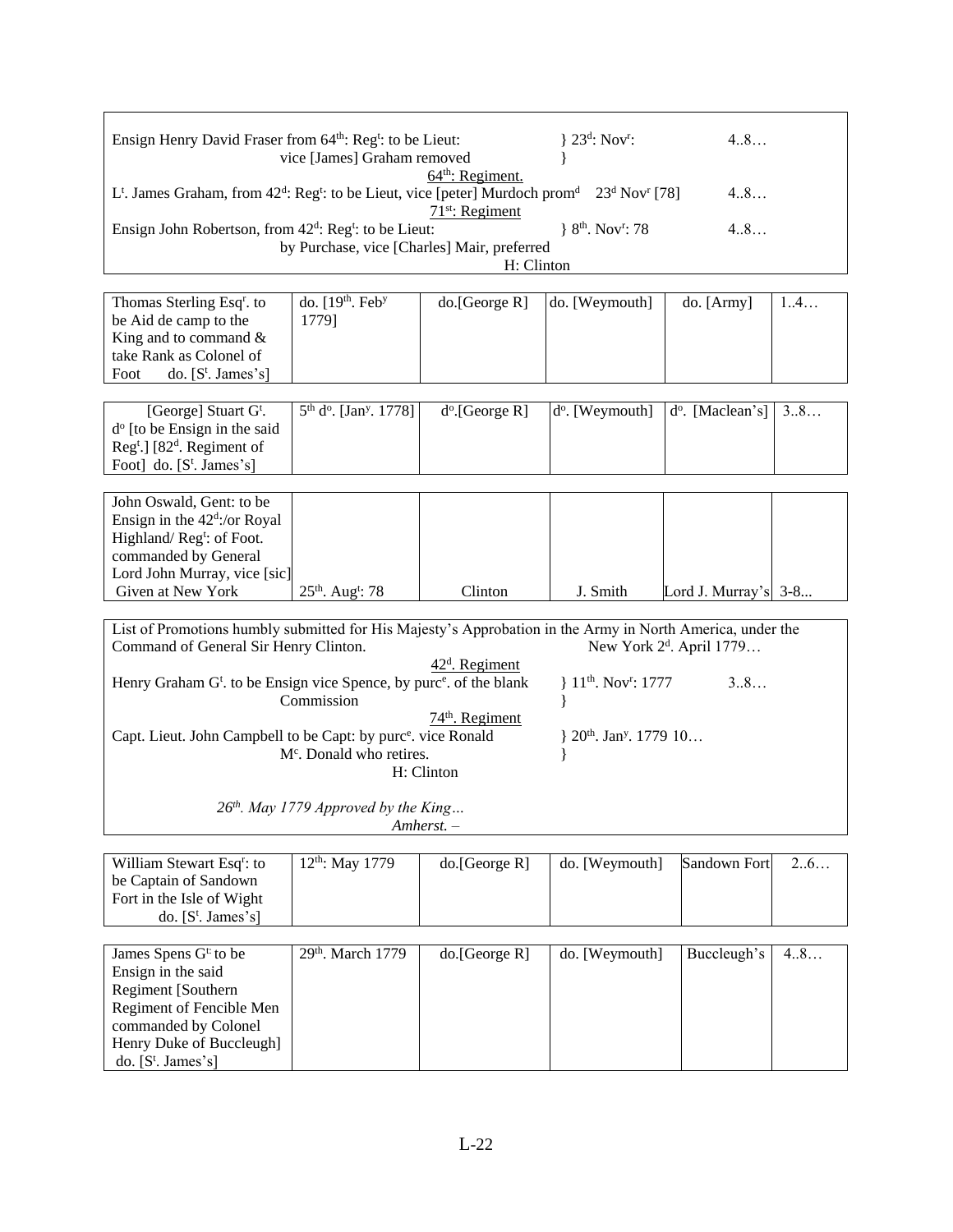| John Grant [Rippachie]<br>Esq <sup>r</sup> . to be Capt. Lieut. in<br>the said Regiment [the                                                                                                                                                     |                                                                                                                 |                     |                             |                            |     |  |  |
|--------------------------------------------------------------------------------------------------------------------------------------------------------------------------------------------------------------------------------------------------|-----------------------------------------------------------------------------------------------------------------|---------------------|-----------------------------|----------------------------|-----|--|--|
| Northern Regiment. of<br>Fencible Men commanded                                                                                                                                                                                                  |                                                                                                                 |                     |                             |                            |     |  |  |
| by Colonel Alex <sup>r</sup> . Duke of                                                                                                                                                                                                           |                                                                                                                 |                     |                             |                            |     |  |  |
| Gordon] d <sup>o</sup> . [ S <sup>t</sup> . James's]                                                                                                                                                                                             | $d^o$ . [8 <sup>th</sup> . April 1779]                                                                          | $d^o$ . [George R]  | d <sup>o</sup> .[Weymouth]  | d <sup>o</sup> .[Gordon's] | 4/8 |  |  |
|                                                                                                                                                                                                                                                  |                                                                                                                 |                     |                             |                            |     |  |  |
| John Ritchie Gent. to be                                                                                                                                                                                                                         | 5 <sup>th</sup> : Oct: 1778:                                                                                    | Clinton             | J. Smith                    | Abercromby's               | 38  |  |  |
| Ensign in the $44th$ : Reg <sup>t</sup> : of<br>Foot, commanded by Gen <sup>1</sup> .                                                                                                                                                            |                                                                                                                 |                     |                             |                            |     |  |  |
| James Abercromby, vice                                                                                                                                                                                                                           |                                                                                                                 |                     |                             |                            |     |  |  |
| Stark promoted                                                                                                                                                                                                                                   |                                                                                                                 |                     |                             |                            |     |  |  |
|                                                                                                                                                                                                                                                  |                                                                                                                 |                     |                             |                            |     |  |  |
| Donald M <sup>c</sup> Niven, G <sup>t</sup> . to be                                                                                                                                                                                              | $d^{\circ}$ . [28 <sup>th</sup> . July 1779]                                                                    | $d^o$ . [George R.] | d <sup>o</sup> . [Weymouth] | Campbell's                 | 4.8 |  |  |
| Ensign in the said Regim <sup>t</sup><br>[Western Reg <sup>t</sup> . of Fencible                                                                                                                                                                 |                                                                                                                 |                     |                             |                            |     |  |  |
| Men, comm <sup>d</sup> by Colonel                                                                                                                                                                                                                |                                                                                                                 |                     |                             |                            |     |  |  |
| Lord Fred: Campbell]                                                                                                                                                                                                                             |                                                                                                                 |                     |                             |                            |     |  |  |
| do. $[S^t$ . James's]                                                                                                                                                                                                                            |                                                                                                                 |                     |                             |                            |     |  |  |
|                                                                                                                                                                                                                                                  |                                                                                                                 |                     |                             |                            |     |  |  |
| James Spens, G <sup>t</sup> . to be                                                                                                                                                                                                              | 5 <sup>th</sup> . June 1778                                                                                     | H: Clinton          | J. Smith                    | Murray's                   | 3.8 |  |  |
| Ensign in the $42d$ . (or<br>Royal Highland) Regiment                                                                                                                                                                                            |                                                                                                                 |                     |                             |                            |     |  |  |
| of Foot commanded by                                                                                                                                                                                                                             |                                                                                                                 |                     |                             |                            |     |  |  |
| General Lord John Murray,                                                                                                                                                                                                                        |                                                                                                                 |                     |                             |                            |     |  |  |
| vice [Alexander] McGregor                                                                                                                                                                                                                        |                                                                                                                 |                     |                             |                            |     |  |  |
| prom <sup>d</sup> .                                                                                                                                                                                                                              |                                                                                                                 |                     |                             |                            |     |  |  |
| Given at Philadelphia                                                                                                                                                                                                                            |                                                                                                                 |                     |                             |                            |     |  |  |
|                                                                                                                                                                                                                                                  |                                                                                                                 |                     |                             |                            |     |  |  |
| List of Promotions humbly submitted for His Majesty's Approbation, in the Army in North America, under the<br>Command of General Sir Henry Clinton, K. B.                                                                                        |                                                                                                                 |                     |                             | New York 29th. July 1779   |     |  |  |
|                                                                                                                                                                                                                                                  |                                                                                                                 | $71st$ . Regiment   |                             |                            |     |  |  |
| L <sup>t</sup> . Harry Munro, from 42 <sup>d</sup> . Reg <sup>t</sup> . to be Capt. L <sup>t</sup> . vice [Alexander] Sutherland prom <sup>d</sup> . d <sup>o</sup> . [2 <sup>d</sup> . Feb <sup>y</sup> . 1779]                                 |                                                                                                                 |                     |                             |                            |     |  |  |
|                                                                                                                                                                                                                                                  |                                                                                                                 | $H.$ Clinton $-$    |                             |                            |     |  |  |
|                                                                                                                                                                                                                                                  |                                                                                                                 |                     |                             |                            |     |  |  |
| Regiment, to whose Vacancy Capt. Lieutenant Alexander Sutherland is proposed to Succeed. The Appointment of                                                                                                                                      | $6th$ . October 1779 – Approved by the King excepting the Succession to Captain Munro of the 71 <sup>st</sup> . |                     |                             |                            |     |  |  |
|                                                                                                                                                                                                                                                  |                                                                                                                 |                     |                             |                            |     |  |  |
| Lieut; Sutherland to be Captain Lieutenant, in Sir Henry Clinton's List of the $2d$ . of April 1779 has not received the<br>King's Approbation, because it did not appear that Sir Henry Clinton was acquainted with the alteration, of the date |                                                                                                                 |                     |                             |                            |     |  |  |

of Lieutenant Roberson Duncanson's Commission. And by that alteration, Lieutenant Duncanson became a senior Lieutenant to Lieutenant Alexander Sutherland, this second Succession has not been approved by the King. Both Successions therefore lay over untill it appears that the exception to the former one of the two, is understood by Sir Henry Clinton.

*Amherst.*

| Alex <sup>r</sup> : Loraine Gent. to be<br>Ensign in the $42d$ . (or<br>Royal Highland) Regim <sup>t</sup> .<br>of Foot commanded by<br>General Lord John Murray:<br>Given at New York | $8th$ . Nov <sup>r</sup> : 1778 | H: Clinton | John Smith | Murray's | 38 |
|----------------------------------------------------------------------------------------------------------------------------------------------------------------------------------------|---------------------------------|------------|------------|----------|----|
|                                                                                                                                                                                        |                                 |            |            |          |    |
| George Fraser G <sup>t</sup> . to be<br>Lieut <sup>t</sup> . in the $88th$ . Reg <sup>t</sup> . of                                                                                     |                                 |            |            |          |    |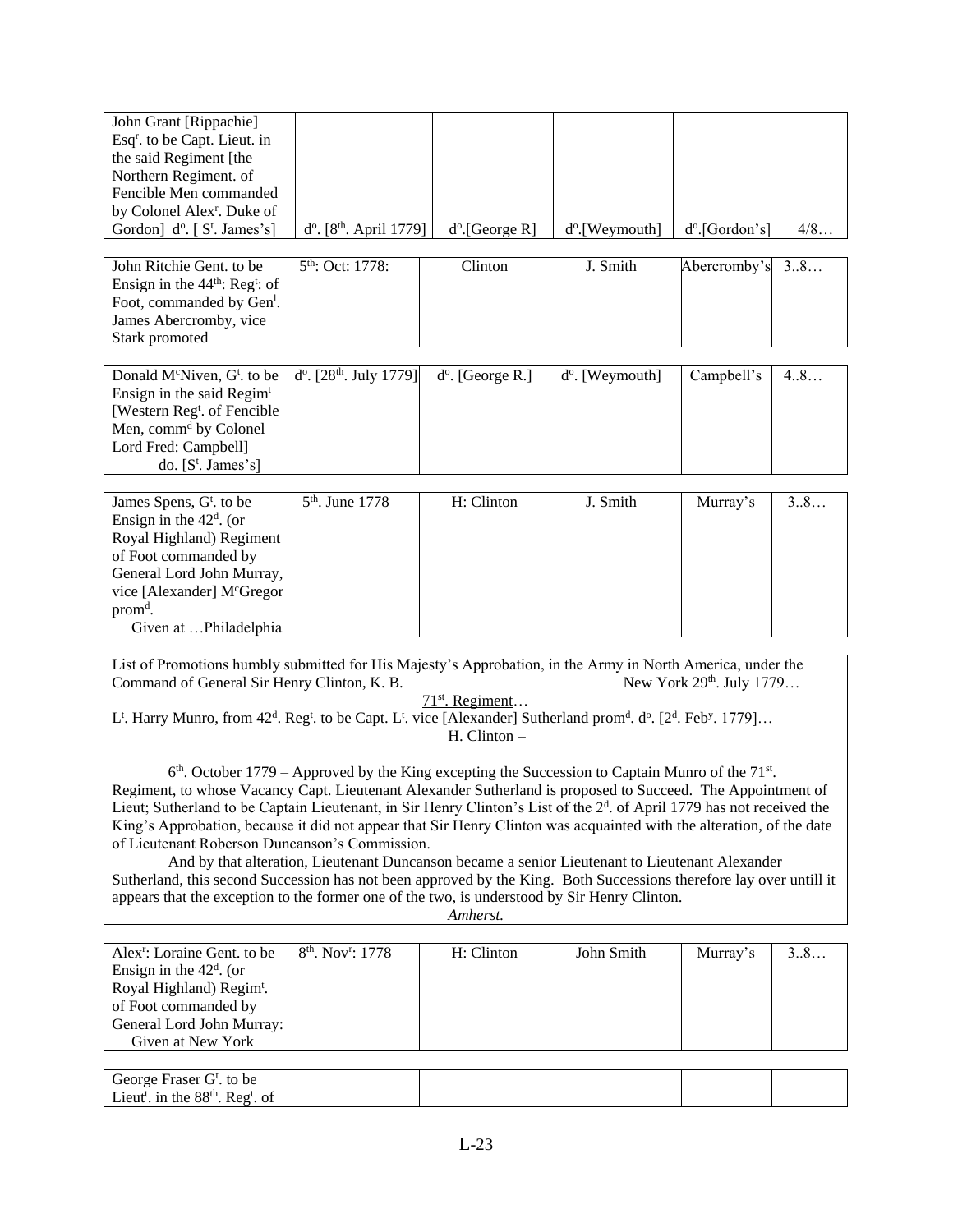| $Ft$ . comm <sup>d</sup> . by Colonel             |                                   |                          |                              |            |     |
|---------------------------------------------------|-----------------------------------|--------------------------|------------------------------|------------|-----|
| Tho <sup>s</sup> . Keating                        |                                   |                          |                              |            |     |
| $d^{\circ}$ . [Given at S <sup>t</sup> . James's] | $16th$ . Oct <sup>r</sup> . 1779  | $d^{\circ}$ . [George R] | $d^{\circ}$ . [Geo: Germain] | Keating's  | 4.8 |
|                                                   |                                   |                          |                              |            |     |
| John Nasmyth G <sup>t</sup> , to be               |                                   |                          |                              |            |     |
| Ensign in the $69th$ . Regim <sup>t</sup> .       |                                   |                          |                              |            |     |
| of Foot, comm <sup>d</sup> . by Lieut:            |                                   |                          |                              |            |     |
| General Philip Sherrard                           |                                   |                          |                              |            |     |
| $d^{\circ}$ . [Given at S <sup>t</sup> . James's] | $1st$ . [Jan <sup>y</sup> . 1780] | $d^{\circ}$ . [George R] | $d^{\circ}$ . [Stormont]     | Sherrard's | 38  |

Source: TNA, *War Office: Commission Books* at WO 25/34, pp. 5, 9-10, 11, 25, 52, 55-56, 69-72.73-76, 79, 88-91, 110, 130, 138-145, 146-147, 154, 158, 172, 183-185, 189, 207, 208, 217, 231, 250, 251- 253, 297, 301 and 315.

[Cover] Commission Book 1779 = 81 List of Promotions humbly submitted for His Majesty's Approbation, in the Army in North America under the Command of General Sir Henry Clinton KB New York 7<sup>th</sup>. October 1779… 42<sup>d</sup>. Regiment Lieut: Hay  $M^c$ . Dowal from  $71^{st}$ . Reg<sup>t</sup>. to be Capt. by purchase [John] M<sup>c</sup>.Intosh, who retires 20<sup>th</sup>. Sept<sup>r</sup> 20<sup>th</sup>. Sept<sup>r</sup>. 1779 ... 10... Ensign Henry Graham to be Lieut. vice [Harry] Munro promoted 2  $\alpha$ . Feby.  $\ldots$  ..4.. Serj<sup>t</sup> Major [James] Rose to be Adjut. to the 2<sup>d</sup> [Provisional] Battalion vice [John] Rutherford, who resigns 31<sup>st</sup>. Aug<sup>t</sup>...

Approved by the King, except the Appointment of Serjeant Rose to be Adjutant to the  $2<sup>d</sup>$ . Batt<sup>n</sup>. of the  $42<sup>d</sup>$ . Regiment, vice Rutherford who is said to resign, which Appointment appears to be a Mistake, or to have been inserted in the foregoing List by Mistake as the  $2<sup>d</sup>$ . Battalion of the  $42<sup>d</sup>$ . Regiment is not in America.

Amherst

[Note: The War Office is confused by the split of the 42nd Regt. into two provisional battalions in Aug. 1776 for duty in America.]

| John Grant [Rippachie] Esq <sup>r</sup> .<br>to be Capt. in the Northern<br>Regim <sup>t</sup> . of Fencible Men,<br>commanded by Colonel<br>Alex <sup>r</sup> . Duke of Gordon<br>St. James's | $19th$ Jan <sup>y</sup> , 1780 | George R | Hillsborough | Gordon's   | 10. |
|------------------------------------------------------------------------------------------------------------------------------------------------------------------------------------------------|--------------------------------|----------|--------------|------------|-----|
| Donald $Mc$ . Niven, Gent: to<br>be Lieutenant in the Western<br>Regt. of Fencible Men,<br>commanded by Colonel Lord<br>Fre <sup>d</sup> : Campbell<br>Given at St. James's                    | $23d$ . Feb: 1780              | George R | Hillsborough | Campbell's | 4.8 |

| John Spens Esq <sup>r</sup> . to be Capt: |                        |               |           |        |      |
|-------------------------------------------|------------------------|---------------|-----------|--------|------|
| Lieut. in the said $Regt$ . [95]          |                        |               |           |        |      |
| Regiment of Foot                          |                        |               |           |        |      |
| commanded by Colonel John                 |                        |               |           |        |      |
| Reid]                                     |                        |               |           |        |      |
| do [Given at St. James's]                 | $9th$ . do [Apr: 1780] | do [George R] | Storement | Reid's | 4.8. |
|                                           |                        |               |           |        |      |

| James West, Gent. to be              | $19th$ . May [1780] | do [George R] | do [Geo: Germaine] | Murray's | 48 |
|--------------------------------------|---------------------|---------------|--------------------|----------|----|
| Lieut. in the $42d$ or Royal         |                     |               |                    |          |    |
| Highland Reg <sup>t</sup> . of Foot. |                     |               |                    |          |    |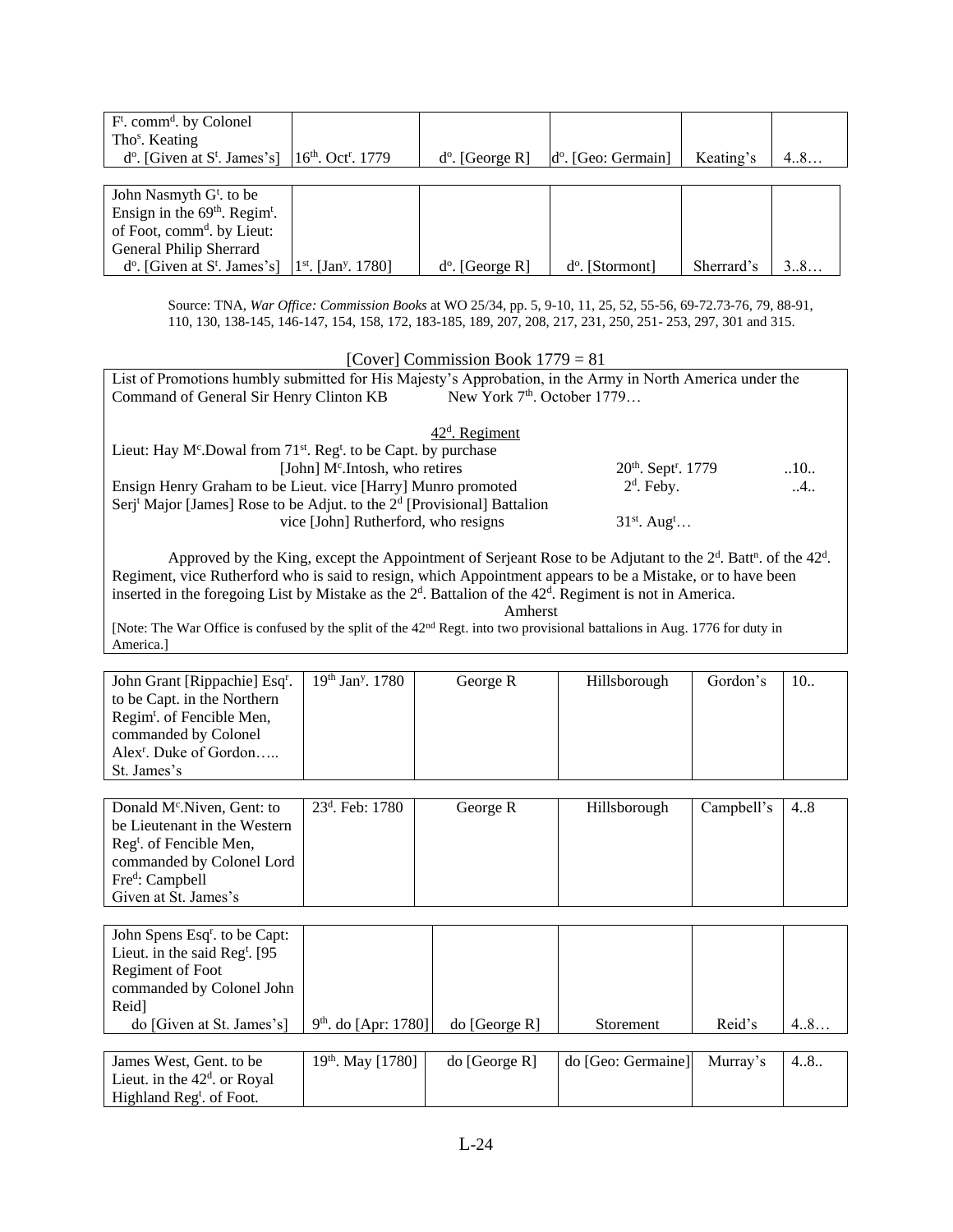| John Murray do [Given at<br>St. James's] |
|------------------------------------------|
|------------------------------------------|

| George Fraser; Gent. to be           | $31st$ . May [1780] | do [George R] | Geo: Germaine | Murray's | 48 |
|--------------------------------------|---------------------|---------------|---------------|----------|----|
| Lieut. in the $42d$ . (or Royal      |                     |               |               |          |    |
| Highland) Reg <sup>t</sup> of Foot.  |                     |               |               |          |    |
| commanded by Gen <sup>1</sup> . Lord |                     |               |               |          |    |
| John Murray do [Given at             |                     |               |               |          |    |
| St. James's]                         |                     |               |               |          |    |

| Promotions made in the Army in North America, under the Command of General, Sir Henry Clinton                           |                        |                      |  |  |  |
|-------------------------------------------------------------------------------------------------------------------------|------------------------|----------------------|--|--|--|
| K. B. and Submitted for His Majesty's Approbation in Letters from New York of the $2^d$ . of April and $20^{th}$ . July |                        |                      |  |  |  |
| 1779.                                                                                                                   |                        |                      |  |  |  |
| $71st$ . Regiment                                                                                                       |                        |                      |  |  |  |
| Lieutenant Harry Munro, of 42 <sup>d</sup> . Foot to be Capt. Lieutenant                                                |                        |                      |  |  |  |
| vice [Alexander] Sutherland                                                                                             | do $[2^d$ . Feb. 1779] | $\ldots$ 10 $\ldots$ |  |  |  |
|                                                                                                                         |                        |                      |  |  |  |

22<sup>d</sup>. June 1780. Approved by the King

*Amherst*

List of Promotions humbly submitted for His Majesty's Approbation in the Army in North America, under the Command of General Sir Henry Clinton K. B.

|                                                                                          | Head Quarters before Charlestown 9th. May 1780. |                 |
|------------------------------------------------------------------------------------------|-------------------------------------------------|-----------------|
| $42d$ . Regiment                                                                         |                                                 |                 |
| Ensign Alex <sup>r</sup> . Grant to be Lieut. Vice [John] Robertson promoted             | $24th$ . Aug. [1779]  48                        |                 |
| Ensign William Fraser, to be Lieut. Vice [Normand] M <sup>c</sup> . Leod promoted        | 25 <sup>th</sup><br>do.                         | $\dots$ 4.8     |
| James Alston, Volunteer, to be Ensign Vice Grant, promoted                               | $24th$ . do.                                    | $\therefore$ 38 |
| William Fraser, Volunteer to be Ensign Vice Fraser, promoted                             | $25th$ . do.                                    | $\therefore$ 38 |
| David Sutherland Volunteer to be Ensign Vice [Henry] Graham, promoted                    | $2d$ . Feb.                                     | $\ldots$ 38     |
| $71st$ . Regiment                                                                        |                                                 |                 |
| Capt. Lieut. [Harry] Munro, to be Captain, vice [Norman] M <sup>c</sup> . Leod promoted  | $2d$ . Feb. 1779                                | .10.            |
| Lieut: John Robertson, from the 42 <sup>d</sup> . Regiment to be Captain vice            |                                                 |                 |
| [Angus] M <sup>c</sup> . Intosh deceased                                                 | $24th$ . August                                 | $\therefore$ 10 |
| Lieut. Norman M <sup>c</sup> Leod, from the 42 <sup>d</sup> . Regiment to be Capt. Lieut |                                                 |                 |
| vice Munro promoted                                                                      | $25th$ . Aug <sup>t</sup> .                     | .4.8            |
| $22d$ . June 1780. Approved by the King                                                  |                                                 |                 |
|                                                                                          |                                                 |                 |

*Amherst*

List of Promotions humbly submitted for His Majesty's Approbation in the Army in North America, under the Command of General Sir Henry Clinton K. B.

Charles Town 30<sup>th</sup> May 1780...

| $42d$ . Regiment                                                                    |                         |     |
|-------------------------------------------------------------------------------------|-------------------------|-----|
| Ensign John Young to be Lieutenant, vice [Alexander] M <sup>c</sup> . Leod, killed. | $15^{th}$ May [1780] 48 |     |
| Volunteer William Dickson, to be Ensign vice Young, promoted                        | Ditto                   | 3.8 |

7<sup>th</sup>. July 1780. Approved by the King

*Amherst*

| John Harris Gent. to be                      | $31st$ . May [1780] | do [George R] | do [Geo: Germaine] | Keating's | 48 |
|----------------------------------------------|---------------------|---------------|--------------------|-----------|----|
| Lieut. in the $88th$ . Reg <sup>t</sup> . of |                     |               |                    |           |    |
| Foot Commanded by                            |                     |               |                    |           |    |
| Colonel Thomas Keating do                    |                     |               |                    |           |    |
| [Given at St. James's]                       |                     |               |                    |           |    |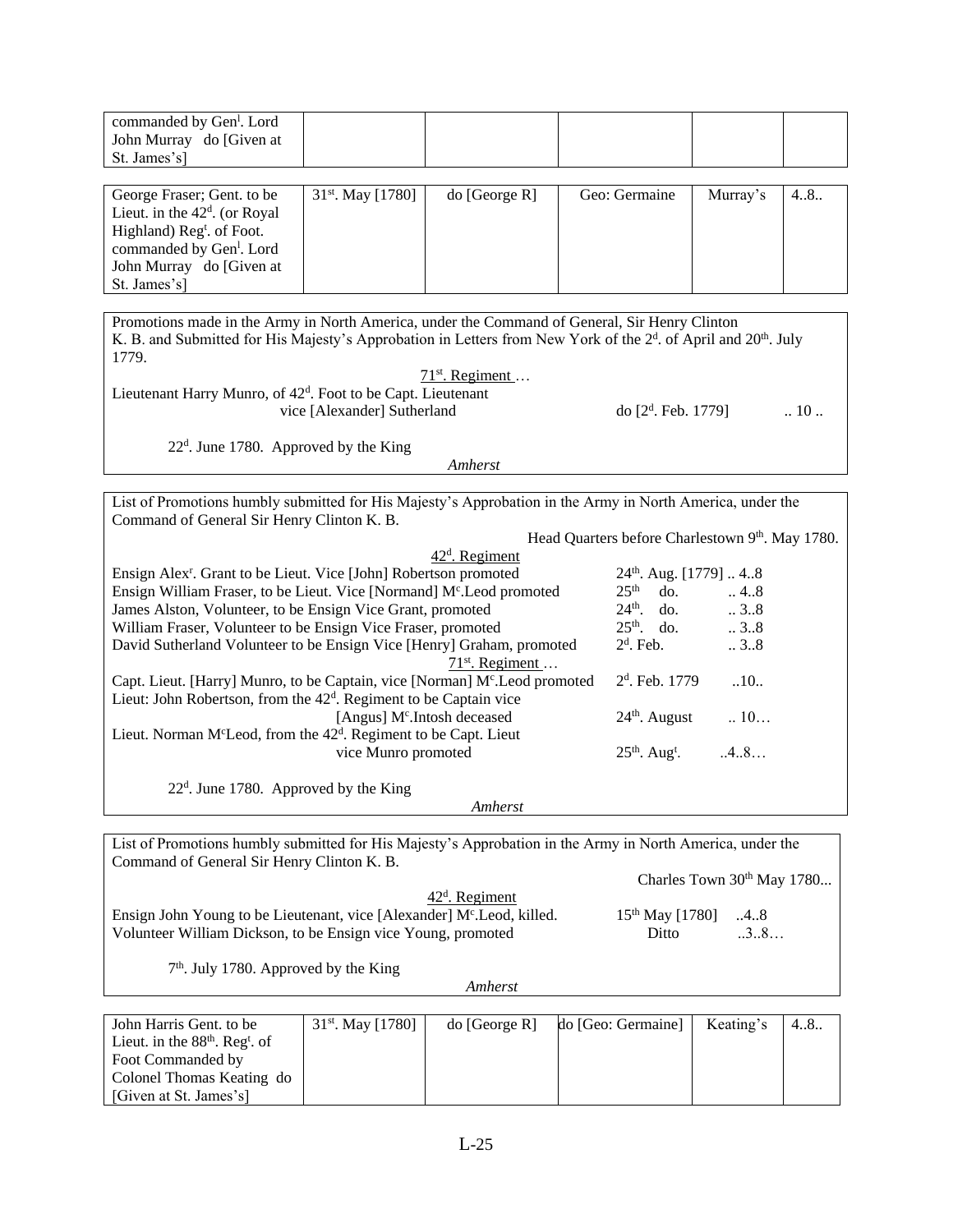| General Lord John Murray                            | $21st$ . March         | $\text{do}$ [George R] | do [Geo: Germaine] | Murray's | 1.4  |
|-----------------------------------------------------|------------------------|------------------------|--------------------|----------|------|
| to be Colonel to the $2d$ .                         | [1780]                 |                        |                    |          |      |
| Battalion of the $42d$ . (or                        |                        |                        |                    |          |      |
| Royal Highland) Regiment                            |                        |                        |                    |          |      |
| $d\sigma$ [ $S^t$ .<br>of Foot                      |                        |                        |                    |          |      |
| James's]                                            |                        |                        |                    |          |      |
|                                                     |                        |                        |                    |          |      |
| Patrick Graham Esq <sup>r</sup> . to be             | do                     | do                     | do                 | do       | .15  |
| Major of said Battalion do                          |                        |                        |                    |          |      |
| John M <sup>c</sup> .Gregor Esq <sup>r</sup> do [to | $22d$ .<br>do          | do                     | do                 | do       | .10  |
| be Captain of the said                              |                        |                        |                    |          |      |
| do<br>Battalion]                                    |                        |                        |                    |          |      |
|                                                     |                        |                        |                    |          |      |
| James Spens Gent. to be                             | 21 <sup>st</sup><br>do | do                     | do                 | do       | .4.8 |
| Lieut. in the said $\text{Reg}^t$ .<br>do           |                        |                        |                    |          |      |
|                                                     |                        |                        |                    |          |      |
| John Oswald Gent. do<br>do                          | 22 <sup>d</sup><br>do  | do                     | do                 | do       |      |

Pat<sup>k</sup>. Graham of the 42<sup>d</sup>. Reg<sup>t</sup>. of Foot to take the Rank of Major in the Army  $11<sup>th</sup>$ . Oct. 1779  $\qquad$  do [George R] Stormont Murray's  $\qquad$ ...15...

| List of Promotions humbly submitted for His Majesty's Approbation in the Army in North America, under the |                  |    |                                           |
|-----------------------------------------------------------------------------------------------------------|------------------|----|-------------------------------------------|
| Command of General Sir Henry Clinton K. B.                                                                |                  |    | New York, 12 <sup>th</sup> . October 1780 |
| $42d$ . Regiment of Foot                                                                                  |                  |    |                                           |
| Ensign [John] Ritchie from 44 <sup>th</sup> Regiment to be Lieutenant by Purchase                         |                  |    |                                           |
| Vice [Robert] Rollo, who retires                                                                          |                  |    | $6th$ . Sept <sup>r</sup> . [1780] 48     |
| William Fraser, Volunteer, to be Ensign by Purchase, Vice                                                 |                  |    |                                           |
| [Alexander] Home, who retires                                                                             | 13 <sup>th</sup> | do | 3.8                                       |
|                                                                                                           |                  |    |                                           |
| Approved by the King 8 <sup>th</sup> . December 1780.                                                     |                  |    |                                           |
| <i>Amherst</i>                                                                                            |                  |    |                                           |

List of Promotions humbly submitted for His Majesty's Approbation in the Army in North America, under the Command of General Sir Henry Clinton K. B. New York, 14<sup>th</sup>. December 1780... 42<sup>d</sup>. Regiment of Foot Serj<sup>t</sup> Hector M<sup>c</sup>Lean to be Qu<sup>r</sup> Master vice [Colin] Smith deceased  $21$  Dec. 1779 4..8... Approved by the King...  $5<sup>th</sup>$  February 1781. *Amherst*

Source: TNA, *War Office: Commission Books, Series I* at WO 25/35, pp. 1-5, 13, 46, 66, 85, 91, 92 93-94, 97-98, 99, 138-139, 168, 187, and 224-225.

| [Cover] Commission Book 1781=82                                                                                               |               |                               |  |  |  |
|-------------------------------------------------------------------------------------------------------------------------------|---------------|-------------------------------|--|--|--|
| List of Promotions humbly submitted for His Majesty's Approbation, in the Army in North America under the                     |               |                               |  |  |  |
| Command of General Sir Henry Clinton K: B:                                                                                    |               | New York $1st$ . March $1781$ |  |  |  |
| $42d$ Regiment                                                                                                                |               |                               |  |  |  |
| Capt: Lieut: John Rutherford to be Capt: vice [Duncan] $Mc$ . Pherson promoted 31 <sup>st</sup> . Dec <sup>r</sup> . 1780  10 |               |                               |  |  |  |
| Lieut: Robert Potts to be Capt: Lieut: vice Rutherford promoted                                                               | $d^{\circ}$ . | $\therefore$ 4.               |  |  |  |
| Ensign Kenneth Calendar to be Lieut: vice Potts promoted                                                                      | $d^o$         | $\therefore$ 4.               |  |  |  |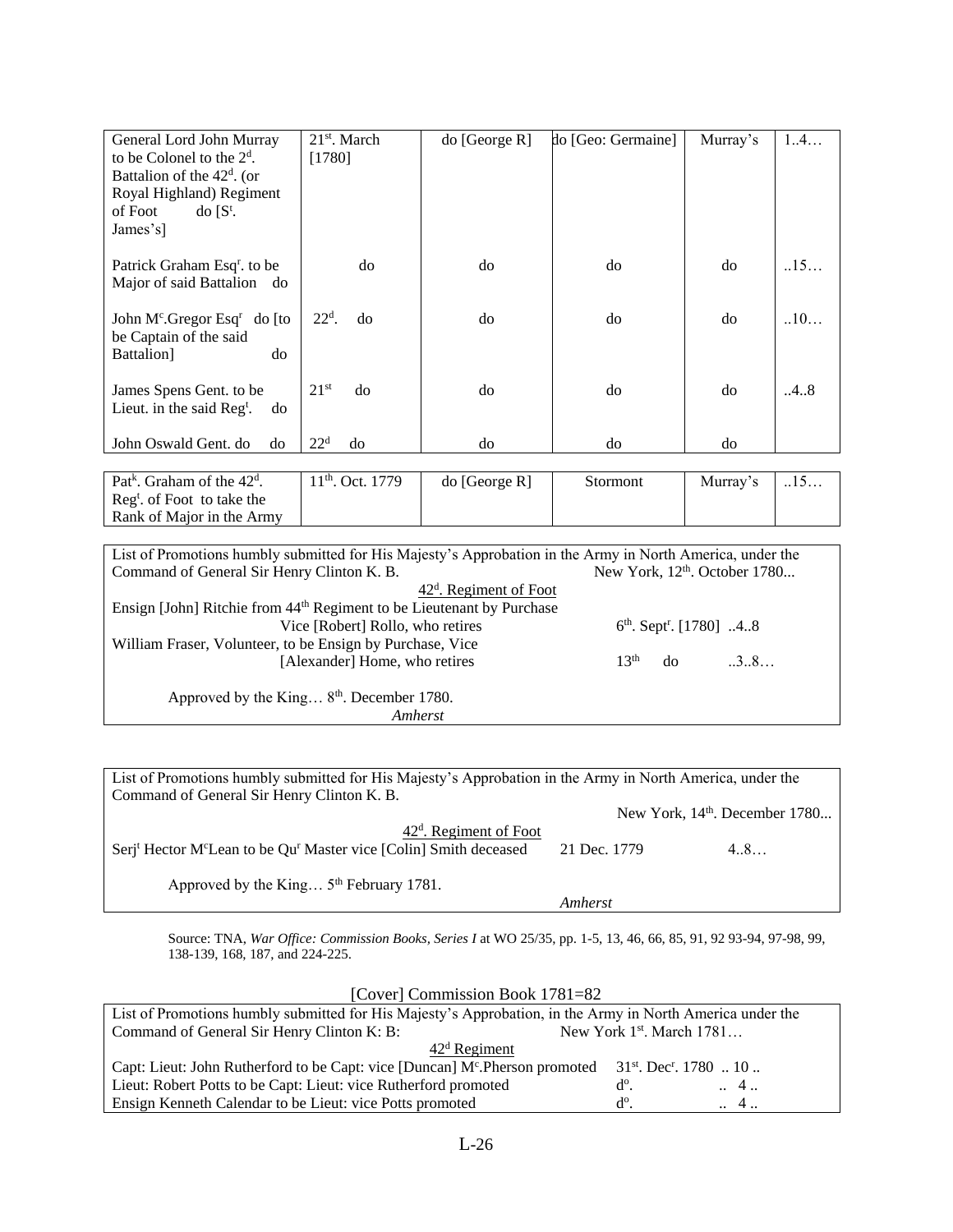| William Edmonstone to be Ensign vice Calendar promoted                                                                                                  |                                              |                                                  | $d^o$ .                                        | 3                            |      |
|---------------------------------------------------------------------------------------------------------------------------------------------------------|----------------------------------------------|--------------------------------------------------|------------------------------------------------|------------------------------|------|
|                                                                                                                                                         |                                              | $71st$ . Regiment                                |                                                |                              |      |
| Brevet Lieut: Colonel Duncan M <sup>c</sup> Pherson from 42 <sup>d</sup> . Regiment                                                                     |                                              |                                                  |                                                |                              |      |
|                                                                                                                                                         | to be Major vice [Patrick] Ferguson, killed  |                                                  | $31st$ . Dec <sup>r</sup> . [1780]15           |                              |      |
| Capt. Lieut: Norman M <sup>c</sup> Leod to be Capt: vice Cha <sup>s</sup> . Campbell killed.<br>76 <sup>th</sup> . Regiment                             |                                              |                                                  | $18th$ . Sept.                                 | $\therefore$ 10 $\therefore$ |      |
| Hon <sup>ble</sup> . Captain Francis Needham from 17 <sup>th</sup> . Dragoons to be Major by                                                            |                                              |                                                  |                                                |                              |      |
|                                                                                                                                                         |                                              | Purchase vice [Alexander] Donaldson who retires. | $10^{th}$ . Aug <sup>t</sup> . 1780 15         |                              |      |
|                                                                                                                                                         |                                              | $82d$ . Regiment                                 |                                                |                              |      |
| Ens. George Stewart to be Lieut: by Purchase vice [John] Graham who retires                                                                             |                                              |                                                  | $d^o$ . [18 <sup>th</sup> . Sept. 1780]        |                              |      |
|                                                                                                                                                         | Approved by the King                         |                                                  |                                                |                              |      |
|                                                                                                                                                         |                                              | Amherst                                          |                                                |                              |      |
|                                                                                                                                                         |                                              |                                                  |                                                |                              |      |
| List of Promotions humbly submitted for His Majesty's Approbation, in the Army in North America under the<br>Command of General Sir Henry Clinton K. B. |                                              |                                                  | New York 30 <sup>th</sup> . April 1781         |                              |      |
|                                                                                                                                                         |                                              | 37 <sup>th</sup> . Regiment                      |                                                |                              |      |
| [Surg. Mate James] Mitchell Vol: to be Ensign vice                                                                                                      |                                              |                                                  | $10^{th}$ . Nov [1780] 3.8                     |                              |      |
|                                                                                                                                                         | [Abraham]Richardson, deceased                |                                                  |                                                |                              |      |
|                                                                                                                                                         |                                              |                                                  |                                                |                              |      |
|                                                                                                                                                         |                                              | $42d$ Regiment                                   |                                                |                              |      |
| Ensign Dugall Campbell to be Lieut: vice [Allen] M <sup>c</sup> . Lean, drowned                                                                         |                                              |                                                  | $1st$ . Jan <sup>ry</sup> . 1781 4             |                              |      |
| [James] Rose Vol: to be Ensign vice Campbell promoted                                                                                                   |                                              |                                                  | 3<br>$d^o$ .                                   |                              |      |
| Approved by the King                                                                                                                                    |                                              |                                                  |                                                |                              |      |
|                                                                                                                                                         |                                              | Amherst                                          |                                                |                              |      |
|                                                                                                                                                         |                                              |                                                  |                                                |                              |      |
| List of Promotions humbly submitted for His Majesty's Approbation, in the Army in North America under the Command of                                    |                                              |                                                  |                                                |                              |      |
| General Sir Henry Clinton K. B.                                                                                                                         |                                              | $22d$ . Regiment                                 | New York 26th. July 1781                       |                              |      |
| Capt Henry Lysaght from 63 <sup>d</sup> . Reg <sup>t</sup> . to be major by Purchase vice                                                               |                                              |                                                  |                                                |                              |      |
|                                                                                                                                                         | [Alexander] Erskine who retires              |                                                  | 30 <sup>th</sup> d <sup>o</sup> . [April 1781] |                              |      |
|                                                                                                                                                         |                                              | 37 <sup>th</sup> . Regiment                      |                                                |                              |      |
| Lieut: John Ritchie from 42 <sup>d</sup> Reg <sup>t</sup> to be Capt by Purchase                                                                        | Vice [Henry] Savage preferred in 16th. Regt. |                                                  | 28 <sup>th</sup> . Apr. 1781                   |                              |      |
|                                                                                                                                                         |                                              | 42 <sup>d</sup> . Regiment                       |                                                |                              |      |
| Ens: Will. Dickson to be Lt: by Purchase vice Ritchie preferred                                                                                         |                                              |                                                  | 28 <sup>th</sup> . Apr: 1781                   |                              |      |
| Ens: [Alexander] Lorrane to be Lieut. by Purchase vice [Kenneth]                                                                                        | Callendar who retires                        |                                                  | $25^{\text{th}}$ July                          |                              |      |
|                                                                                                                                                         |                                              |                                                  |                                                |                              |      |
| Approved by the King                                                                                                                                    |                                              |                                                  |                                                |                              |      |
|                                                                                                                                                         |                                              | Amherst                                          |                                                |                              |      |
|                                                                                                                                                         |                                              |                                                  |                                                |                              |      |
| List of Promotions humbly submitted for His Majesty's Approbation, in the Army in North America under the<br>Command of General Sir Henry Clinton K. B. |                                              |                                                  | New York 26 <sup>th</sup> . September 1781     |                              |      |
|                                                                                                                                                         |                                              | $42d$ . Regiment                                 |                                                |                              |      |
| Lieutenant George Stewart from 82 <sup>d</sup> . Reg <sup>t</sup> to be Lieutenant                                                                      |                                              |                                                  |                                                |                              |      |
|                                                                                                                                                         | vice [James] Crammond deceased               |                                                  | 1 <sup>st</sup> Sept. 1781<br>4                |                              |      |
|                                                                                                                                                         |                                              |                                                  |                                                |                              |      |
| Approved by the King                                                                                                                                    |                                              |                                                  |                                                |                              |      |
|                                                                                                                                                         |                                              | Amherst                                          |                                                |                              |      |
|                                                                                                                                                         |                                              |                                                  |                                                |                              |      |
| William Stewart, Esq <sup>r</sup> . to be                                                                                                               | 20 <sup>th</sup> . July 1781                 | George R                                         | Stormont                                       | Invalids                     | .10. |

| William Stewart, Esq <sup>r</sup> , to be | $20th$ . July 1781 | George R | Stormont | Invalids | 10 |
|-------------------------------------------|--------------------|----------|----------|----------|----|
| Capt: of an Independent                   |                    |          |          |          |    |
| Company of Invalids                       |                    |          |          |          |    |
| Given at $S^t$ . James $\&^c$             |                    |          |          |          |    |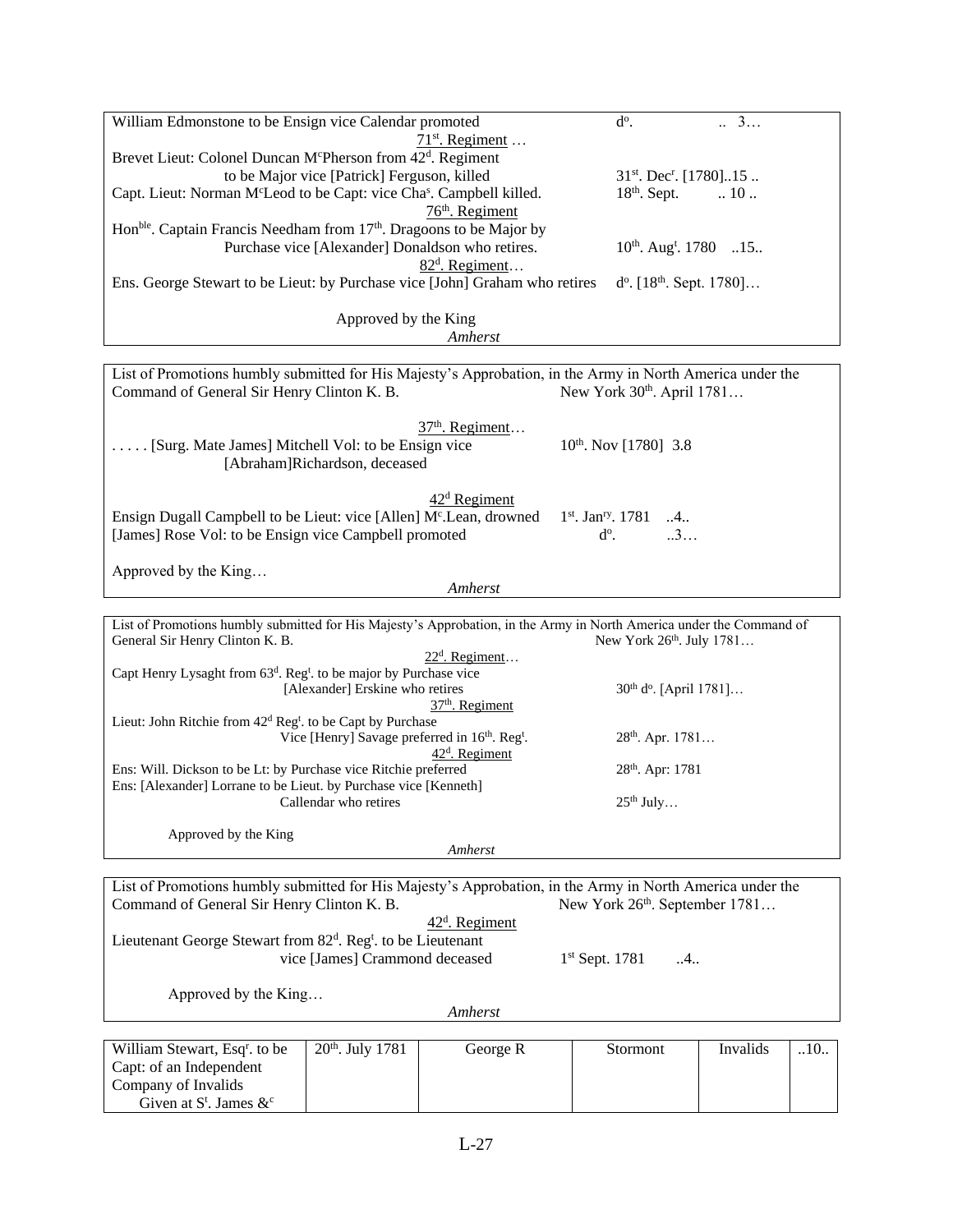Note: David Murray, Viscount Stormont (later 2nd Earl of Mansfield) was Sec. of State for the Northern Dept., 1779-1782.

| John Naesmyth, Gent. to be<br>Lieutenant do.[in the 69 <sup>th</sup><br>Reg <sup>t</sup> . of Foot Comd <sup>d</sup> . by<br>Lieut: Gen: Philip Sherard]<br>do. $[\&c$ <sup>c</sup> .]                                                                                                                                                   | 14 <sup>th</sup> May [1781]   | do [George R]                   | do [Geo. Germaine] do [Sherard's] 4.8                               |                                |      |
|------------------------------------------------------------------------------------------------------------------------------------------------------------------------------------------------------------------------------------------------------------------------------------------------------------------------------------------|-------------------------------|---------------------------------|---------------------------------------------------------------------|--------------------------------|------|
| Alexander Innes, Gent. to be<br>Ens: do [in the Northern<br>Reg <sup>t</sup> . of Fencible Men<br>Commanded by Colonel<br>Alexand <sup>r</sup> . Duke of Gordon]<br>do [Given &c]                                                                                                                                                        | do $[21st$ . Nov.<br>1781]    | do [George R]                   | do [Hillsborough] do [Gordon's] 3.8                                 |                                |      |
| List of Promotions humbly submitted for His Majesty's Approbation, in the Army in North America under the<br>Command of General Sir Henry Clinton KB<br>Lieut: William Nairne to be Capt: Lieut: vice [John] Nairne, dead                                                                                                                |                               | $71st$ . Regiment<br>H: Clinton | New York 25 <sup>th</sup> .December 1781<br>$20th$ . June [1781] 48 |                                |      |
| [Alexander] Earl of<br>Balcarres to be Lt Col<br>Commandant of the Second<br>71 <sup>st</sup> . Reg <sup>t</sup> . of Foot, Given at<br>St. James's                                                                                                                                                                                      | 13 <sup>th</sup> Feb: [1782]  | do [George R]                   | W Ellis                                                             | $2d$ . 71 <sup>st</sup> . Foot | .17. |
| John Grant [Auchindoun]<br>Esq <sup>r</sup> . to be Capt: of an<br>Additional Comp <sup>y</sup> in the $2d$ .<br>Bn of the 42 <sup>d</sup> . or Royal<br>Highland Reg <sup>t</sup> . of Foot<br>Commd <sup>d</sup> . by General Lord<br>John Murray do. [Given at<br>St. James's]                                                        | 25th, Dec <sup>r</sup> , 1781 | do [George R]                   | do [Hillsborough]                                                   | Murray's                       | .10. |
| Thomas Stirling Esq <sup>r</sup> . to be<br>Colonel of the 71 <sup>st</sup> . Reg <sup>t</sup> . of<br>Foot<br>Given $\&^{\circ}$<br>do                                                                                                                                                                                                  | 13th. Feb 1782                | do [George R]                   | do [W. Ellis]                                                       | 71st. Foot                     | 1:4. |
| Source: TNA, War Office: Commission Books, Series I at WO 25/36, pp.4-6, 7-9, 50-53, 89-91, 105, 137, 140, 143-<br>145, 156, 168 and 190.<br>[Cover] Commission Book $1782 = 83$                                                                                                                                                         |                               |                                 |                                                                     |                                |      |
| List of Promotions humbly submitted for His Majesty's Approbation the Army in North America under the<br>New York 30 <sup>th</sup> . March 1782<br>Command of General Sir Henry Clinton K: B:                                                                                                                                            |                               |                                 |                                                                     |                                |      |
| $37th$ . Regiment<br>Captain James Graham from the 57 <sup>th</sup> . Reg <sup>t</sup> to be Major by Purchase vice [William]<br>Montgomerie, who retires 30 <sup>th</sup> . Dec. 1781<br>$15$ [s]<br>$42d$ Regiment<br>Lieutepant William Dickson to be captain by Purchase vice Peebles, who retires $2^d$ Feb. 1782<br>1 <sub>0</sub> |                               |                                 |                                                                     |                                |      |

Lieutenant William Dickson to be captain by Purchase vice Peebles, who retires  $2<sup>d</sup>$ . Feb. 1782 10 Ensign William Edmonstone to be Lieutenant by Purchase vice Dickson preferred do. 4 8 A Blank Commission for an Ensigncy by Purchase vice Sutherland, who retires…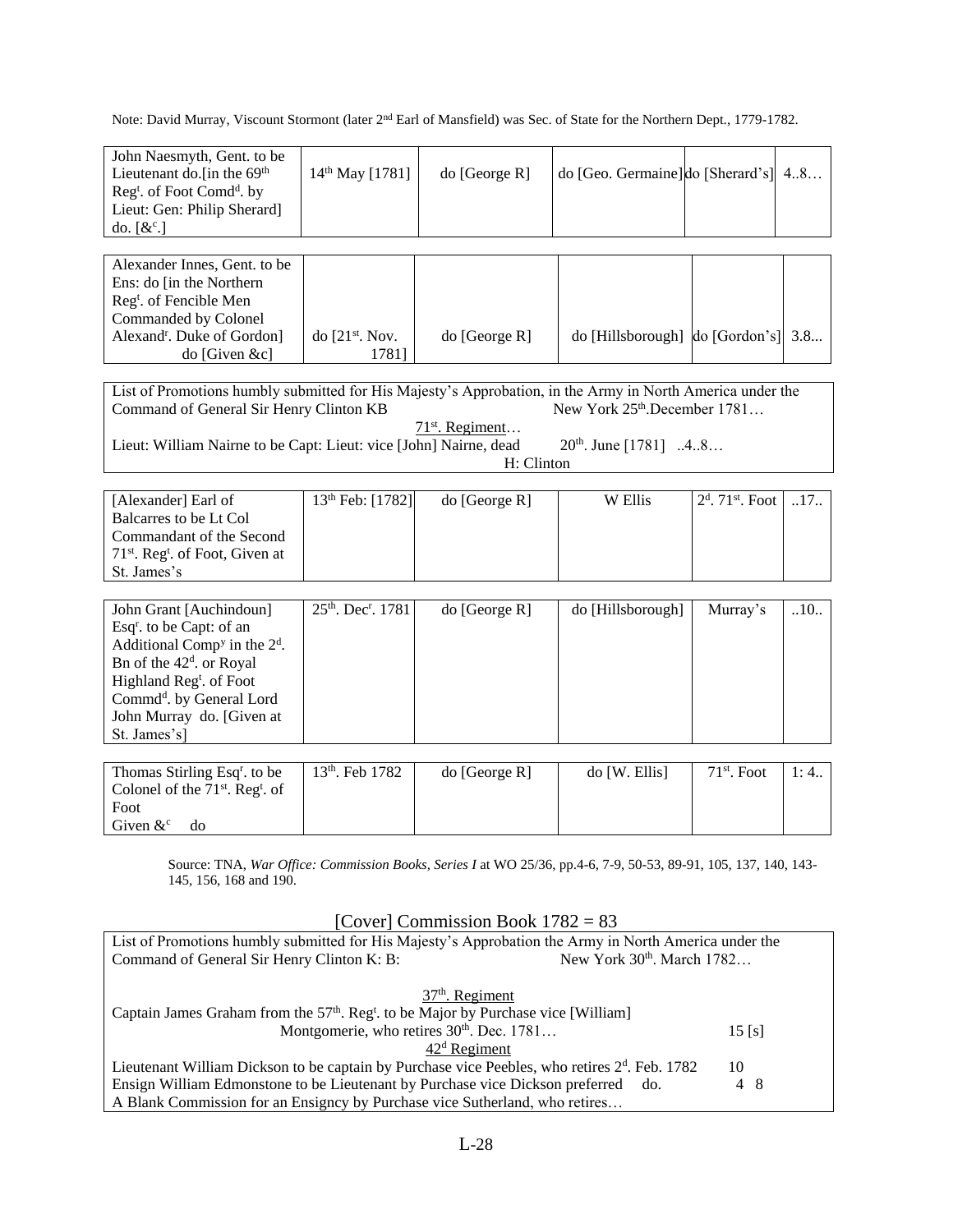| List of Promotions humbly submitted for His Majesty's Approbation in the Army in North America under the     |                                      |    |  |  |  |
|--------------------------------------------------------------------------------------------------------------|--------------------------------------|----|--|--|--|
| Command of General Sir Henry Clinton K. B.                                                                   | New York 4 <sup>th</sup> . May 1782  |    |  |  |  |
| $42d$ Regiment                                                                                               |                                      |    |  |  |  |
| Major Charles Graham to be Lieutenant Colonel vice [Thomas] Stirling promoted to 71 <sup>st</sup> . Regiment |                                      |    |  |  |  |
|                                                                                                              | 28 <sup>th</sup> . April 1782 17 [s] |    |  |  |  |
| Captain Walter Home from $7th$ Reg <sup>t</sup> . to be Major vice Graham promoted                           | do.                                  | 15 |  |  |  |
| Ensign James Alston to be Lieutenant vice Stewart promoted in 60 <sup>th</sup> . Reg <sup>t</sup> .          | $4th$ May 1782                       | 48 |  |  |  |
| Volunteer Donald M <sup>c</sup> Niven to be Ensign vice Alston promoted                                      | do.                                  | 38 |  |  |  |
| $60th$ . Regiment – 4 <sup>th</sup> Battalion                                                                |                                      |    |  |  |  |
| Lieutenant George Stewart from 42 <sup>d</sup> . Reg <sup>t</sup> . to be Captain Lieut:                     | do. $[4th$ May 1782] $4$ [s] 8       |    |  |  |  |
| vice [George] Meggs, promoted                                                                                |                                      |    |  |  |  |
| $71st$ Regiment                                                                                              |                                      |    |  |  |  |
| Capt: Lieut: William Nairn to be Captain vice Laurie, dead                                                   | $1st$ March 1782 $10$                |    |  |  |  |
|                                                                                                              | H: Clinton                           |    |  |  |  |

| Alexander Innes, Gent.               |                        |               |                                               |  |
|--------------------------------------|------------------------|---------------|-----------------------------------------------|--|
| to be Lieutenant do fin the          |                        |               |                                               |  |
| Northern Regt. of Fencible           |                        |               |                                               |  |
| Men Comm <sup>d</sup> by Colonel     |                        |               |                                               |  |
| Alex <sup>r</sup> . Duke of Gordon 1 |                        |               |                                               |  |
| $\text{do}$ [Given – &c]             | do $[29th$ . May 1782] | do [George R] | $\alpha$ [Shelbourne] $\alpha$ [Gordon's] 4.8 |  |

| Major George Mackenzie to                                        |               |                   |      |     |
|------------------------------------------------------------------|---------------|-------------------|------|-----|
| be Lt: Col: in the Army in                                       |               |                   |      |     |
| the east Indies only                                             |               |                   |      |     |
| do [Given at S <sup>t</sup> . James's &c]   $12th$ . June [1782] | do [George R] | do [T. Townshend] | Army | 4.8 |

| John Sinclair Gent: to be                                        |               |              |                             |  |
|------------------------------------------------------------------|---------------|--------------|-----------------------------|--|
| Ensign in the said $\text{Reg}^t$ .                              |               |              |                             |  |
| $[26th$ . Reg <sup>t</sup> of Foot]                              |               |              |                             |  |
| do [Given at S <sup>t</sup> . James's &c]   $12th$ . July [1782] | do [George R] | T. Townshend | do $[26^{th}$ . Foot $] 38$ |  |

| List of Promotions made in the Army in North America, under the Command of General Sir Guy Carleton K. B. |                                  |     |  |  |  |
|-----------------------------------------------------------------------------------------------------------|----------------------------------|-----|--|--|--|
| between the $1st$ . October and the $1st$ . November 1782                                                 | New York $1st$ . November $1782$ |     |  |  |  |
| $33d$ . Regiment.                                                                                         |                                  |     |  |  |  |
| Capt. Lieut. George Stewart $4th$ . Batt <sup>n</sup> . 60 <sup>th</sup> . Reg <sup>t</sup> . to be       | $11th$ . Oct. 1782               | 4.8 |  |  |  |
| Capt. Lieut. vice [Hon. Charles] Curzon, who exchanges                                                    |                                  |     |  |  |  |
| $42d$ . Regiment                                                                                          |                                  |     |  |  |  |
| Lieutenant John Nesmyth from 69 <sup>th</sup> . Reg <sup>t</sup> to be Lieut.                             | 14 <sup>th</sup> , Oct. 1782     | 4.8 |  |  |  |
| vice Grant, who exchanges                                                                                 |                                  |     |  |  |  |
| $69th$ . Regiment                                                                                         |                                  |     |  |  |  |
| Lieut. Alexander Grant Jun <sup>r</sup> . from 42 <sup>d</sup> Reg <sup>t</sup> . to be Lieut.            | 14 <sup>th</sup> , Oct. 1782     | 4.8 |  |  |  |
| vice Nesmyth who exchanges                                                                                |                                  |     |  |  |  |
| $84th$ . Regiment – 2nd Battalion                                                                         |                                  |     |  |  |  |
| Donald Smith Gent. to be Ensign, by purchase of a Blank Commission 24th. Nov. 1779                        |                                  | 3.8 |  |  |  |
| <b>Guy Carleton</b>                                                                                       |                                  |     |  |  |  |
|                                                                                                           |                                  |     |  |  |  |

Laid before The King and Approved 6<sup>th</sup>. Dec<sup>r</sup>. 1782

| Thomas Stirling Esq <sup>r</sup> to be |                  |               |                   |      |          |
|----------------------------------------|------------------|---------------|-------------------|------|----------|
| Major General do [in the               | do $[20th$ . Nov | do [George R] | do [T. Townshend] | Army | $2[f_1]$ |
| $\phi$ . [Given &c]<br><b>Army</b>     | 7821             |               |                   |      |          |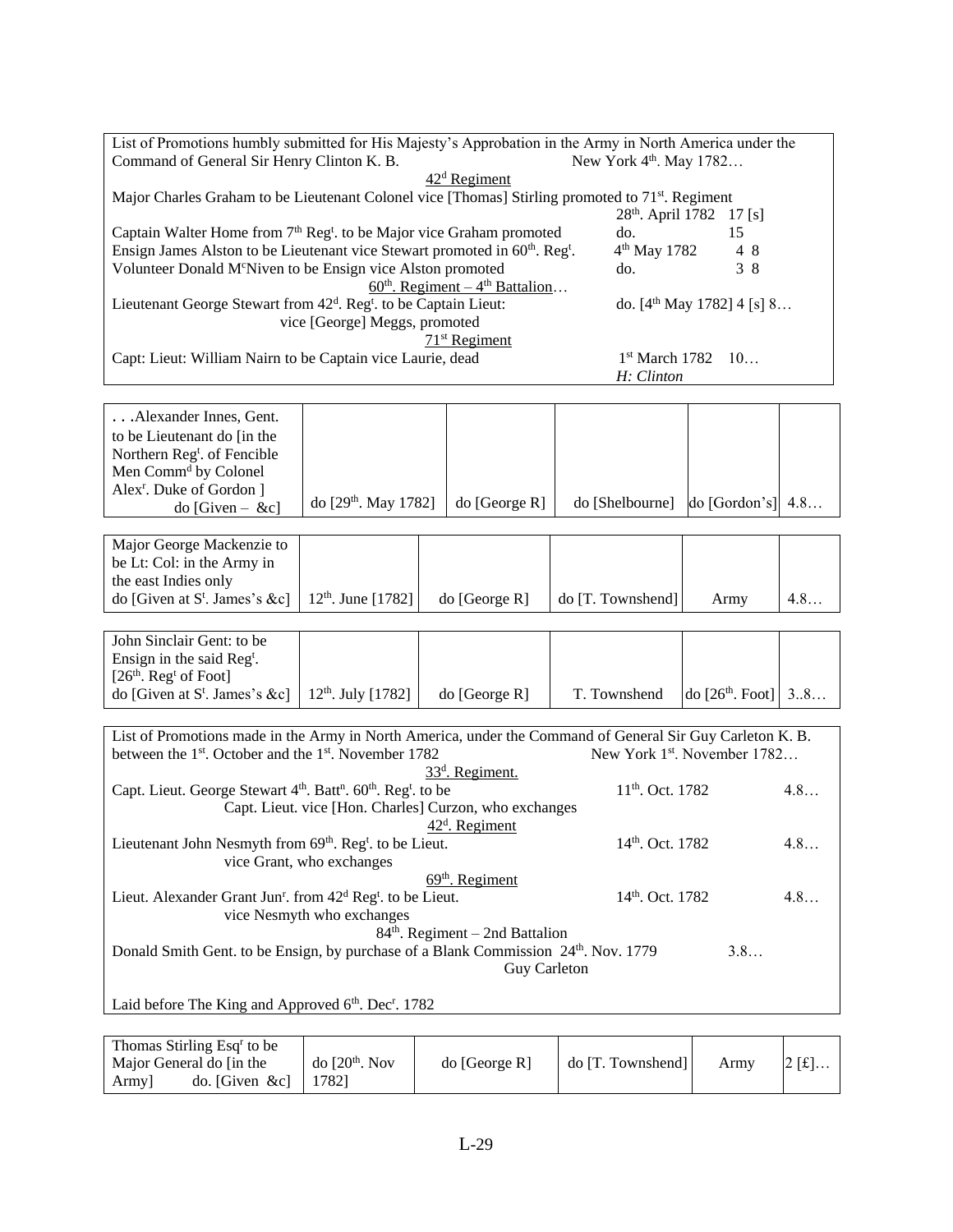| John Spens Esq <sup>r</sup> . to be Capt.             |                                         |                 |                   |               |      |
|-------------------------------------------------------|-----------------------------------------|-----------------|-------------------|---------------|------|
| in the 95 <sup>th</sup> . Reg <sup>t</sup> . of Foot  |                                         |                 |                   |               |      |
| Commanded by Major                                    |                                         |                 |                   |               |      |
| General John Reid                                     |                                         |                 |                   |               |      |
| do [Given at $S^t$ . James's &c]                      | 29th. Oct 1782                          | do [George R]   | do [T. Townshend] | Reid's        | 10   |
|                                                       |                                         |                 |                   |               |      |
| Julines Herring, Gent. to be                          |                                         |                 |                   |               |      |
| Lieutenant do [in the $2d$ . 71 <sup>st</sup> .       |                                         |                 |                   |               |      |
| Reg <sup>t</sup> . of Foot Commanded                  |                                         |                 |                   |               |      |
| by Col. Alex <sup>r</sup> . Earl of                   |                                         |                 |                   |               |      |
| Balcarres]                                            |                                         |                 |                   | do            | 4.8  |
| do [Given at $S^t$ . James's &c]                      | $12th$ . do [Feb                        | do [George R]   | do [T. Townshend] | [Balcarres's] |      |
|                                                       | 1783]                                   |                 |                   |               |      |
|                                                       |                                         |                 |                   |               |      |
| Alexander Innes, Gent. to be                          |                                         |                 |                   |               |      |
| Ensign do [in the $2d$ . 71 <sup>st</sup> .           |                                         |                 |                   |               |      |
| Regiment of Foot                                      |                                         |                 |                   |               |      |
| Command <sup>d</sup> . by Colonel                     |                                         |                 |                   |               |      |
| Alexander Earl of Balcarres]                          |                                         |                 |                   |               |      |
| do [Given at $S^t$ . James's &c]                      | $22d$ . Feb [1783]                      | do [George R]   | do [Sydney]       | do            | 3.8  |
|                                                       |                                         |                 |                   | [Balcarres's] |      |
| John Sinclair; Gent. to be                            |                                         |                 |                   |               |      |
| Lieutenant do<br>do                                   | $17th$ . Feb [1783]                     | do              | do                | do            | 4.8  |
|                                                       |                                         |                 |                   |               |      |
| John Ritchie Esq <sup>r</sup> . to be                 |                                         |                 |                   |               |      |
| Major of the 91 <sup>st</sup> . Reg <sup>t</sup> . of |                                         |                 |                   |               |      |
| Foot Commanded by                                     |                                         |                 |                   |               |      |
| <b>Colonel Dudley Ackland</b>                         |                                         |                 |                   |               |      |
| $d^{\circ}$ . [Given at S <sup>t</sup> . James's &c]  | 25 <sup>th</sup> . Feb [1783]           | do [George R]   | Sydney            | Ackland's     | 15   |
|                                                       |                                         |                 |                   |               |      |
| James Rivington Gen <sup>t</sup> . to be              |                                         |                 |                   |               |      |
| Ensign in the $42d$ . /or Royal                       |                                         |                 |                   |               |      |
| Highland/Regt. of Foot,                               |                                         |                 |                   |               |      |
| Commanded by General                                  |                                         |                 |                   |               |      |
| Lord John Murray                                      |                                         |                 |                   |               |      |
| Given $\&c$ .                                         | 28th. Feb: 1782                         | H. Clinton      | J. Smith          | Murray's      | 38   |
| Alexander Fraser Gent. to                             |                                         |                 |                   |               |      |
| be Ensign do:<br>do:                                  | 8 <sup>th</sup> . Aug <sup>t</sup> . 83 | do:             | do:               | do:           | .3.8 |
|                                                       |                                         |                 |                   |               |      |
| Captain John Smith to be                              |                                         |                 |                   |               |      |
| Major in the Army<br>do                               | 19th. March [1783]                      | $do$ [George R] | do [North]        | Army          | .15  |

Source: TNA, *War Office: Commission Books, Series I* at WO 25/37, pp. 2, 4, 29, 32-33, 35, 37, 42, 57, 59, 101-103, 128, 161, 170, 203, 216, 288 and 289.

| 1782-1786                                                                                                    |                  |  |  |  |
|--------------------------------------------------------------------------------------------------------------|------------------|--|--|--|
| List of Promotions in the Army in North America, under the Command of General Sir Guy Carleton K. B. between |                  |  |  |  |
| the 8 <sup>th</sup> . of July & 1 <sup>st</sup> Aug <sup>t</sup> : 1783 Inclusive                            |                  |  |  |  |
| $37th$ . Regiment.                                                                                           |                  |  |  |  |
| Ensign Robert Clavering from 33 <sup>d</sup> . Regiment, to be Lieutenant by purchase,                       |                  |  |  |  |
| vice [James] Mitchell who abides by his Lieutenancy of the 7 <sup>th</sup> May                               | $25th$ July 1783 |  |  |  |
| $42d$ . Regiment                                                                                             |                  |  |  |  |
| Capt: Lt. Robert Potts to be Captain of a Company, vice [John] Smith deceased.<br>$27st$ . d <sup>o</sup> .  |                  |  |  |  |
| Lieutenant Robert Franklin to be Captain Lieutenant vice Potts, promoted<br>$d^{\circ}$ .                    |                  |  |  |  |
| Ensign William Fraser Sen <sup>r</sup> . to be Lieutenant, vice Franklin, promoted                           | $d^{\circ}$ .    |  |  |  |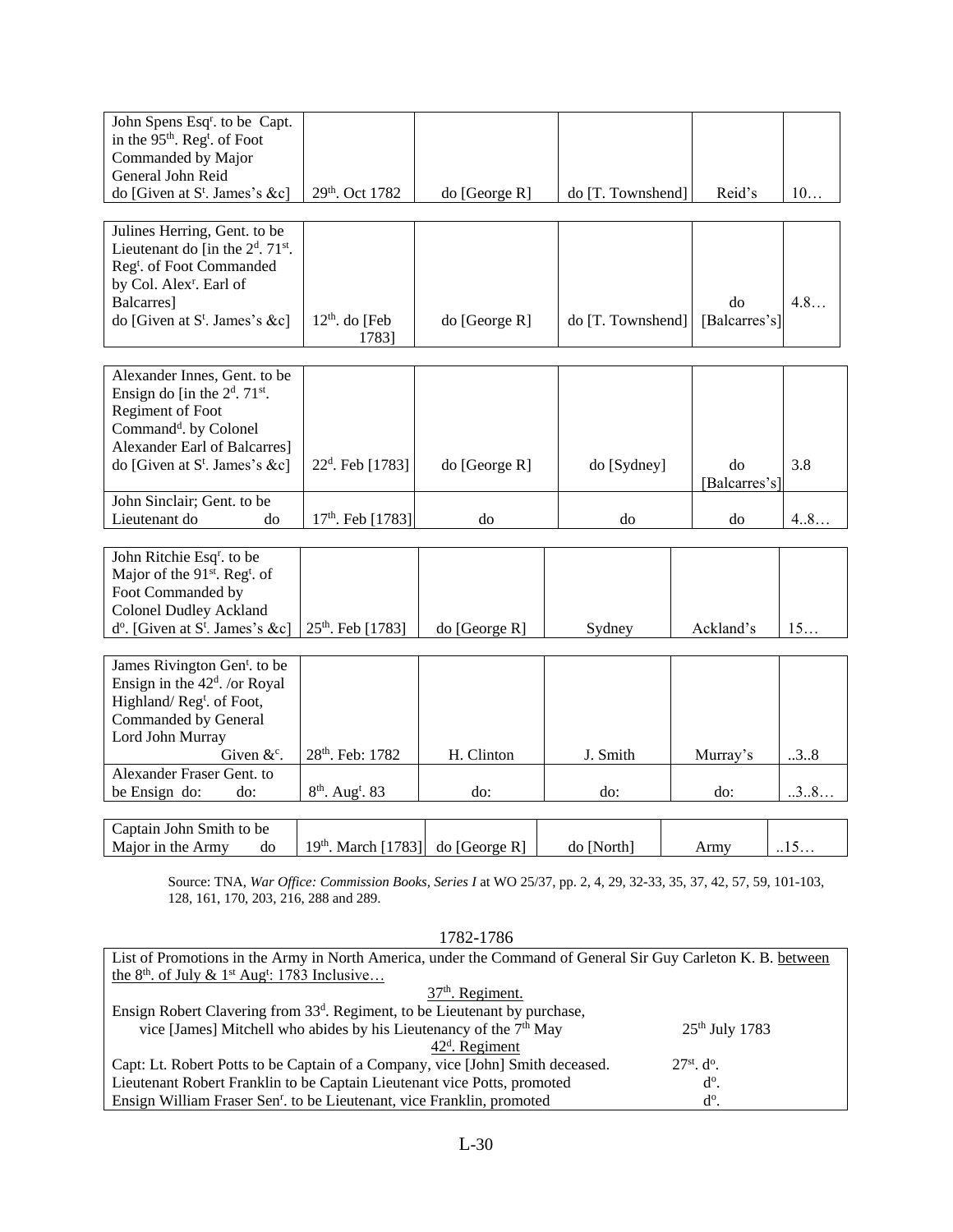William Anstruther Gent. to be Ensign, vice Fraser promoted

Guy Carleton

 $d^{\circ}$ ...

N. B. Ensign Mitchell of the 37<sup>th</sup>. abiding by his Lieutenancy without purchase (7<sup>th</sup>. May) and Ensign Clavering of the 33<sup>d</sup>. (who was appointed) on his declining the purchase to the Lieutenancy by purchase, vice Cooke, having succeeded to a Lieutenancy in his own Corps; Cooke's Lieutenancy in the 37<sup>th</sup>. remains still open for Sir Guy Carleton's Appointment.

List of Promotions in the Army in North America, under the Command of General Sir Guy Carleton K. B. between the  $28<sup>th</sup>$ . August and  $29<sup>th</sup>$ . September 1783 inclusive... Royal Garrison Battalion Serj<sup>t</sup>. Maj<sup>r</sup>. John M<sup>c</sup>Pherson, of 42<sup>d</sup>. Regiment, to be Quar Master, vice Sutherland, who resigns  $27^{th}$ . Aug<sup>t</sup>: 4 [s] 8... Guy Carleton *Approved 5th. Nov: 1783*

*R. F.* 

| List of promotions in the Army in The East Indies under the                        |                    |
|------------------------------------------------------------------------------------|--------------------|
| Command of Lt. General Sir Eyre Coote K. B.                                        | $7th$ Dec: 1782    |
| $42d$ . Reg <sup>t</sup> . $2d$ . Battalion                                        |                    |
| Major John Campbell, from 100 <sup>th</sup> . Foot, to be Major, vice Maj: Patrick |                    |
| Graham, deceased                                                                   | $23^d$ , Oct: 1781 |
| Approved by The King Oct 1783                                                      |                    |

| Commissions Granted by His Excellency Lt. General, Sir Eyre Coote K. B. in the East Indies |                    |                     |
|--------------------------------------------------------------------------------------------|--------------------|---------------------|
| 73 <sup>d</sup> . Foot. 1 <sup>st</sup> . Battalion                                        |                    |                     |
| Capt: George Mackenzie, to be Major, Vice James Mackenzie deceased                         | $28th$ . Aug. 1781 | $15 \,[\mathrm{s}]$ |

Eyre Coote…

| Henry Graham Esq <sup>r</sup> , to be   | $21^{st}$ . Apr. 84 | $d^{\circ}$ . [George R] | $d^{o}$ . [Sydney] | Murray's | 10 |
|-----------------------------------------|---------------------|--------------------------|--------------------|----------|----|
| Captain in the $2d$ . Bn of the         |                     |                          |                    |          |    |
| $42d$ . (or Royal Highland)             |                     |                          |                    |          |    |
| Reg <sup>t</sup> . of Foot Commanded by |                     |                          |                    |          |    |
| General Lord John Murray                |                     |                          |                    |          |    |
| [ Given $\&^{\circ}$ ]<br>$d^{\circ}$ . |                     |                          |                    |          |    |

| John Ritchie Esq <sup>r</sup> . to be | $7th$ . July [84] | $d^{\circ}$ . [George R] | $d^{\circ}$ . [Sydney] | Save $&$ | 10 |
|---------------------------------------|-------------------|--------------------------|------------------------|----------|----|
| Major in the $9th$ . (or The East     |                   |                          |                        | Sele's   |    |
| Norfolk) $Regt$ of Foot               |                   |                          |                        |          |    |
| Commanded by Maj. General             |                   |                          |                        |          |    |
| Thomas Lord Saye & Sele               |                   |                          |                        |          |    |
| $d^{\circ}$ . [ Given $\&^{\circ}$ ]  |                   |                          |                        |          |    |

| James Spens Esq <sup>r</sup> , to be           | $24th$ . May 83 | $d^{\circ}$ . [George R] | $d^{o}$ . [Sydney] | Murray's | 10 |
|------------------------------------------------|-----------------|--------------------------|--------------------|----------|----|
| Captain in the $2d$ . Batt <sup>n</sup> . of   |                 |                          |                    |          |    |
| the $42^d$ . (or Royal Highland)               |                 |                          |                    |          |    |
| Regt. of Foot Commanded                        |                 |                          |                    |          |    |
| by General Lord John                           |                 |                          |                    |          |    |
| $d^{\circ}$ . [ Given $\&^{\circ}$ ]<br>Murray |                 |                          |                    |          |    |

| Henry Graham, Gent. to be                                          | $22d$ . [Mar. 1784] | $d^{\circ}$ . [George R] | $d^{o}$ . [Sydney] | Stirling's | 10 |
|--------------------------------------------------------------------|---------------------|--------------------------|--------------------|------------|----|
| Lieut. in $d^{\circ}$ . [the 71 <sup>st</sup> . Reg <sup>t</sup> . |                     |                          |                    |            |    |
| of Foot Commanded by M.                                            |                     |                          |                    |            |    |
| Gen: Tho <sup>s</sup> . Stirling                                   |                     |                          |                    |            |    |
| $d^{\circ}$ . [ Given $\&^{\circ}$ ]                               |                     |                          |                    |            |    |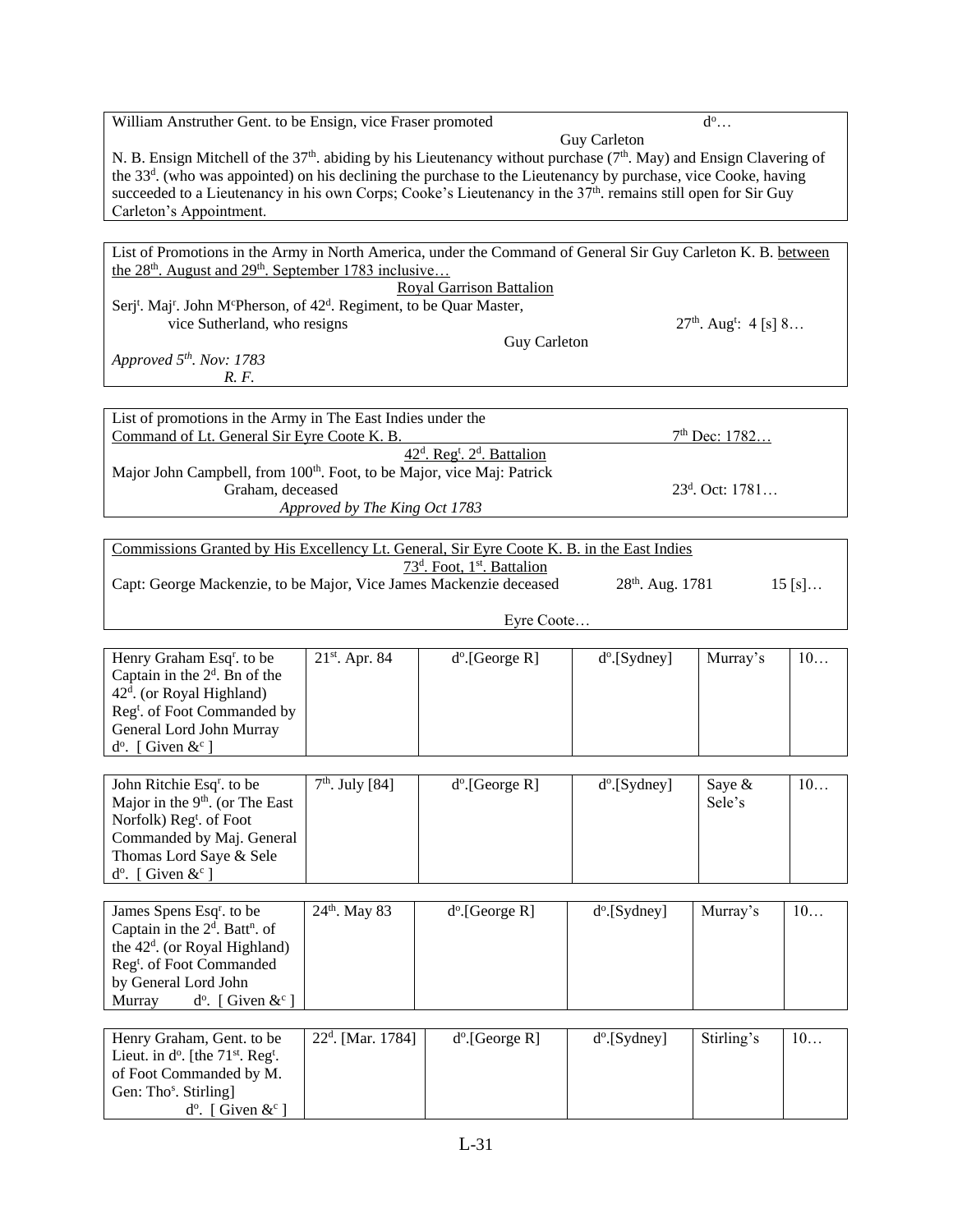| Hay MacDowall, Esq <sup>r</sup> . to be                    | 24 <sup>th</sup> . Mar. [84] | $d^{\circ}$ . [George R] | $d^{o}$ . [Sydney] | Murray's | 15 |
|------------------------------------------------------------|------------------------------|--------------------------|--------------------|----------|----|
| Major in $d^{\circ}$ . [in the $2^d$ . Batt <sup>n</sup> . |                              |                          |                    |          |    |
| of the said $[42^d]$ . (or Royal                           |                              |                          |                    |          |    |
| Highland)] Reg <sup>t</sup> . of Foot                      |                              |                          |                    |          |    |
| Commanded by General                                       |                              |                          |                    |          |    |
| Lord John Murray] Reg <sup>t</sup> .                       |                              |                          |                    |          |    |
| $d^{\circ}$ . [ Given $\&^{\circ}$ ]                       |                              |                          |                    |          |    |

| George Mackenzie Esq <sup>r</sup> to be   $17th$ June 82 | $d^{\circ}$ . [George R] | $d^{o}$ . [Sydney] | <b>East Indies</b> |  |
|----------------------------------------------------------|--------------------------|--------------------|--------------------|--|
| Colonel in the Army in the                               |                          |                    |                    |  |
| East Indies $d^{\circ}$ . [ Given $\&c^{\circ}$ ]        |                          |                    |                    |  |

List of promotions made in the East Indies during the Command of the late Sir Eyre Coote, and not Yet Entered 21st Janry 1785 42<sup>d</sup> Foot 2<sup>d</sup> Bn...

Lt Jn<sup>o</sup> Rob<sup>t</sup>: Napier / of 98<sup>th</sup>. Foot [sic] to be Captain vice [Alexander] Macgregor Retires 20<sup>th</sup> June 82...

*Confirmed by the King*

GY. [George Yonge]

| George Fraser, Gent to be<br>Lieutenant in the $64$ (or the $2d$<br>Staffordshire) Regiment of<br>Foot Commanded by Lt. gen.<br>John Pomeroy Given &c                                                                | $6th$ Oct. 84                            | George R                 | Sydney                    | Pomerpy's               | 4.8  |
|----------------------------------------------------------------------------------------------------------------------------------------------------------------------------------------------------------------------|------------------------------------------|--------------------------|---------------------------|-------------------------|------|
| M. Gen. Sir Geo: Osborne,<br>Bt. to be Colonel of the $73d$ .<br>Reg <sup>t</sup> . of Foot, late the 2 <sup>d</sup> . Batt:<br>of the 42 <sup>d</sup> . Reg <sup>t</sup> . of Foot                                  | $18^{th}$ . $d^{\circ}$ . [Apr.<br>1786] | $d^o$ . [George R]       | $d^o$ . [Sydney]          | $73d$ . Foot            | 4.4  |
| John Robertson; Gent. to be<br>Lieut. in do: [the $55th$ . /or<br>The Westmorland/Regim <sup>t</sup> .<br>of Foot, Commanded by<br>Gen. James Grant]<br>$d^{\circ}$ . [ Given $\&^{\circ}$ ]                         | 26 <sup>th</sup> . Apr. 1786             | $d^{\circ}$ . [George R] | d <sup>o</sup> . [Sydney] | $d^{\circ}$ . [Grant's] | 4.8  |
| William Fraser, Gent. to be<br>Lieutenant in the $1st$ . Bn: of<br>the $42d$ . (or Royal Highland)<br>Reg <sup>t</sup> . of Foot Commanded<br>by General Lord John<br>$d^{\circ}$ . [ Given $\&^{\circ}$ ]<br>Murray | $13th$ Feb: 86                           | George R                 | Sydney                    | Murray's                | 4.8. |
| Alexander Grant, Esq <sup>r</sup> . to be<br>Capt: Lt. in do:<br>do.                                                                                                                                                 | $31st$ . d <sup>o</sup> . [Aug. 85]      | $d^o$ .                  | $d^{\circ}$ .             | $d^o$ .                 | 4.8. |
| Alexander Cumine, Esq <sup>r</sup> . to be<br>Capt: Lieut. in the 75 <sup>th</sup> . Reg <sup>t</sup> .<br>of Foot, Commanded by<br><b>Colonel Robert Abercrombie</b><br>Given $\&^{\circ}$                          | 26th Dec. 1787                           | George R                 | Sydney                    | Abercrombie's           | 4.8. |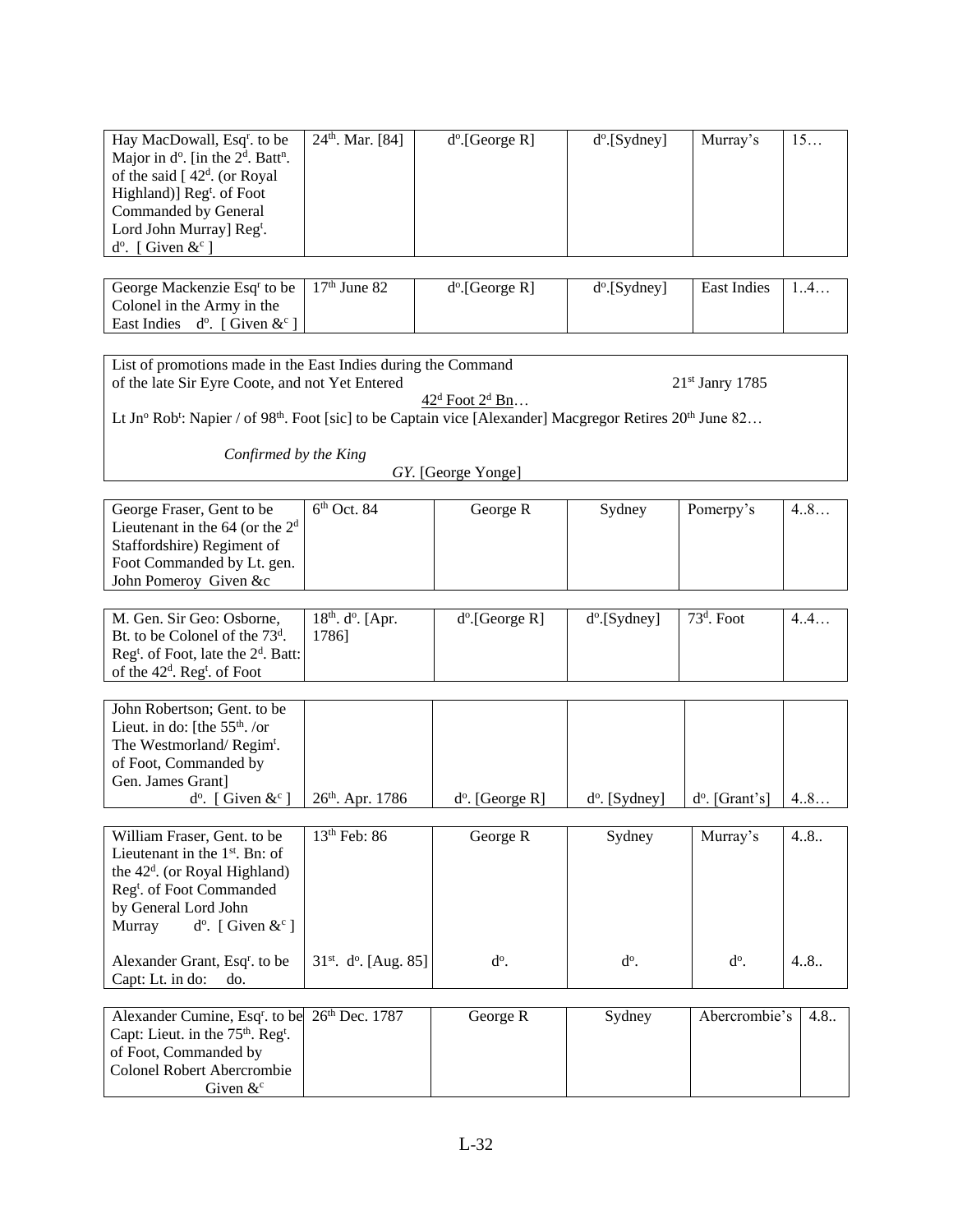| Alexander M <sup>c</sup> Gregor, Esq <sup>r</sup> . to   $18th$ . Apr <sup>1</sup> . [86] | $d^{\circ}$ . [George R] | $d^{\circ}$ . [Sydney] | Osborn's | 4.8. |
|-------------------------------------------------------------------------------------------|--------------------------|------------------------|----------|------|
| be Capt: Lieut. in the $73d$ .                                                            |                          |                        |          |      |
| $\text{Reg}^t$ of (Highland) Foot,                                                        |                          |                        |          |      |
| Commanded by M: Gen. Sir                                                                  |                          |                        |          |      |
| Geo: Osborne d <sup>o</sup> . [Given $\&c$ <sup>c</sup> ]                                 |                          |                        |          |      |

TNA, *War Office: Commission Books, Series I* at WO 25/38, pp. 5, 10-11, 43-45, 48, 74, 77, 96, 108, 124, 126, 129, 243, 251, 268 and 279.

|                                                              |                                            | 1787-1789                          |                                |                                  |     |
|--------------------------------------------------------------|--------------------------------------------|------------------------------------|--------------------------------|----------------------------------|-----|
| Alex. MacGregor Esq <sup>r</sup> . to be                     |                                            |                                    |                                |                                  |     |
| Capt: Lt. in the $65th$ . /or the $2d$ .                     |                                            |                                    |                                |                                  |     |
| Yorkshire Nº. Riding/Regt. of                                |                                            |                                    |                                |                                  |     |
| Foot, Commanded by Col.                                      |                                            |                                    |                                |                                  |     |
| Cha: E. of Harrington<br>$d^{\circ}$ . [Given $\&^{\circ}$ ] | $d^{\circ}$ [20 <sup>th</sup> . June 1787] |                                    |                                | Harrington's                     |     |
|                                                              |                                            | $d^o$ . [George R]                 | $d^{\circ}$ . [Sydney]         |                                  | 4.8 |
| $\ldots$ [James] Rose. Gen <sup>t</sup> . to be              |                                            |                                    |                                |                                  |     |
| Lieut. in the $42d$ . /or The                                |                                            |                                    |                                |                                  |     |
| Royal Highland, Reg <sup>t</sup> . of Foot,                  |                                            |                                    |                                |                                  |     |
| Commanded by M. Gen: Sir                                     |                                            |                                    |                                |                                  |     |
| <b>Hector Munro</b>                                          |                                            |                                    |                                |                                  |     |
| $d^{\circ}$ . [Given $\&^{\circ}$ ]                          | $d^{o}[24^{th}$ . Sept: 87]                | $d^{\circ}$ . [George R]           | d <sup>o</sup> . [Sydney]      | Munro's                          | 4.8 |
|                                                              |                                            |                                    |                                |                                  |     |
| Alex. MacGregor Esq <sup>r</sup> . to be                     |                                            |                                    |                                |                                  |     |
| Capt: in the $65^{\text{th}}$ . /or The $2^{\text{d}}$ .     |                                            |                                    |                                |                                  |     |
| Yorkshire North Riding/Reg <sup>t</sup> .                    |                                            |                                    |                                |                                  |     |
| of Foot Commanded by Col.                                    |                                            |                                    |                                |                                  |     |
| Cha: E. of Harrington                                        |                                            |                                    |                                |                                  |     |
| $d^{\circ}$ . [Given & $^{\circ}$ ]                          | 31st Oct: [1787]                           | $d^o$ . [George R]                 | $d^o$ . [Sydney]               | Harrington's                     | 10  |
|                                                              |                                            |                                    |                                |                                  |     |
| John Young, Gent. to be Lieut.                               |                                            |                                    |                                |                                  |     |
| in the 60 <sup>th</sup> ./or Royal American                  |                                            |                                    |                                |                                  |     |
| Reg <sup>t</sup> . of Foot Commanded by                      |                                            |                                    |                                |                                  |     |
| General Jeff: Lord Amherst                                   |                                            |                                    |                                |                                  |     |
| $d^{\circ}$ . [Given & $c^{\circ}$ ]                         |                                            |                                    |                                | Amherst's                        | 4.8 |
|                                                              | $25th$ . Sept: 87                          | $d^{\circ}$ . [George R]           | $d^{\circ}$ . [Sydney]         |                                  |     |
| Alexander Cumine, Gent. to                                   |                                            |                                    |                                |                                  |     |
| be Capt: Lieut. in the 75 <sup>th</sup> .                    |                                            |                                    |                                |                                  |     |
| Reg <sup>t</sup> . of Foot Commanded by                      |                                            |                                    |                                |                                  |     |
| Colonel Robert Abercrombie.                                  |                                            |                                    |                                |                                  |     |
| Given $\&^{\circ}$                                           | 26th Dec: 1787                             | George R                           | Sydney                         | Abercrombie's                    | 4.8 |
|                                                              |                                            |                                    |                                |                                  |     |
| <b>Alexander Cumine</b>                                      | Capt.                                      | $7th$ . d <sup>o</sup> . [Nov. 88] | $d^{\circ}$ . [W.W. Grenville] | $d^o$ . [75 <sup>th</sup> . Foot | 10  |
|                                                              |                                            |                                    |                                | Abercromby's]                    |     |

TNA, *War Office: Commission Books, Series I* at WO 25/39, pp. 49, 76, 123, 130, 146 and 259.

# **COMMISSION BOOKS, SERIES II**

#### Commissions 1768 to 1775

| Corps | Rank | Names | Dates of Comms        | By whom   | Ē<br>Enter′d | Fees |
|-------|------|-------|-----------------------|-----------|--------------|------|
|       |      |       | &<br><b>W</b> arrants | signed of | with the     |      |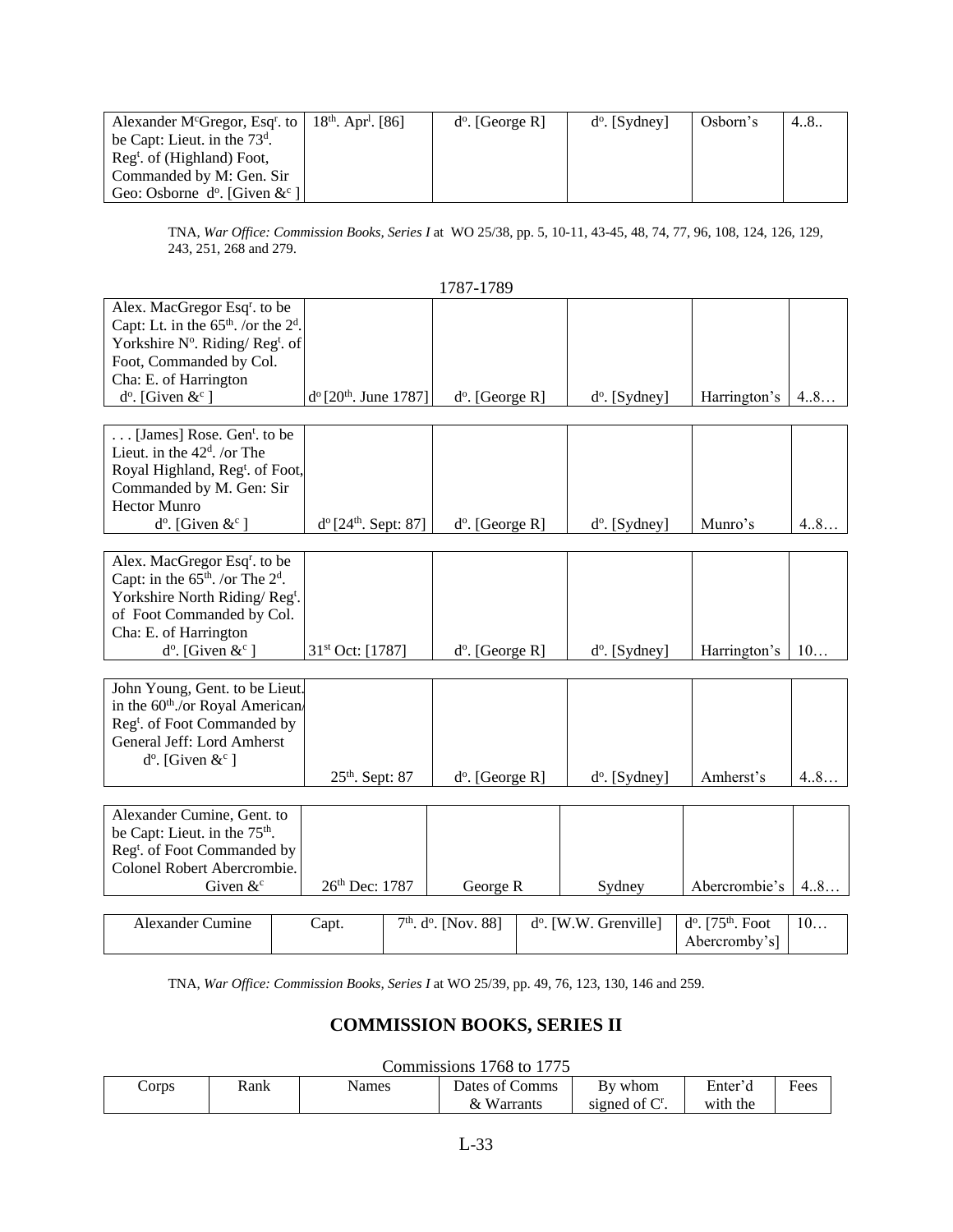|                              |                               |                            |                                              | Signed              | Com <sup>y</sup> Gen <sup>1</sup> |     |
|------------------------------|-------------------------------|----------------------------|----------------------------------------------|---------------------|-----------------------------------|-----|
|                              |                               |                            |                                              |                     |                                   |     |
| $13th$ M. Gen <sup>1</sup> . | $\{$ Lieu <sup>t</sup> .      | <b>Archibald Erskine</b>   | $26 D$ °.                                    | Rochford            | $10^{th}$ Jan <sup>ry</sup>       | 4.8 |
| Murray's                     |                               |                            | [Dec <sup>r</sup> . 1770]                    |                     | 1771                              |     |
|                              |                               |                            |                                              |                     |                                   |     |
| $7th$ . Foot $Ld$ .          | $Cap^t$ . Lieu <sup>t</sup> . | <b>Walter Home</b>         | 7 D <sup>o</sup> . [Janu <sup>ry</sup> 1771] | <b>Dunk Halifax</b> | $D^{\circ}$ . $[1^{\text{st}}]$ . | 4.8 |
| $R^t$ . Bertie's             |                               |                            |                                              |                     | Febry 1771]                       |     |
|                              |                               |                            |                                              |                     |                                   |     |
| $25th$ Lord                  | Ensign                        | Hay M <sup>c</sup> .Dowall | $\}$ 4 Aug <sup>t</sup> [1774]               | Rochford            | $13 Do$ .                         | 3.8 |
| George Hen <sup>y</sup> .    |                               |                            |                                              |                     | [ $Augt$ . 74]                    |     |
| Lennox                       |                               |                            |                                              |                     |                                   |     |

Source and Note: TNA, *War Office: Commission Books, Series II* at WO 25/91, pp. 50, 53 and 123. In 1771 George Montagu-Dunk, 2<sup>nd</sup> Earl of Halifax, was Secretary of State for the Northern Dept.

|                                 | <b>Names</b>               | Rank                   | Dates                 |            |
|---------------------------------|----------------------------|------------------------|-----------------------|------------|
| 1 <sup>st</sup> Regiment        |                            |                        |                       | 42         |
| Foot 2 <sup>d</sup> Batt:       |                            |                        |                       |            |
|                                 | George Mackenzie           | Lieutenant             | { 24 November [1766]  |            |
|                                 |                            |                        |                       |            |
| 7 Regiment Foot                 |                            |                        |                       | [f. 48]    |
|                                 | <b>Walter Home</b>         | Lieutenant             | 27 October 1760[note] |            |
|                                 |                            |                        |                       |            |
| 13 Regiment Foot                |                            |                        |                       | [f. 54]    |
|                                 | Archibald Erskine          | $D^{\circ}$ . [Ensign] | 2 D°[December] 1766   |            |
|                                 |                            |                        |                       |            |
| 33d. Reg <sup>t</sup> . of Foot |                            |                        |                       | [f. 73v]   |
| Earl Cornwallis                 | Geo: Stewart               | Captain                | "[21 July 1790]       | " $[53]$ . |
|                                 |                            |                        |                       |            |
| 42 Regiment of Foot             |                            |                        |                       | [f. 83]    |
| <b>Lieut General</b>            | Lord John Murray*          | Colonel                |                       |            |
|                                 | Francis Grant              | Lieut Colonel          |                       |            |
|                                 | Gordon Graham              | Major                  |                       |            |
|                                 | John Reid                  | $D^{\circ}$            | 27 October 1760       |            |
|                                 | Lauchlan Johnston          | Chaplain               |                       |            |
|                                 | <b>Alexander Donaldson</b> | Adjutant               |                       |            |
|                                 |                            | $D^{\circ}$            |                       |            |
|                                 |                            |                        |                       |            |
|                                 | <b>Adam Stewart</b>        | Quarter Master         | 27 October 1760       |            |
|                                 | [Charles] Graham*          | $D^{\circ}$            | 15 February 1764      |            |
|                                 | David Hepburn              | Surgeon                | 27 October 1760       |            |
|                                 | Robert Drummond            | $\overline{D^{\circ}}$ |                       |            |
|                                 |                            | Mate                   |                       |            |
|                                 |                            | $D^{\circ}$            |                       |            |
|                                 | John M <sup>c</sup> Neil   |                        |                       |            |
|                                 | <b>Allan Campbell</b>      |                        |                       |            |
|                                 | <b>Thomas Græme</b>        |                        |                       |            |
|                                 | <b>James Stuart</b>        |                        |                       |            |
|                                 | <b>James Murray</b>        |                        |                       |            |
|                                 | Thomas Stirling*           |                        |                       |            |
|                                 | William Murray*            |                        | 27 October 1760       |            |
|                                 | John Stuart                |                        |                       |            |
|                                 | Alexander Reid             | Captains               |                       |            |

1760-1770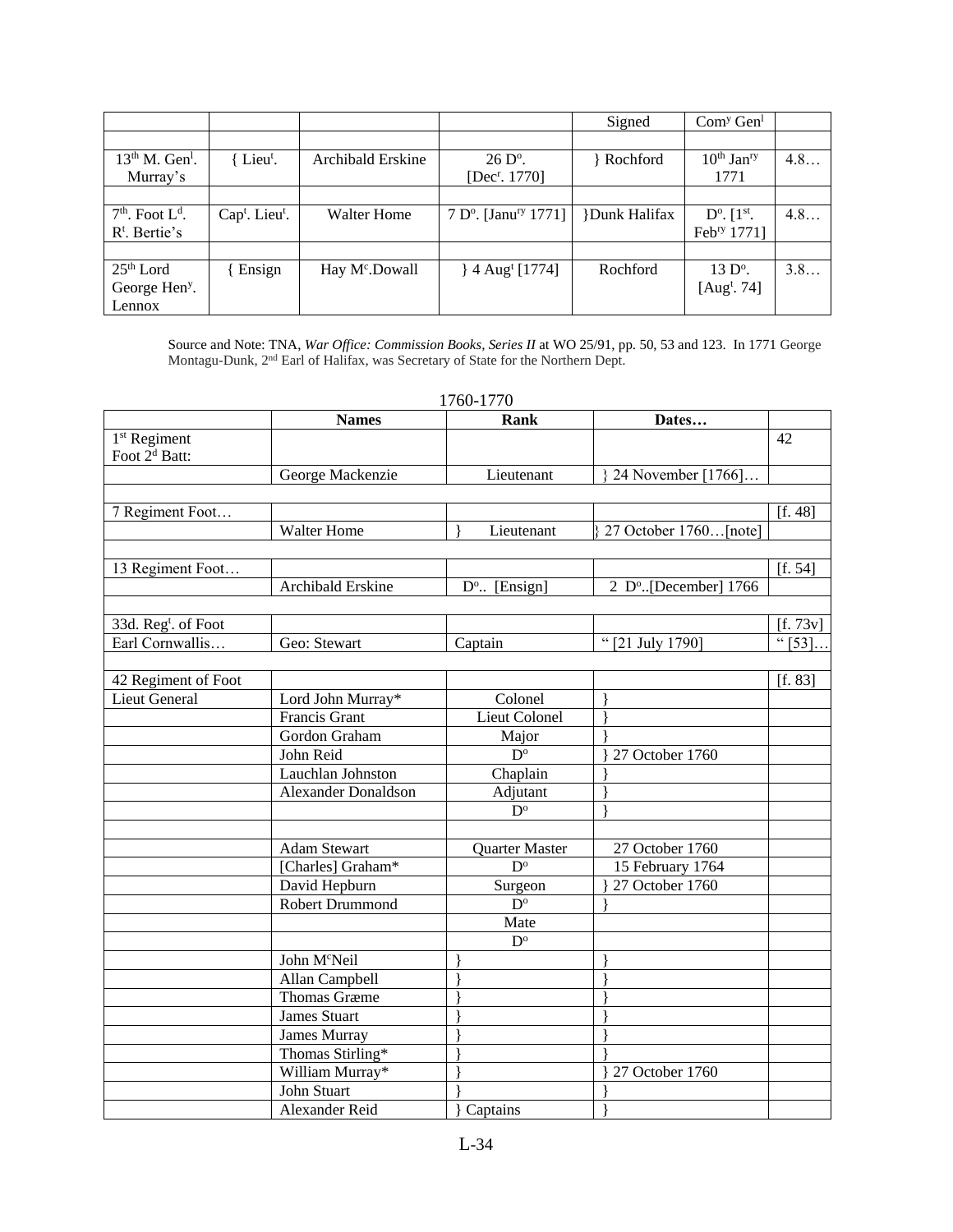| William Grant*                       |               |                                                  |  |
|--------------------------------------|---------------|--------------------------------------------------|--|
| David Haldane                        |               |                                                  |  |
| Archibald Campbell                   |               |                                                  |  |
| John Campbell                        |               |                                                  |  |
| Kenneth Tolmie                       |               |                                                  |  |
| Alexander M <sup>c</sup> Donald      |               | 28 April 1762                                    |  |
| Archibald Campbell, Sen <sup>r</sup> |               | $29\overline{D^{\circ}}$                         |  |
|                                      | Captain Lieut |                                                  |  |
| John Graham                          |               |                                                  |  |
| Alexander M <sup>c</sup> Intosh      |               |                                                  |  |
| James Gray                           |               |                                                  |  |
| John Small                           |               |                                                  |  |
| Archibald Campbell                   |               |                                                  |  |
| James Campbell                       |               |                                                  |  |
| Archibald Lamont                     |               |                                                  |  |
| David Mills                          |               |                                                  |  |
| Simon Blair                          |               |                                                  |  |
| Alexander Mackay                     | Lieutenant    | 27 October 1760                                  |  |
| <b>Robert Menzies</b>                |               |                                                  |  |
| <b>Patrick Balneavis</b>             |               |                                                  |  |
| John Campbell, Sen <sup>r</sup> .    |               |                                                  |  |
| John Robertson                       |               |                                                  |  |
| John Grant                           |               |                                                  |  |
| George Leslie                        |               |                                                  |  |
| Duncan Campbell                      |               |                                                  |  |
| <b>Adam Stuart</b>                   |               |                                                  |  |
|                                      |               |                                                  |  |
| George Grant                         |               |                                                  |  |
|                                      |               |                                                  |  |
| James M <sup>c</sup> Intosh          |               |                                                  |  |
| John Smith*                          |               |                                                  |  |
| Peter Grant                          |               |                                                  |  |
| <b>Simon Fraser</b>                  |               |                                                  |  |
| Alexander Farquharson                |               |                                                  |  |
| John Campbell, Jun <sup>r</sup>      |               |                                                  |  |
| William Brown                        |               |                                                  |  |
| Thomas Fletcher                      |               |                                                  |  |
| <b>Elbert Herring</b>                |               | 27 October 1760                                  |  |
| John Leith                           |               |                                                  |  |
| Archibald Campbell                   |               |                                                  |  |
| Alexander Donaldson*                 | Lieutenant    |                                                  |  |
| Archibald Campbell                   |               |                                                  |  |
| John [Mc]Gregor*                     |               |                                                  |  |
| Lewis Grant                          |               |                                                  |  |
| Archibald Campbell                   |               |                                                  |  |
| Allan Grant                          |               |                                                  |  |
| William Grant                        |               | $D^{\mathrm{o}}$<br>1762<br>22                   |  |
| Charles Graham*                      |               | 10 September "                                   |  |
| John Hamilton                        |               | 10 December "                                    |  |
| George Campbell                      |               | $\overline{\mathfrak{c}\mathfrak{c}}$<br>27 July |  |
| <b>Thomas Scott</b>                  |               | 9 September                                      |  |
|                                      |               |                                                  |  |
| William Grant                        |               |                                                  |  |
| Thomas Cunison                       |               |                                                  |  |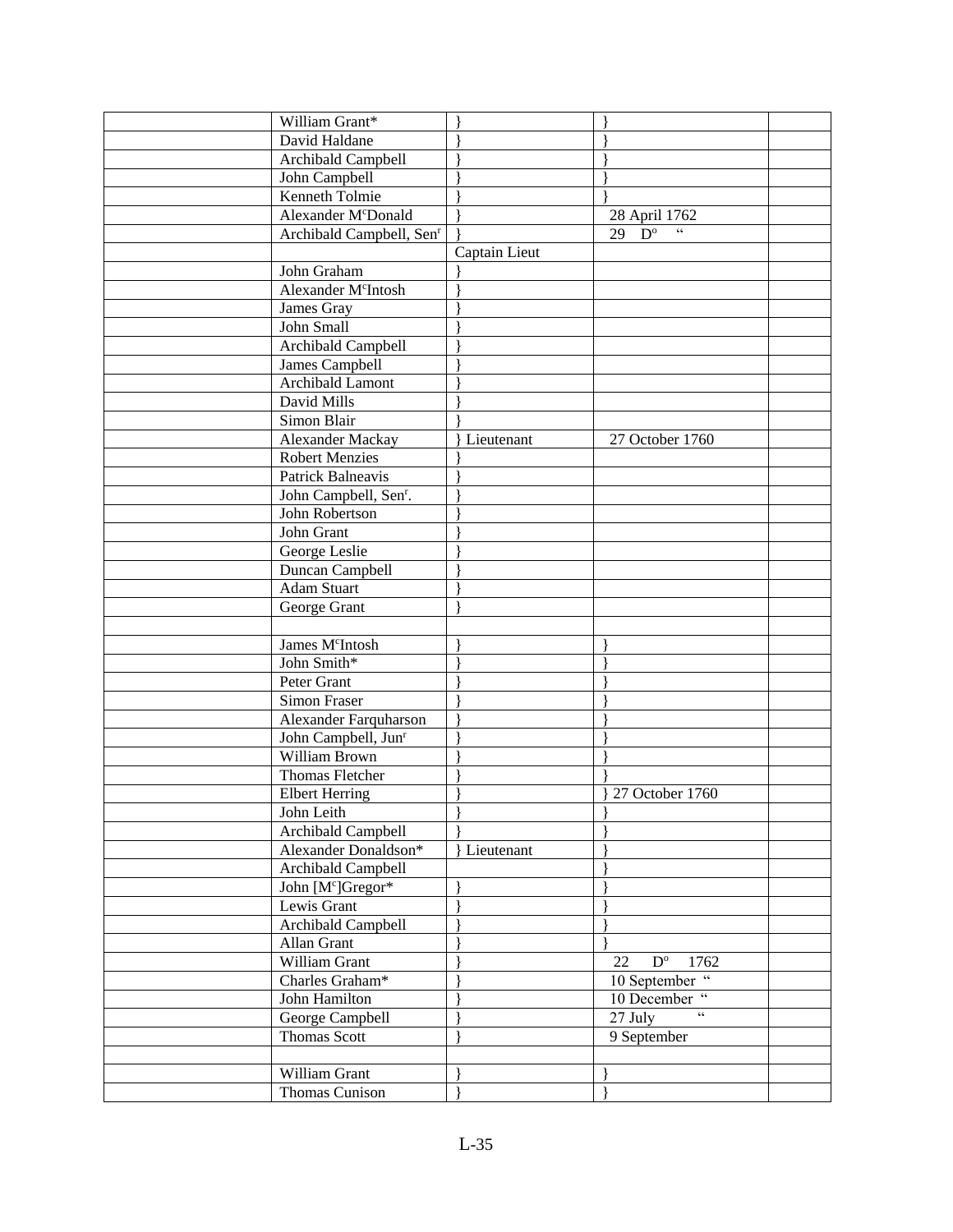|                                     | Alexander Gregor                      |                        |                                        |           |
|-------------------------------------|---------------------------------------|------------------------|----------------------------------------|-----------|
|                                     | George Campbell                       |                        |                                        |           |
|                                     | Nathaniel M <sup>c</sup> .Cullock     |                        |                                        |           |
|                                     | Daniel Robertson                      |                        |                                        |           |
|                                     | John Sutherland                       |                        | 27 October 1760                        |           |
|                                     | Charles Grant*                        |                        |                                        |           |
|                                     | <b>Samuel Steel</b>                   |                        |                                        |           |
|                                     | <b>James Douglas</b>                  | Ensign                 |                                        |           |
|                                     | <b>Thomas Scott</b>                   |                        |                                        |           |
|                                     | Charles Graham*                       |                        |                                        |           |
|                                     | <b>Thomas Hall</b>                    |                        | $\mathbf{D}^{\text{o}}$<br>22<br>1762  |           |
|                                     | Richard Nichols Colden                |                        | 1766                                   |           |
|                                     |                                       |                        | 27 August<br>13 December 1765          |           |
|                                     | Daniel Astle                          |                        |                                        |           |
|                                     |                                       |                        |                                        |           |
|                                     | Alexander Turnbull                    | Captain                | 3 June<br>1762<br>$\overline{\omega}$  |           |
|                                     | Daniel Shaw                           | $D^{\circ}$            | 17 August                              |           |
|                                     | George Rigge                          | Lieutenant             | 2 April<br>1764<br>$\overline{\omega}$ |           |
|                                     | James M <sup>c</sup> .Lagan*          | Chaplain               | 15 June                                |           |
|                                     | <b>James Ramsay</b>                   | Lieutenant             | $\zeta\,\zeta$<br>17 March             |           |
|                                     | Alexander Potts*                      | Surgeon                | 66<br>10 April                         |           |
|                                     | John Graham                           | Captain                | 25 December<br>1765                    |           |
|                                     | John Campbell                         | Lieutenant             | $D^{\mathrm{o}}$                       |           |
|                                     | Duncan Campbell                       | Quarter Master         | 1766<br>3 September                    |           |
|                                     | John Graham*                          | Lieutenant             | 20 February<br>1767                    |           |
|                                     |                                       |                        |                                        |           |
| 43 <sup>d</sup> Regiment of Foot    |                                       |                        |                                        | [f. 85v]  |
|                                     | John Harris                           | $D^{\circ}$ [Ensign]   | 13 <sup>th</sup> February1764          |           |
|                                     |                                       |                        |                                        |           |
| 53 <sup>d</sup> Regiment of Foot    |                                       |                        |                                        | [f. 94]   |
|                                     | Alexander, Lord                       | Ensign                 | } 15 July "[1767]                      |           |
|                                     | Cumberland [Balcarres]                |                        |                                        |           |
|                                     |                                       |                        |                                        |           |
| 57 <sup>th</sup> . Regiment of Foot |                                       |                        |                                        | [f. 99]   |
|                                     | James Campbell                        | $D^{\circ}$ . [Ensign] | 25 D° [April 1762]                     |           |
|                                     |                                       |                        |                                        |           |
| 69 Regiment of Foot                 |                                       |                        |                                        | [f. 114]  |
|                                     | Norman M <sup>c</sup> Leod [Ferinlea] | Ensign                 | 27 October "[1760]                     | note      |
|                                     |                                       |                        |                                        |           |
| 75th. Reg <sup>t</sup> . of Foot    |                                       |                        |                                        | [f. 119]  |
| M. Gen <sup>1</sup> . Morrison      | James West                            | Lieutenant             | 31 <sup>st</sup> . August "[1781]      | " $[14]$  |
|                                     |                                       |                        |                                        |           |
| 79 Battalion Foot                   |                                       |                        |                                        | [f. 123v] |
|                                     | James West                            |                        | 5 December "[1760]                     |           |
|                                     |                                       | Ensign                 |                                        |           |
| 85 Regiment of Foot                 |                                       |                        |                                        | [f. 130v] |
|                                     |                                       |                        |                                        |           |
|                                     | John Harris                           | Second Lieutent:       | D° [22 March 1762]                     |           |
|                                     |                                       |                        |                                        |           |
| 87 <sup>th</sup> Battalion Foot     |                                       |                        |                                        | [f. 132]  |
|                                     | George M <sup>c</sup> Kenzie          | [First Lieutenant]     | [27 October 1760]                      |           |
|                                     | William Rose                          | [First Lieutenant]     | 4 August<br>1762                       |           |
|                                     | William Rose                          | Second Lieutenant      | 27 October 1760                        | [note]    |
|                                     |                                       |                        |                                        |           |
| 89 <sup>th</sup> Battalion Foot     |                                       |                        |                                        | [f. 134]  |
|                                     | Duncan McPherson                      | Captain                | 27 October 1760                        | [note]    |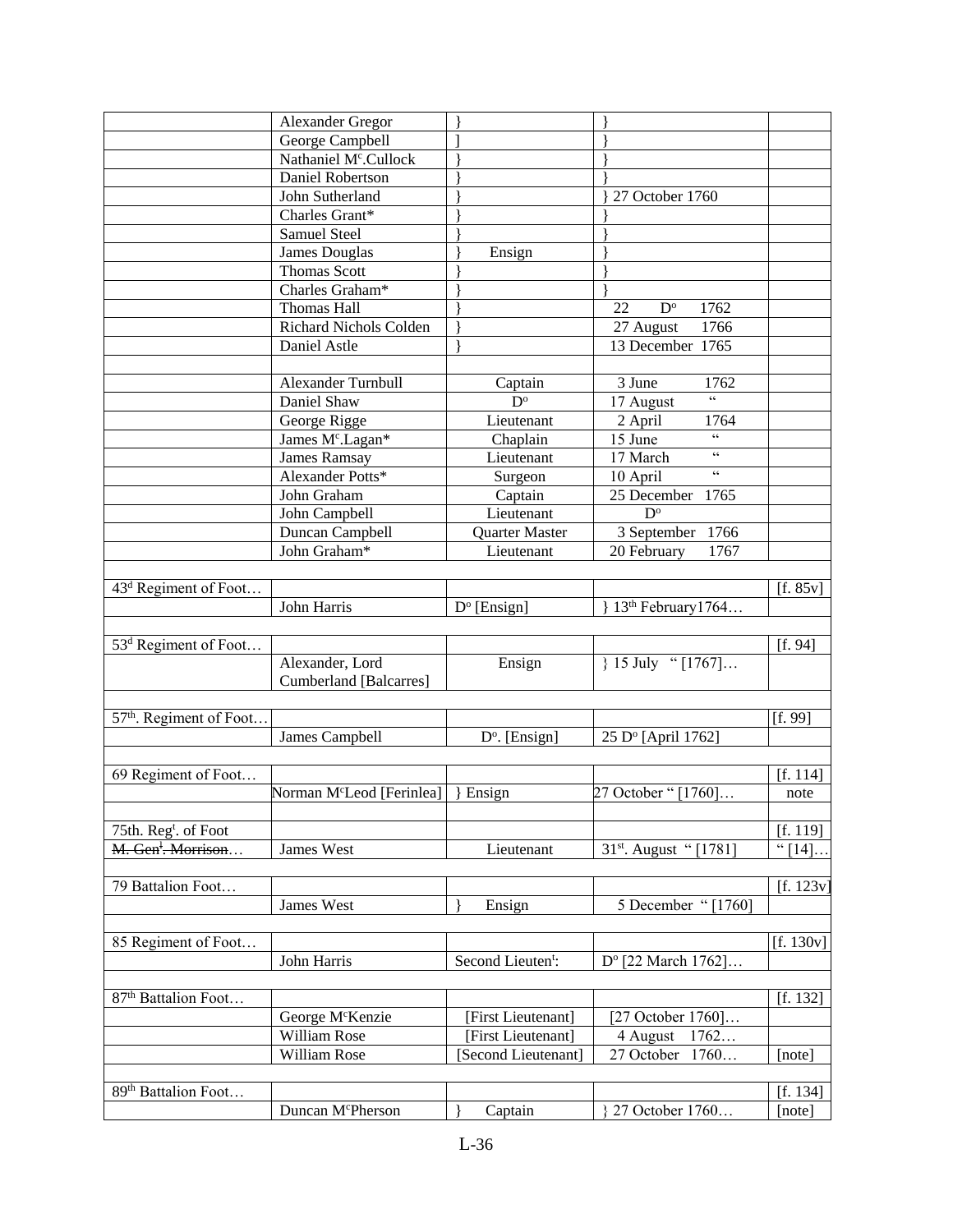|                                                                   | Harry Gilchrist                  | Ensign                      | 27 October 1760                |          |
|-------------------------------------------------------------------|----------------------------------|-----------------------------|--------------------------------|----------|
|                                                                   |                                  |                             |                                |          |
| 101 Battalion of Foot                                             |                                  |                             |                                | [f. 146] |
| NB. This Batt <sup>n</sup> was form'd of                          | John Mac Donald                  | Lieutenant                  | 22 October "[1762]             |          |
| the 5 Indep <sup>t</sup> Comps following                          | James Cameron                    | Lieutenant                  | 3 September 1761               |          |
| (Vide Folio 176 & 177) and 1<br>Add <sup>1</sup> C <sup>o</sup> . |                                  |                             |                                |          |
|                                                                   |                                  |                             |                                |          |
| 105 <sup>th</sup> Regiment of Foot                                |                                  |                             |                                | [f. 150] |
|                                                                   | James Macpherson                 | Captain                     | 18 D° [October 1761]           |          |
|                                                                   | John Grant [Auchendoun]          | Ensign                      | 17 D° [October 1761]           |          |
|                                                                   | Alexander M <sup>c</sup> .Kenzie | Ensign                      | 19 October "[1761]             |          |
|                                                                   | Norman MacLeod                   | Lieutenant                  | 4 November " [1761]            |          |
|                                                                   |                                  |                             |                                |          |
| 114 <sup>th</sup> Regiment of Foot                                |                                  |                             |                                | [f. 159] |
|                                                                   | Valentine Chisholme              | Adjutant                    | 29 April 1762                  |          |
|                                                                   | Valentine Chisholme              | Ensign                      | 17 D° [October 1761]           |          |
|                                                                   | Valentine Chisholme              | Lieutenant                  | 23 July "[1762]                |          |
|                                                                   |                                  |                             |                                |          |
| 115 Regiment of Foot                                              |                                  |                             |                                | [f. 160] |
|                                                                   | John Robertson                   | Lieutenant                  | 18 D° [October 1761]           |          |
|                                                                   |                                  |                             |                                |          |
| $Bn$ . Fencible Men of                                            |                                  |                             |                                | [f. 168] |
| Argyllshire                                                       |                                  |                             |                                |          |
|                                                                   | Dugal Campbell [of               | } Lieutenants               | }27 October 1760 [Note]        |          |
|                                                                   | Craignish]                       |                             |                                |          |
|                                                                   |                                  |                             |                                |          |
| Sutherland High <sup>d</sup> : Batt <sup>n</sup>                  |                                  |                             |                                | [f. 169] |
|                                                                   | John Macdonald [Note]            | Ensign                      | 27 October 1760                |          |
|                                                                   |                                  |                             |                                |          |
| Independent Companies                                             |                                  |                             |                                | [f. 176] |
| [Capt. Ludovick                                                   | James Cameron                    | Ensign                      | 6 November " [1760]            |          |
| Grant's Company]                                                  |                                  |                             |                                |          |
| [Capt. William                                                    | John Robertson                   | D <sup>o</sup> [Lieutenant] | $D^{\circ}$ [3 September 1762] |          |
| Robertson's Company]                                              |                                  |                             |                                |          |

Source and Note: TNA, *War Office: Commission Books, Series II* at WO 25/112. Note: The 1761 Army List (WO 65/9, p. 158, f. 166) shows John Macdonald's Ensigncy date of rank in *"The Earl of Sutherland 's Battalion of Highlanders"* to be Sept. 6, 1759. The 1761 Army List (WO 65/9, p. 157, f. 165) shows Jan. 7, 1760 as the date of rank for Lt. Dougal Campbell of Craignish. Lt. Walter Home, 7<sup>th</sup> Fuzileers, shows a date of rank of Oct. 27, 1760 while the Army List for 1760 (WO 65/8, p. 58, f. 60) shows his date of rank as June 12, 1760.

### 1770 to 1778

Colonels 1771 .. Succession of Colonels… Foot… 42 Murray  $L^d$ . Jn<sup>o</sup>...

|                                  | <b>Names</b>         | Rank              | Dates                      |         |
|----------------------------------|----------------------|-------------------|----------------------------|---------|
| $5th$ Regim <sup>t</sup> of Foot |                      |                   |                            | [f. 43] |
|                                  | <b>James Stewart</b> | Ensign            | 15 August [1775]           |         |
|                                  |                      |                   |                            |         |
| $7th$ Regim <sup>t</sup> of Foot |                      |                   |                            | [f. 45] |
|                                  | Walter Home          | $Capt Lieutent$ : | $7th$ Ditto [January 1771] | 55      |
|                                  |                      |                   |                            |         |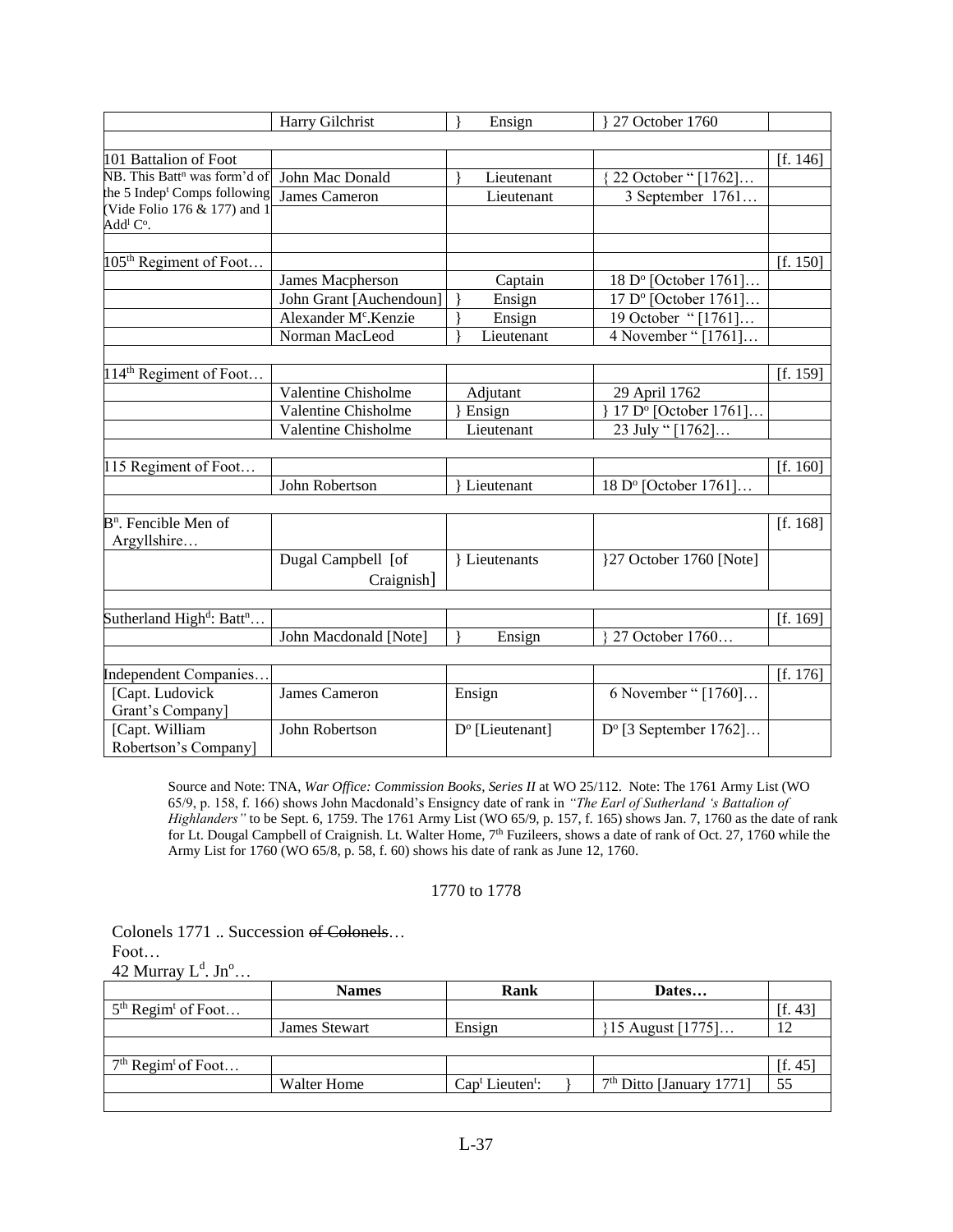| 13 <sup>th</sup> Regim <sup>t</sup> . Foot   |                                  |                             |                                                        | [f. 51]  |
|----------------------------------------------|----------------------------------|-----------------------------|--------------------------------------------------------|----------|
|                                              | Archibald Erskine                | Lieutenant                  | 26 D° [December 1770].                                 | 30       |
|                                              |                                  |                             |                                                        |          |
| 26 <sup>th</sup> Regim <sup>t</sup> of Foot  |                                  |                             |                                                        | [f. 64]  |
|                                              | David Anstruther                 | Ditto [Ensign]              | D <sup>o</sup> [15 Aug <sup>t</sup> ] 1775             | 23       |
|                                              |                                  |                             |                                                        |          |
| 42 <sup>d</sup> . Regim <sup>t</sup> of Foot |                                  |                             |                                                        | [f.80]   |
| L <sup>d</sup> . Jn <sup>o</sup> . Murray's  | Duncan McPherson                 | Captain                     |                                                        |          |
|                                              | Alexander Munro                  | Lieutenant                  | 15 Aug <sup>t</sup> 1775                               | 26       |
|                                              | Alexander M <sup>c</sup> Leod    | Ensign                      |                                                        |          |
|                                              |                                  |                             |                                                        |          |
|                                              | John Smith                       | Captain                     | $16 Do$                                                | 26       |
|                                              | John M <sup>c</sup> Intosh       | Cap <sup>t</sup> Lieutenant |                                                        |          |
|                                              |                                  |                             |                                                        |          |
|                                              | George Mackenzie                 | Lieutenant                  | $25 D^{o}$                                             | 26       |
|                                              |                                  |                             |                                                        |          |
|                                              | Harry Munro                      | Ditto                       | 26 D <sup>o</sup>                                      | 26       |
|                                              | Robert Rollo                     | Ensign                      |                                                        |          |
|                                              |                                  |                             |                                                        |          |
|                                              | John [Mc]Gregor                  | Lieutenant                  | $\overline{27}$ D <sup>o</sup>                         | 26       |
|                                              | Lord W <sup>m</sup> . Murray     | Ensign                      |                                                        |          |
|                                              |                                  |                             |                                                        |          |
|                                              | James Cameron                    | Lieutenant                  | 28 Aug <sup>t</sup>                                    | 27       |
|                                              | <b>Alexander Stewart</b>         | Ensign                      |                                                        |          |
|                                              |                                  |                             |                                                        |          |
|                                              | John Robertson                   | Lieutenant                  | 29 D <sup>o</sup>                                      | 27       |
|                                              | John Campbell                    | Ensign                      |                                                        |          |
|                                              |                                  |                             |                                                        |          |
|                                              | Dougal Campbell                  | Lieutenant                  | $30 \,\mathrm{D^o}.$                                   | 27       |
|                                              | Norman M <sup>c</sup> Leod       | Ditto                       | 31 D <sup>o</sup>                                      | 27       |
|                                              | John Grant                       | Ditto                       | 1st Septr <sup></sup>                                  | 27       |
|                                              | John McDonald<br>William Stewart | Ditto                       | 3 <sup>d</sup> Ditto                                   | 27       |
|                                              |                                  | Ditto                       | $4$ $\mathrm{D^o}.$                                    | 27<br>27 |
|                                              | James Cramond<br>Robert Franklin | Ditto<br>Ditto              | $5$ $\mathrm{D^o}.$<br>$6$ $\mathrm{D}^{\mathrm{o}}$ . | 27       |
|                                              | Thomas Lyttleton                 | Ditto                       | $7$ $\mathrm{D^o}.$                                    | 27       |
|                                              | Patrick Graham                   | Ditto                       | $8$ $\mathrm{D^o}.$                                    | 27       |
|                                              | William Rose                     | Ditto                       | 23 January 76                                          | 33       |
|                                              | Gavin Drummond                   | Ensign                      | $31\overline{D^{\circ}}$                               |          |
|                                              |                                  |                             |                                                        |          |
|                                              | George Dalrymple                 | Lieu <sup>t</sup>           |                                                        |          |
|                                              | John Spence [Spens]              | Ensign                      | 24 Febry                                               | 42       |
|                                              | Harry Gilchrist                  | Lieutenant                  | 6 March                                                | 44       |
|                                              | <b>Charles Grant</b>             | Captain                     |                                                        |          |
|                                              | James Campbell                   | Lieutenant                  |                                                        |          |
|                                              | Daniel [David] Crawford          | Ensign                      | 20 March                                               | 48       |
|                                              | Colin Smith                      | Quarter Master              |                                                        |          |
|                                              | Hugh Fraser                      | Adjutant                    |                                                        |          |
|                                              |                                  |                             |                                                        |          |
|                                              | John Campbell                    | Ensign                      | $10th$ August /75                                      | 63       |
|                                              | Alexander Macgregor              | $D^{\circ}$                 | 8 May 1777                                             | 88       |
|                                              | Dugal Campbell                   | $D^{\circ}$                 | $31$ D <sup>o</sup>                                    | 88       |
|                                              |                                  |                             |                                                        |          |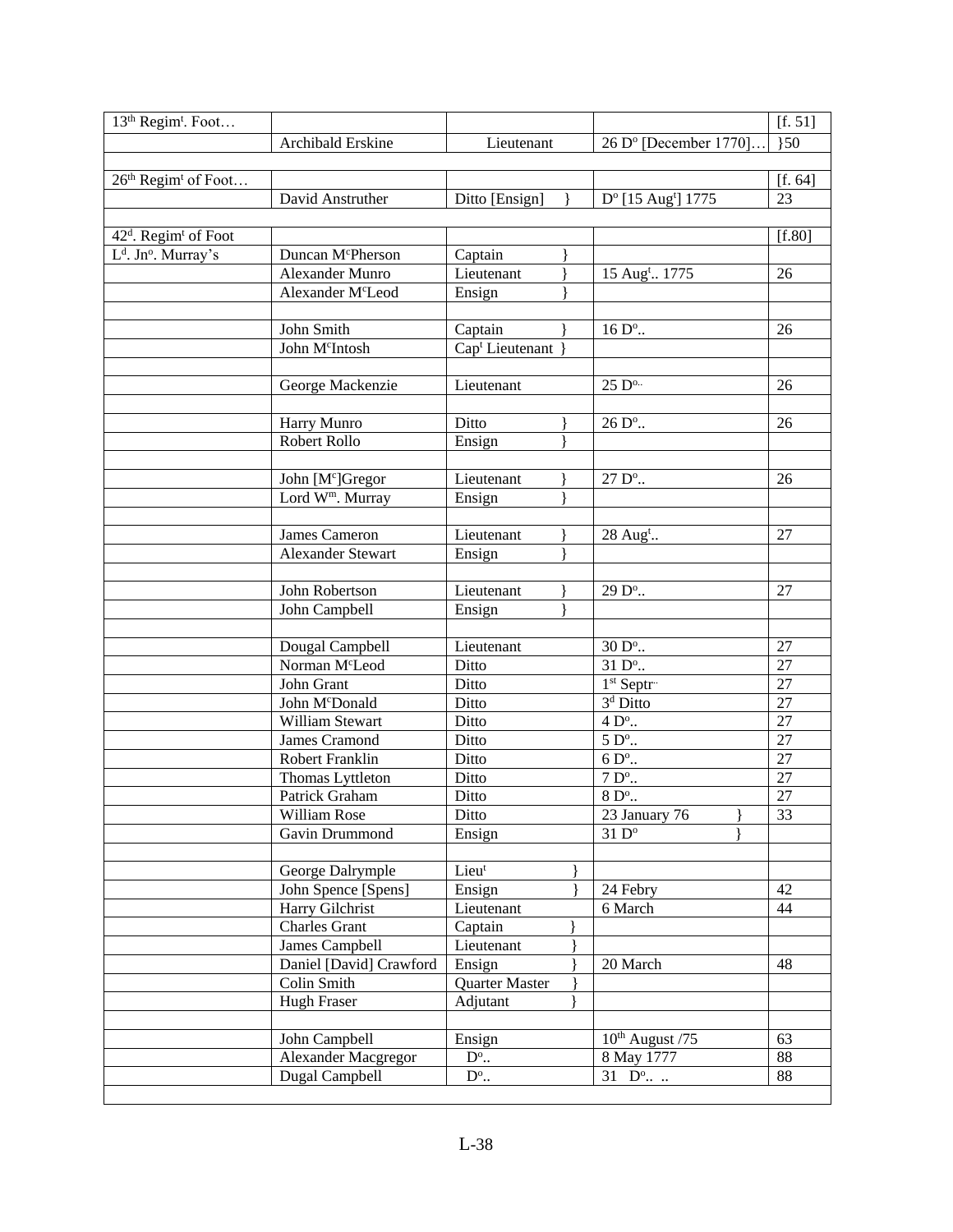| 52 Regim of Foot                          |                           |                          |                                             | [f. 90]  |
|-------------------------------------------|---------------------------|--------------------------|---------------------------------------------|----------|
| $L^{\text{t}}$ Gen <sup>1</sup> Clavings  | <b>Alexander Cummings</b> | Ensign                   | $22d Do$ . [November 1775]                  |          |
|                                           |                           |                          |                                             |          |
| Indep <sup>t</sup> . Comp <sup>y</sup> of |                           |                          |                                             | [f. 111] |
| Invalids                                  |                           |                          |                                             |          |
| Cap <sup>t</sup> [Wm.] Morris's           | William Stewart           | $D^{\circ}$ [Lieutenant] | $D^{\circ}$ . [29 October 1777]             | 89       |
| Company                                   |                           |                          |                                             |          |
| $[Incorrect - see note]$                  |                           |                          |                                             |          |
|                                           |                           |                          |                                             |          |
| 71. $Regt$ . of                           |                           |                          |                                             | [f. 112] |
| Highlanders to be                         |                           |                          |                                             |          |
| forthwith raised                          |                           |                          |                                             |          |
| 1 <sup>st</sup> Battalion                 |                           |                          |                                             |          |
| Simon Fraser                              |                           |                          |                                             |          |
| Colonel                                   |                           |                          |                                             |          |
|                                           | William Nairne            | Lieutenant               | 28 D <sup>o</sup> . [Nov <sup>r</sup> 1775] | " $[55]$ |
|                                           |                           |                          |                                             |          |
| $71st$ Regim <sup>t</sup> . of Foot       |                           |                          |                                             |          |
| 2 Battalion                               | Hay M <sup>c</sup> Dowall | $D^{\circ}$ [Lieutenant] | $1st$ September [1776]                      | "[76]    |

Source and Note: TNA, *War Office: Commission Books, Series II* at WO 25/114. The annotated Annual Army List for 1777 (WO 65/27, p. 134) shows Lt. Wm. Stewart, formerly of the 42nd Regt.) assigned to Capt. George Coote's company at Land Guard Fort on Oct. 29, 1777. Capt Morris was assigned to one of two companies at Hull on Nov. 5, 1777.

| 1779 to 1805 |  |  |  |
|--------------|--|--|--|
|--------------|--|--|--|

|                                               | <b>Names</b>               | Rank          | Dates                                          |                                |
|-----------------------------------------------|----------------------------|---------------|------------------------------------------------|--------------------------------|
| 5 <sup>th</sup> Regim <sup>t</sup> . of Foot  |                            |               | [Part I]                                       | [f. 45]                        |
|                                               | Thomas Littleton           | Lieutenant    | $d^{\circ}$ . [7 <sup>th</sup> . October 1777] | 5                              |
|                                               |                            |               |                                                |                                |
| 9th Regim <sup>t</sup> . of Foot              |                            |               |                                                | [f. 49v]                       |
| Earl Ligonier                                 | John Ritchie               | Major         | 7 July 1784                                    | 40                             |
|                                               |                            |               |                                                |                                |
| 26th. Reg <sup>t</sup> . of Foot              |                            |               |                                                | [f. 66]                        |
|                                               | John Sinclair              | Ensign        | 12 <sup>th</sup> : July " [1782]               | " $[66]$                       |
|                                               |                            |               |                                                |                                |
| 37th. $Regt$ . of Foot                        |                            |               |                                                | [f. 77v]                       |
| Maj. Gen <sup>1</sup> .                       | [John] Ritchie             | Captain       | 28 <sup>th</sup> . April [1781]                | 15                             |
| Sir Eyre Coote                                |                            |               |                                                |                                |
| Royal Highlanders                             |                            |               |                                                |                                |
| 42 <sup>nd</sup> . Reg <sup>t</sup> . of      |                            |               |                                                | [f. 82v]                       |
| Foot 1 <sup>st</sup> , Batt <sup>n.</sup>     |                            |               |                                                |                                |
| Gen <sup>1</sup> . Ld. Jn <sup>o</sup> Murray | John Oswald                | Ensign        | 25 <sup>th</sup> August 1778                   | $18-$                          |
|                                               | James Spens                | Ditto         | $5th$ June<br>1779                             | 40.                            |
|                                               | [Alexander] Loraine        | $D^{\circ}$ . | $8th$ . Nov <sup>r</sup> .<br>1778             | 56.                            |
|                                               | James West                 | Lieutenant    | $19th$ . May<br>1780                           | 86.                            |
|                                               | George Fraser              | $D^{\circ}$ . | $31st do$ .                                    | 88                             |
|                                               | <b>Alexander Grant</b>     | $D^{\circ}$ . | 23 <sup>d</sup> . Aug <sup>st</sup> . 1776     |                                |
|                                               | Allan M <sup>c</sup> .Lean | Ensign        | d <sup>o</sup> .                               | 2                              |
|                                               | <b>Alexander Innes</b>     | Ditto         | $21st$ September                               | America<br>R. C <sup>T</sup> B |
|                                               | <b>Alexander Stewart</b>   | Lieutenant    | 17th December 1777.                            |                                |
|                                               | Hugh Fraser                | Ensign        | d <sup>o</sup> .                               |                                |
|                                               | David Crawford             | Lieutenant    | 18 <sup>th</sup> March<br>1778.                | 16                             |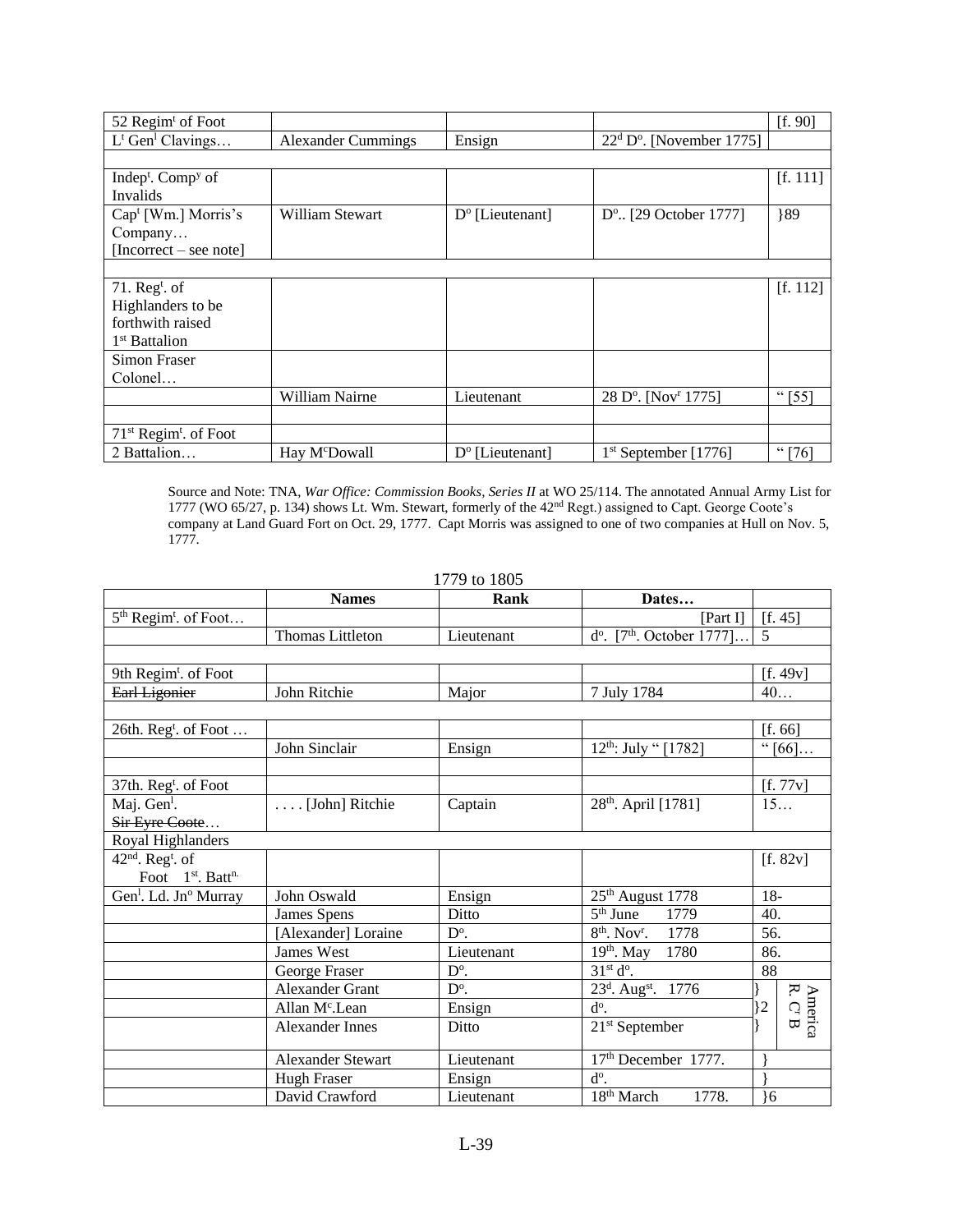|                                                          | Alexander Grant                  | Ensign                                      | $d^o$ .                                        | $\mathcal{E}$      |
|----------------------------------------------------------|----------------------------------|---------------------------------------------|------------------------------------------------|--------------------|
|                                                          | Allan M <sup>c</sup> .Lean       | Lieutenant                                  | 3 <sup>d</sup> . August                        |                    |
|                                                          | <b>Alexander Innes</b>           | $D^{\circ}$ .                               | $d^{\circ}$ .                                  |                    |
|                                                          | <b>James Stirling</b>            | $\overline{D^o}$ .                          | $\overline{d^0}$ .                             |                    |
|                                                          | William Fraser                   | Ensign                                      | Ensign                                         |                    |
|                                                          | John Young                       | $D^{\circ}$ .                               | $d^o$ .                                        |                    |
|                                                          | [Kenneth] Callendar              | $\overline{D^0}$ .                          | $\overline{d^0}$ .                             | 8.                 |
|                                                          | John Peebles                     | Captain                                     | $18^{th}$ . $d^o$ .                            |                    |
|                                                          | James Campbell                   | Ditto                                       | $d^o$ .                                        |                    |
|                                                          | John Rutherford                  | Captain Lieutenant                          | $\overline{d^0}$ .                             |                    |
|                                                          | James Graham                     | Lieutenant                                  | $\overline{d^o}$ .                             |                    |
|                                                          | <b>Alexander Cummine</b>         | $D^{\circ}$ .                               | $\overline{d^0}$ .                             |                    |
|                                                          | Charles Graham                   | Major                                       | $25^{th}$ . $d^o$ .                            |                    |
|                                                          | George Dalrymple                 | Captain                                     | $d^{\circ}$ .                                  |                    |
|                                                          | William Robertson                | Surgeon                                     | 11 <sup>th</sup> . September 1777.             |                    |
|                                                          | Lord Will <sup>m</sup> . Murray  | Lieutenant                                  | $27th$ . $do$ .                                | 9                  |
|                                                          | George Campbell                  | Ensign                                      | $\overline{d^0}$ .                             |                    |
|                                                          | Patrick Graham                   | Captain                                     | $5th$ . June<br>1778                           |                    |
|                                                          | Alexander M <sup>c</sup> .Gregor | Lieutenant                                  | $\overline{d^o}$ .                             |                    |
|                                                          | Dugal Campbell                   | $\mathbf{D}^{\text{o}}.$                    | $26th$ . August                                |                    |
|                                                          | <b>Alexander Home</b>            | Ensign                                      | d <sup>o</sup> .                               | d <sup>o</sup> .   |
|                                                          | George Campbell                  | Lieutenant                                  | $18th$ August                                  |                    |
|                                                          | Dugall Campbell                  | Ensign                                      | d <sup>o</sup> .                               |                    |
|                                                          | Hugh Fraser                      | Lieutenant                                  | 19th. do.                                      |                    |
|                                                          | John Robertson                   | Ensign                                      | $\overline{d^0}$ .                             |                    |
|                                                          | David Anstruther                 | Captain                                     | $6th$ . December                               |                    |
|                                                          | Henry David Fraser               | Lieutenant                                  | 23 <sup>d</sup> . November                     |                    |
|                                                          | William M <sup>c</sup> .Donald   | $D^{\circ}$ .                               | $25th$ . August                                |                    |
|                                                          | Henry Graham                     | Ensign                                      | 11 <sup>th</sup> . November 1777               | $\}$ 10            |
|                                                          | Hay M <sup>c</sup> .Dowall       | Captain                                     | 20 <sup>th</sup> . September 1779              | $\}$               |
|                                                          | Alexander Grant                  | Lieutenant                                  | 24 <sup>th</sup> . August<br>1779              |                    |
|                                                          | <b>William Fraser</b>            | $D^{\circ}$ .                               | $25th$ . $Do$ .                                |                    |
|                                                          | James Alston                     | Ensign                                      | $24th$ . $do$ .                                | 11.                |
|                                                          | William Fraser                   | $D^{\circ}$ .                               | $25^{th}$ . $d^o$ .                            |                    |
|                                                          | David Sutherland                 | D <sup>o</sup> .                            | 2 <sup>d</sup> . February                      |                    |
|                                                          | John Young                       | Lieutenant                                  | $15th$ . May<br>1780                           |                    |
|                                                          | William Dickson                  | Ensign                                      | d <sup>o</sup> .                               |                    |
|                                                          | Hector M <sup>c</sup> .Lean      | Quarter Master                              | 21 December<br>1779                            | 12                 |
|                                                          | James Rivington                  | Ensign                                      | 28 <sup>th</sup> . February<br>1782            | $\overline{7}$     |
|                                                          | Alexander Fraser                 | $d^{\rm o}$                                 | 8 <sup>th</sup> . August<br>1783               |                    |
|                                                          |                                  | Continued in folio 324 [WO 25/116, part II] |                                                |                    |
| 42 Reg <sup>t</sup> of Foot<br>1 <sup>st</sup> Battalion |                                  |                                             |                                                | [f. 324v]          |
| General Lord J <sup>no</sup> : Murray                    | James Blair                      | Ensign                                      | 1784<br>6 October                              | 52                 |
|                                                          | Alexander Simpson                | $d^{\rm o}$                                 | 26 August<br>1785                              | 77                 |
|                                                          | Robert P Chrystie                | Captain                                     | $\zeta\,\zeta$<br>$d^o$ :                      | 99                 |
|                                                          | Alexander Grant*                 | Captain Lieutenant                          | $31^{st}$ : d <sup>o</sup><br>$\zeta\,\zeta$   | $\zeta\,\zeta$     |
|                                                          | William Johnston                 | Captain                                     | $26^{th}$ : $d^{\circ}$<br>$\zeta\,\zeta$      | $\zeta\,\zeta$     |
|                                                          | Arch <sup>d</sup> : Campbell     | Ensign                                      | $\zeta$ $\zeta$<br>ditto                       | $\zeta\,\zeta$     |
|                                                          | William Fraser*                  | Lieutenant                                  | 13 <sup>th</sup> : February<br>1786            | 99                 |
|                                                          | William Stewart                  | Ensign                                      | 8 <sup>th</sup> : March<br>$\zeta\,\zeta$      | $\zeta\,\zeta$     |
|                                                          | John Shaw                        | ditto                                       | $\zeta \, \zeta$<br>18 <sup>th</sup> : January | $\epsilon\epsilon$ |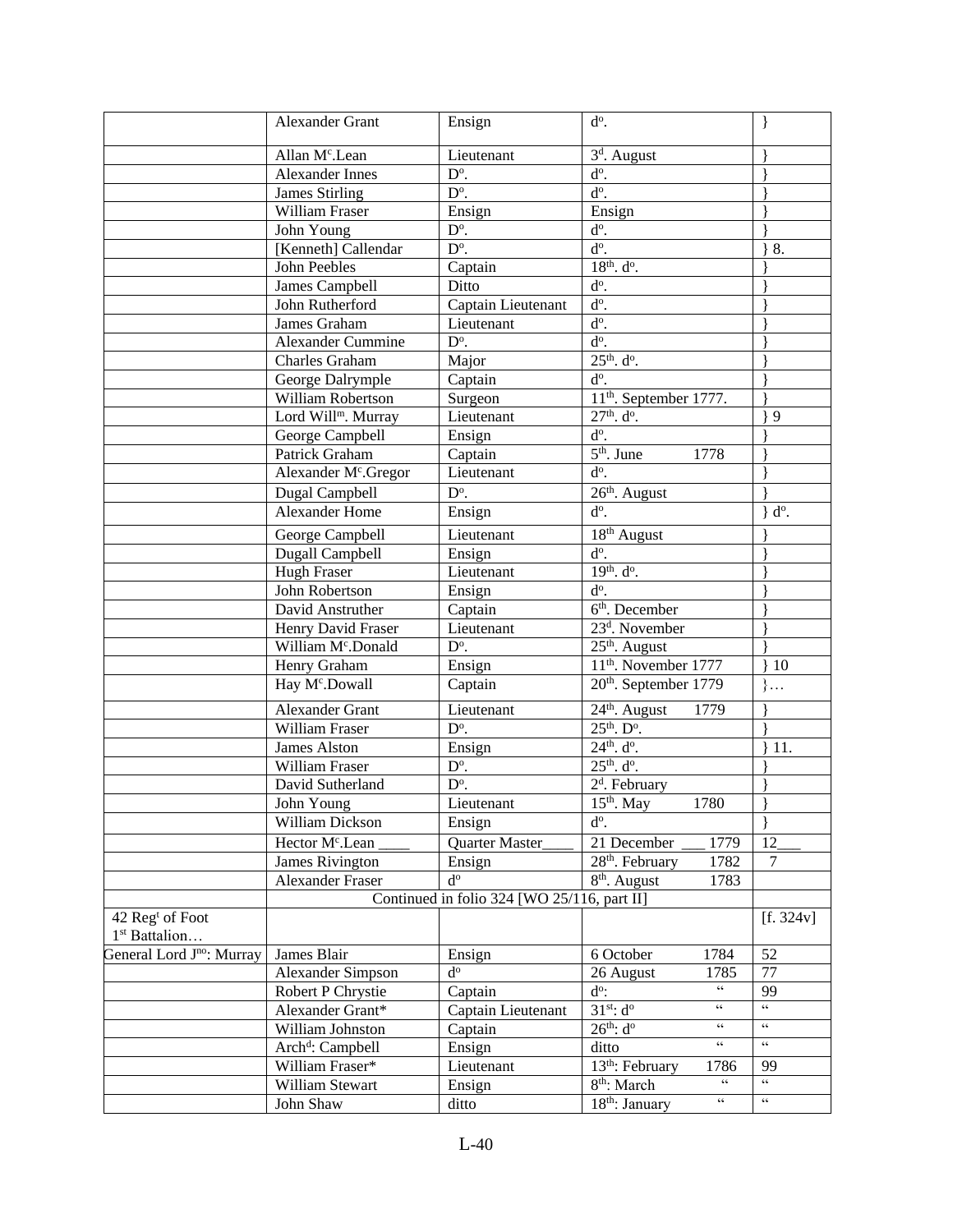|                                               | John Farquharson                            | Lieutenant                                      | $10^{th}$ : $d^{\circ}$<br>1787                                                                   | 110                                   |
|-----------------------------------------------|---------------------------------------------|-------------------------------------------------|---------------------------------------------------------------------------------------------------|---------------------------------------|
| Colonel                                       | Sir Hector Munro                            | Colonel                                         | $\zeta$ $\zeta$<br>$1st$ : June                                                                   | 122                                   |
|                                               | George Gordon                               | Ensign                                          | 24 Septem <sup>r</sup>                                                                            | 133                                   |
|                                               | [James] Rose*                               | Lieutenant                                      | $\epsilon$<br>66<br>$\zeta\,\zeta$                                                                | $\overline{\mathbf{G}}$               |
|                                               | David Stewart [Garth]                       | Ensign                                          | $\zeta \, \zeta$<br>10 October                                                                    | 137                                   |
|                                               | Adam Gordon                                 | Captain                                         | $\zeta\,\zeta$<br>25 Septem <sup>r</sup> .                                                        | 138                                   |
|                                               | Rob <sup>t</sup> : M <sup>c</sup> .Donald   | Lieutenant                                      | $\zeta\,\zeta$                                                                                    | $\overline{\mathbf{G}}$               |
|                                               | <b>James Stuart</b>                         | Ensign                                          | $\zeta\,\zeta$<br>24 October                                                                      | 142                                   |
|                                               | Arch <sup>d</sup> : Montgomery              | Ditto                                           | 23 January<br>1788                                                                                | 161                                   |
|                                               | Ralph Peter Dundas                          | Ditto                                           | $\zeta\,\zeta$<br>$\overline{6}$ June                                                             | 176                                   |
|                                               | Arch <sup>d</sup> . Hamilton Bogle          | Surgeon's Mate                                  | $25$ "<br>$\zeta\,\zeta$                                                                          | $\overline{\mathfrak{c}\mathfrak{c}}$ |
|                                               | Coll Lamont                                 | Lieutenant                                      | $\zeta$ $\zeta$<br>24 Septem <sup>r</sup>                                                         | 3                                     |
|                                               | George Hardy                                | Captain                                         | 28 Aug<br>1789                                                                                    | $\overline{21}$                       |
|                                               | William Munro                               | Ditto                                           | $\boldsymbol{\varsigma}\,\boldsymbol{\varsigma}$<br>8 Sept <sup>r</sup> .                         | 28                                    |
|                                               | Patk. Mc.Leod                               | Ensign                                          | 25 Augst.<br>1790                                                                                 | 30                                    |
|                                               | Alexander Grant*                            | Captain                                         | $\zeta\,\zeta$<br>24 Novem <sup>r</sup> .                                                         | 68                                    |
|                                               | James Stewart*                              | Capt <sup>n</sup> . Lieuten <sup>t</sup> .      | $\zeta\,\zeta$<br>$\zeta\,\zeta$<br>$\epsilon$                                                    | $\overline{\mathfrak{c}\mathfrak{c}}$ |
|                                               | Donald M <sup>c</sup> .Niven*               | Lieutenant                                      | $\zeta\,\zeta$<br>$\zeta\,\zeta$<br>$\zeta\,\zeta$                                                | $\zeta\,\zeta$                        |
|                                               | <b>Simon Fraser</b>                         | Ensign                                          | $\zeta\,\zeta$<br>$\zeta\,\zeta$<br>$\zeta\,\zeta$                                                | $\epsilon\, \epsilon$                 |
|                                               | [George] Gordon Esq <sup>r</sup> .          | Captain                                         | 25 January<br>1791                                                                                | 78                                    |
|                                               | /commonly called                            |                                                 |                                                                                                   |                                       |
|                                               | Marquiss of Huntley/                        |                                                 |                                                                                                   |                                       |
|                                               | James Blair                                 | Lieutenant                                      | $\boldsymbol{\varsigma}\,\boldsymbol{\varsigma}$<br>9 February                                    | 80                                    |
|                                               | John Munro                                  | Ensign                                          | $\epsilon$<br>$\overline{\mathbf{G}}$<br>16                                                       | 81                                    |
|                                               | Geo Dalrymple*                              | Major                                           | $\boldsymbol{\varsigma}\,\boldsymbol{\varsigma}$<br>16 March                                      | 88                                    |
|                                               | James Stewart*                              | Captain                                         | $\overline{\mathcal{C}}$<br>$\epsilon$<br>$\zeta\,\zeta$                                          | $\overline{\omega}$                   |
|                                               | Alex <sup>r</sup> . Stewart*                | Capt <sup>n</sup> . Lieutenant                  | $\overline{\mathcal{C}}$<br>$\overline{\mathbf{G}}$<br>$\boldsymbol{\zeta} \, \boldsymbol{\zeta}$ | $\overline{\mathfrak{c}}$             |
|                                               | A. A. Campbell                              | Lieutenant                                      | $\overline{\mathfrak{c}\mathfrak{c}}$<br>$\overline{\mathbf{G}}$<br>$\zeta\,\zeta$                | $\overline{\mathfrak{c}}$             |
|                                               | Alex <sup>r</sup> . Mackenzie               | Ditto                                           | $\overline{\mathfrak{c}}$<br>$\boldsymbol{\varsigma}$ $\boldsymbol{\varsigma}$<br>23              | $\overline{\mathfrak{c}}$             |
|                                               | J. Dewar                                    | Ditto                                           | $\overline{\mathfrak{c}}$<br>$\boldsymbol{\varsigma}$ $\boldsymbol{\varsigma}$<br>$\overline{30}$ | $\overline{\mathfrak{c}\mathfrak{c}}$ |
|                                               | Hector Munro                                | Ensign                                          | $\overline{\mathfrak{c}\mathfrak{c}}$<br>$\boldsymbol{\varsigma}$ $\boldsymbol{\varsigma}$<br>16  | $\overline{66}$                       |
|                                               | John Farquharson                            | Adjutant                                        | $\boldsymbol{\varsigma}\,\boldsymbol{\varsigma}$<br>6 April                                       | 90                                    |
|                                               | John Murray                                 | Surgeon's Mate                                  | $\mathfrak{c}\mathfrak{c}$<br>25 June                                                             | $\overline{98}$                       |
|                                               | John Raitt                                  | Lieutenant                                      | $-66$<br>$\boldsymbol{\varsigma}$ $\boldsymbol{\varsigma}$<br>$\overline{17}$                     | $\overline{99}$                       |
|                                               | Alexander Leith                             | Ensign                                          | 8 August<br>1792                                                                                  | 128                                   |
|                                               | James Stirling*                             | Capt <sup>n</sup> . Lieutenant                  | $\overline{6}$<br>$\overline{\mathfrak{c}\mathfrak{c}}$<br>$\overline{\mathbf{G}}$                | $\epsilon$                            |
|                                               | Alexander Stewart*                          | Captain                                         | $\overline{66}$<br>$\mathfrak{c}\mathfrak{c}$<br>$\zeta\,\zeta$                                   | 129                                   |
|                                               | David Stewart [Garth]                       | Lieutenant                                      | 1792<br>8 August                                                                                  | 129                                   |
|                                               | James Stuart                                | Ditto                                           | $\overline{\mathbf{G}}$<br>21: Novem <sup>m</sup>                                                 | 133                                   |
|                                               | Alex <sup>r</sup> . Mackenzie               | Captain                                         | 22 February<br>1793                                                                               | 146                                   |
|                                               | Arch <sup>d</sup> . Montgomerie             | Lieutenant                                      | $\epsilon$<br>$\epsilon$<br>$\overline{\mathbf{G}}$                                               | $\overline{a}$                        |
|                                               | John Lamont                                 | Ensign                                          | $\zeta\,\zeta$<br>19 March                                                                        | 149                                   |
|                                               | Patrick Macleod                             | Lieutenant                                      | $\overline{\mathfrak{c}\mathfrak{c}}$<br>9 April                                                  | 155                                   |
|                                               | James Borland                               | Surgeon's Mate                                  | 19 October<br>1792                                                                                | 157                                   |
|                                               | William Paton                               | $\overline{\omega}$<br>$\overline{\mathcal{L}}$ | 24: Septem <sup>r</sup> .<br>1795                                                                 |                                       |
|                                               | Ja <sup>s</sup> : Jon <sup>n</sup> . Fraser | Ensign                                          | 7: June<br>1793                                                                                   | $\mathbf{1}$                          |
|                                               | R. P. Dundass                               | Lieutenant                                      | $\overline{\omega}$<br>$\overline{\mathbf{G}}$<br>$\overline{\mathbf{G}}$                         | $\overline{a}$                        |
|                                               | James M <sup>c</sup> .Neill                 | Surgeon                                         | $\overline{\mathfrak{c}}$<br>$\zeta\,\zeta$<br>26                                                 | 18                                    |
|                                               | AWI only from here                          |                                                 |                                                                                                   |                                       |
|                                               | W <sup>m</sup> . Dickson                    | Lieut <sup>t</sup> . Colonel                    | {1 " [Septem <sup>r</sup> : 1795]                                                                 | 149                                   |
|                                               | Continued in folio 375 [none from AWI]      |                                                 |                                                                                                   |                                       |
|                                               |                                             |                                                 |                                                                                                   |                                       |
| 47 <sup>th</sup> . Reg <sup>t</sup> . of Foot |                                             |                                                 |                                                                                                   | [f. 87]                               |
| Sir Guy Carleton                              | Henry David Fraser                          | Captain                                         | 9: February "[1791]                                                                               | 80                                    |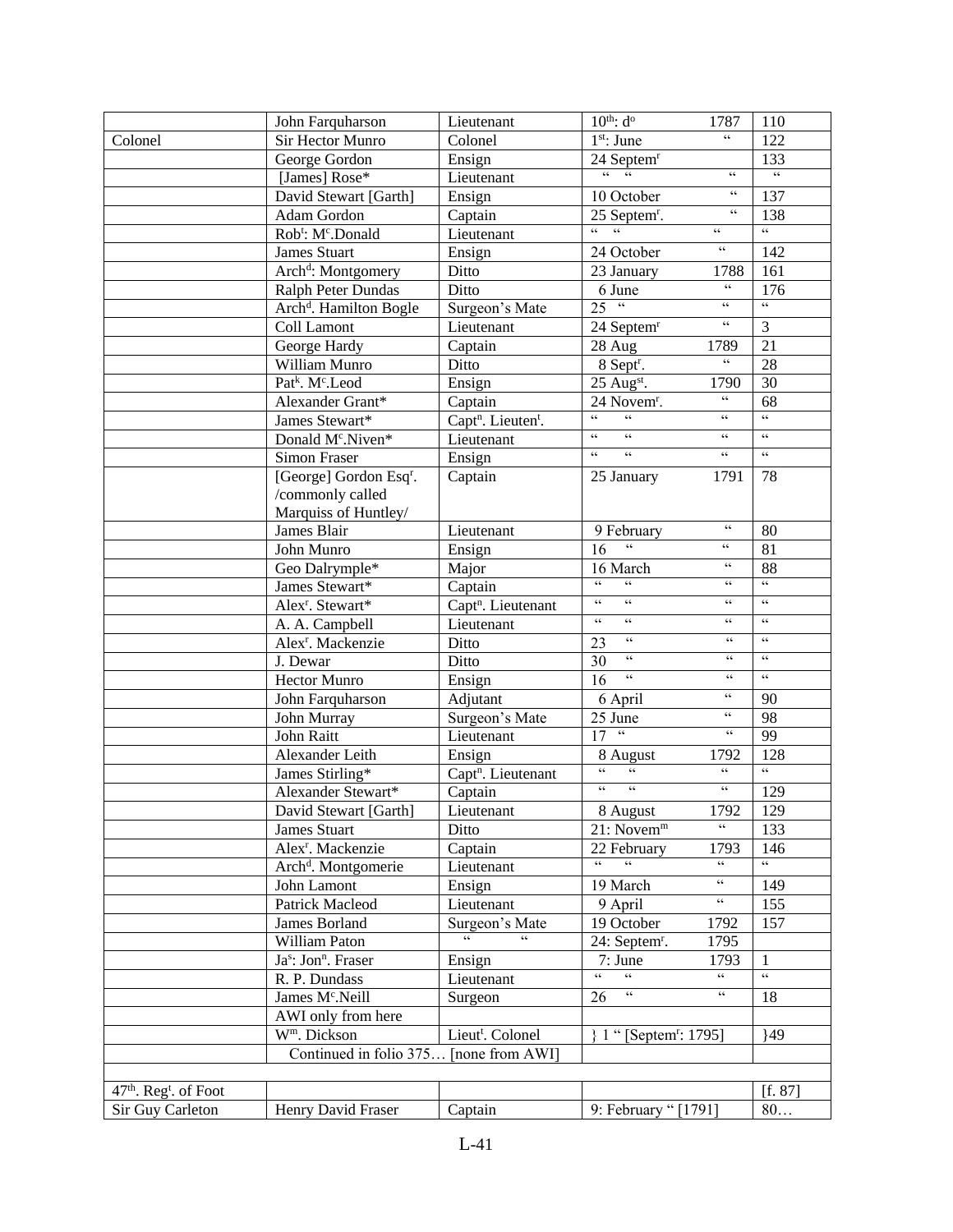| Lancashire                                      |                                  |                                        |                                                                     |                        |
|-------------------------------------------------|----------------------------------|----------------------------------------|---------------------------------------------------------------------|------------------------|
|                                                 |                                  |                                        |                                                                     |                        |
| 57 <sup>th</sup> Reg <sup>t</sup> . of Foot     |                                  |                                        |                                                                     | [f. 97v]               |
| now M. G. [John]                                | John Campbell                    | Captain                                | 27 October 1784                                                     | 48                     |
| Campbell                                        |                                  |                                        |                                                                     | 90                     |
|                                                 | Hay Macdowall                    | Lieut <sup>t</sup> . Colonel           | 6. April [1791]                                                     |                        |
| 60 <sup>th</sup> . Reg <sup>t</sup> . of Foot   |                                  |                                        |                                                                     | [f. 100v]              |
| 1st. Batt <sup>n</sup>                          |                                  |                                        |                                                                     |                        |
| <b>Lord Amherst</b>                             | George Fraser                    | Captain                                | 20: d°: [April 1785]                                                | " $[66]$               |
| Royal Americans                                 |                                  |                                        |                                                                     |                        |
|                                                 |                                  |                                        |                                                                     |                        |
| $63d$ . Reg <sup>t</sup> . of Foot              |                                  |                                        |                                                                     | [f. 106v]              |
|                                                 | <b>James Alston</b>              | Captains                               | 2: "[September 1795]                                                | 156                    |
|                                                 |                                  |                                        |                                                                     |                        |
| 69 <sup>th</sup> : Reg <sup>t</sup> . of Foot   |                                  |                                        |                                                                     | [f. $112v$ ]           |
| L <sup>t</sup> . Gen <sup>1</sup> .[Phillip]    | John Nasmyth                     | Ensign                                 | 1st. January 1780                                                   | 63                     |
| Sherrard                                        |                                  |                                        |                                                                     |                        |
|                                                 | John Naesmyth                    | Lieutenant                             | 14 <sup>th</sup> . d <sup>o</sup> . [May 1781]                      | "[37]                  |
|                                                 |                                  |                                        |                                                                     |                        |
| 71 <sup>st</sup> . Reg <sup>t</sup> . of Foot   |                                  |                                        |                                                                     | [f. 114v]              |
| 1st Batt <sup>n</sup> .                         |                                  |                                        |                                                                     |                        |
| $\overline{L^t}$ . Gen <sup>1</sup> . Fraser    |                                  |                                        |                                                                     |                        |
| Tho <sup>s</sup> : Stirling                     | Henry Graham                     | d <sup>o</sup> [Lieutenant]            | 22 <sup>d</sup> March [1784]                                        | "[49]                  |
|                                                 |                                  |                                        |                                                                     |                        |
| 71 <sup>st</sup> . Reg <sup>t</sup> . of Foot   |                                  |                                        |                                                                     | [f. 115v]              |
| 2nd Batt <sup>n</sup> .                         |                                  |                                        |                                                                     |                        |
| L <sup>t</sup> . Gen <sup>1</sup> . Fraser      | [Alexander] Earl of              | Lieu <sup>t</sup> : Col <sup>o</sup> . | 13th. February 1782                                                 | 39                     |
|                                                 | <b>Balcarres</b>                 | Command <sup>t</sup> .                 |                                                                     |                        |
| <b>Thomas Stirling</b>                          | Thomas Stirling [Note]           | Colonel                                | 13 <sup>th</sup> . March                                            | $51$                   |
|                                                 | Julines Herring<br>John Sinclair | Lieutenant<br>$d^{\rm o}$              | 12 <sup>th</sup> d <sup>o</sup> [February 1783]<br>17th: February " | ``[99]<br>108          |
|                                                 | <b>Alexander Innes</b>           |                                        | 7 <sup>th</sup> : } March " [1783]                                  |                        |
|                                                 |                                  | Ensign                                 |                                                                     | $\sqrt{\frac{108}{1}}$ |
| 73 <sup>d</sup> . Reg <sup>t</sup> . of Foot    |                                  |                                        |                                                                     | [f. 117v]              |
| 1 <sup>st</sup>                                 |                                  |                                        |                                                                     |                        |
| <b>Batt</b> <sup>n</sup>                        |                                  |                                        |                                                                     |                        |
| Col. [John, Lord]                               | George Mackenzie                 | Major                                  | 20 <sup>th</sup> . d <sup>o</sup> . [Decem <sup>r</sup> . 1777]     | 106                    |
| M <sup>c</sup> .Leod                            |                                  |                                        |                                                                     |                        |
|                                                 | George Mackenzie                 | Ditto [Captain]                        | $20^{th}$ . $d^o$ .                                                 |                        |
|                                                 |                                  |                                        |                                                                     |                        |
| 74th. Reg <sup>t</sup> . of Foot                |                                  |                                        |                                                                     | [f. $118v$ ]           |
| Col. [John] Campbell                            | John Campbell                    | Capt. Lieutenant                       | 23 <sup>d</sup> . d <sup>o</sup> . [Decem <sup>r</sup> . 1777]      | 99                     |
|                                                 |                                  |                                        |                                                                     |                        |
| 76 <sup>th</sup> : Regim <sup>t</sup> . of Foot |                                  |                                        |                                                                     | [f. $120v$ ]           |
| Col. [John] M <sup>c</sup> .Donnell             | <b>Alexander Donaldson</b>       | Major                                  | 19th. d <sup>o</sup> . [Dec <sup>r</sup> . 1777]                    | 109                    |
|                                                 |                                  |                                        |                                                                     |                        |
| 82nd. Reg <sup>t</sup> . of Foot                |                                  |                                        |                                                                     | [f. 126v]              |
| Col <sup>o</sup> . [John] Gunning's             | [George] Stewart                 | $D^{\circ}$ . [Ensign]                 | 5 <sup>th</sup> . d <sup>o</sup> . [January 1778]                   | 10                     |
|                                                 |                                  |                                        |                                                                     |                        |
| 83 <sup>d</sup> . Reg <sup>t</sup> . of Foot    |                                  |                                        |                                                                     | [f. $127v$ ]           |
| Col. [George] Scott                             | Alexander Munro                  | D <sup>o</sup> . [Captain]             | 23 <sup>d</sup> . d <sup>o</sup> . [January 1778]                   | 119                    |
|                                                 | David Crawford                   | Capt. Lieutenant                       | $24th$ . $do$                                                       |                        |
|                                                 |                                  |                                        |                                                                     |                        |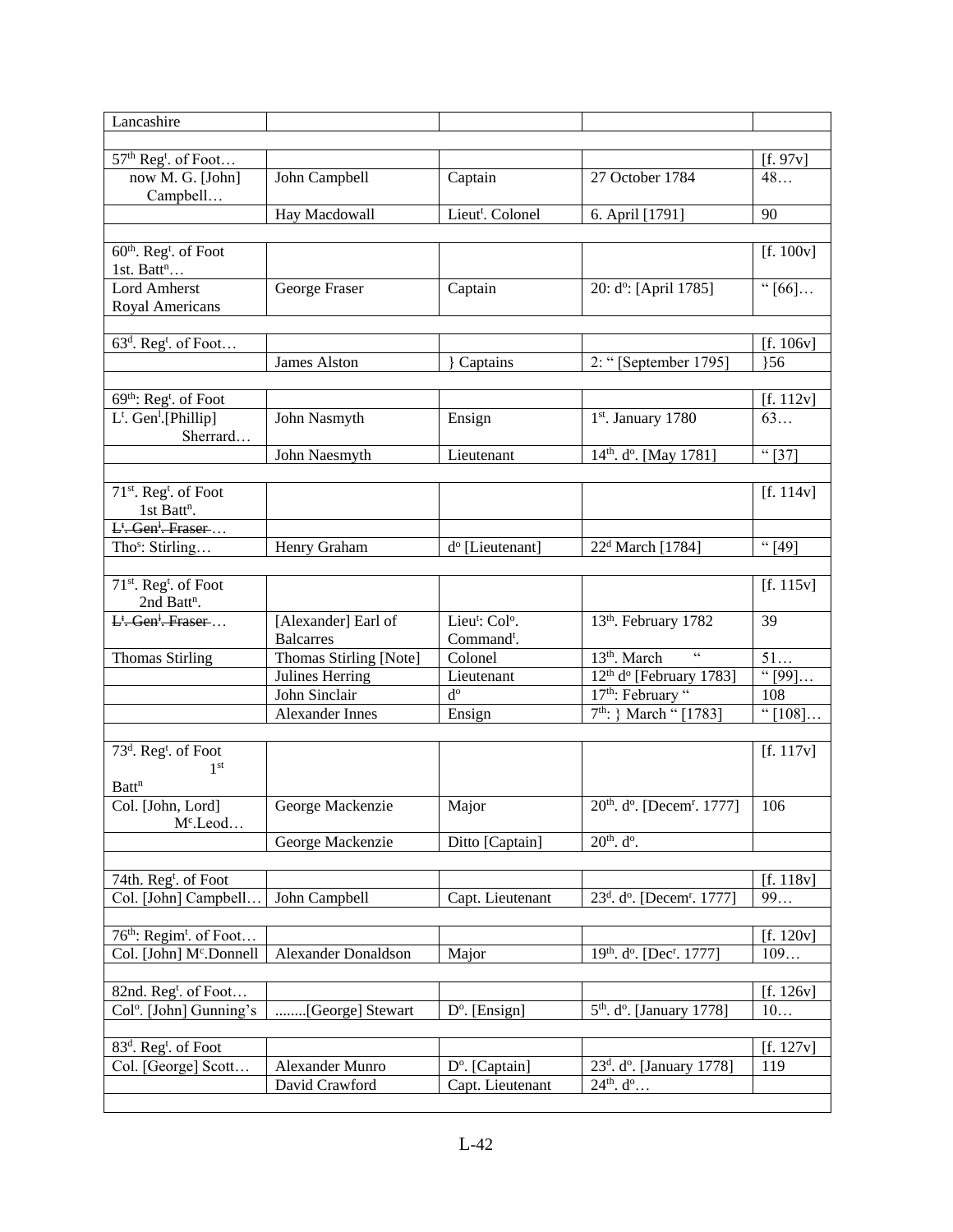| Northern Reg <sup>t</sup> . of                |                                      |                                  |                                                                                            |                                  |
|-----------------------------------------------|--------------------------------------|----------------------------------|--------------------------------------------------------------------------------------------|----------------------------------|
| Fencible Men                                  |                                      |                                  |                                                                                            |                                  |
| Duke of Gordon                                | William Graham                       | D <sup>o</sup> . [Lieutenant]    | d <sup>o</sup> . [14 <sup>th</sup> April 1778]                                             | 129                              |
|                                               |                                      |                                  |                                                                                            |                                  |
| Western Reg <sup>t</sup> . Fencible           |                                      |                                  |                                                                                            | [f. 134]                         |
| Men                                           |                                      |                                  |                                                                                            |                                  |
|                                               | Donald M <sup>c</sup> .Niven         | Ensign                           | 28 <sup>th</sup> . July 1779                                                               | 35                               |
|                                               |                                      |                                  |                                                                                            |                                  |
| 95 <sup>th</sup> . Reg <sup>t</sup> . of Foot |                                      |                                  |                                                                                            | [f. 158v]                        |
| Col. [John] Reid's                            | John Spens                           | D <sup>o</sup> . [Captain]       | 9th. d <sup>o</sup> . [April 1780]                                                         | $80\ldots$                       |
|                                               | John Spens                           | Major                            | 5 <sup>th</sup> . D <sup>o</sup> . [April 1783]                                            | 122                              |
|                                               |                                      |                                  |                                                                                            |                                  |
| Wight, Isle of                                |                                      |                                  |                                                                                            | [f. 190v]                        |
| Of Sandown Fort                               | William Stewart                      | Captain                          | 12 <sup>th</sup> . May 1779                                                                | 20                               |
|                                               |                                      |                                  |                                                                                            |                                  |
| Staff in Great Britain                        |                                      |                                  |                                                                                            | [f. 201]                         |
|                                               | Will <sup>m</sup> : Robertson        | Ditto [Apothecary]               | "[14: June 1793]                                                                           | " $[18]$                         |
|                                               |                                      |                                  |                                                                                            |                                  |
| In the Army                                   |                                      |                                  |                                                                                            | [f. 211]                         |
| In the East Indies only }                     | George Mackenzie                     | Lieutenant Colonel               | "[12 <sup>th</sup> June 1782]                                                              | 63                               |
|                                               | [Former Lt., 42 <sup>nd</sup> Regt.] |                                  |                                                                                            |                                  |
| [In the Army]                                 | [Alexander] Earl of                  | Colonel                          | "[20 <sup>th</sup> . Nov <sup>r</sup> . 1782]                                              | " $[75]$                         |
|                                               | <b>Balcarras</b>                     |                                  |                                                                                            |                                  |
|                                               | <b>Thomas Stirling</b>               | D <sup>o</sup> . [Major General] | " $[20th$ November 1782]                                                                   | ``[87]                           |
|                                               | William Stewart                      | Captain                          | 4 <sup>th</sup> : July 1781                                                                | $\sqrt{97}$                      |
|                                               | John Smith                           | D <sup>o</sup> . [Major]         | "[19 <sup>th</sup> . March 1783]                                                           | " $[121]$                        |
|                                               | George M <sup>c</sup> .Kenzie        | Colonel                          | 28 <sup>th</sup> . February "[1783]                                                        | 3                                |
|                                               | John Smith                           | Major                            | 19th: March " [1783]                                                                       | " $[16]$                         |
| East Indies only                              | George Mackenzie                     | Colonel                          | 11 June 1782                                                                               | 53                               |
|                                               | Alexander, Earl of                   | } Major Generals                 | 12: October "[1793]                                                                        | $\overline{\}$ 50                |
|                                               | <b>Balcarras</b>                     |                                  |                                                                                            |                                  |
|                                               | Charles Graham                       | Colonels                         | 12: October 1793                                                                           | 52                               |
| On the Continent of                           | {Charles Graham                      | Brigadier                        | 20: November "[1793]                                                                       | 63                               |
| Europe Only                                   |                                      |                                  |                                                                                            |                                  |
|                                               |                                      |                                  |                                                                                            |                                  |
| <b>Perthshire Fencibles</b>                   |                                      |                                  |                                                                                            |                                  |
|                                               |                                      |                                  |                                                                                            | [f. 236]                         |
| 1st: Battalion                                | Gavin Drummond                       | Ditto [Lieutenant]               | "[1 <sup>st</sup> : March 1793]<br>$66 -$                                                  | " [5]                            |
|                                               | Donald Smith                         | Surgeon                          |                                                                                            | $\overline{\cdot\cdot\cdot}$ [6] |
|                                               | Donald Smith                         | Ensign                           | 19: "[March 1793]                                                                          | 119                              |
|                                               |                                      |                                  |                                                                                            |                                  |
| $2nd$ : Battalion                             |                                      |                                  |                                                                                            | [f. 238]                         |
| Perthshire Fenc                               |                                      |                                  |                                                                                            |                                  |
|                                               | John Robertson                       | Captains                         | " $\sqrt{1}$ <sup>st</sup> : March 1793]<br>$\epsilon\epsilon$<br>$\epsilon$<br>$\epsilon$ | $\overline{\mathfrak{m}}[9]$     |
|                                               | John Sinclair                        | Lieutenant                       |                                                                                            | " $\overline{[10]}$              |
|                                               |                                      |                                  |                                                                                            |                                  |
| Strathspey Fencibles                          |                                      |                                  |                                                                                            | $[f.]$ 253                       |
|                                               | John Grant                           | Major                            | }                                                                                          | $\}$                             |
|                                               | [Glenmoriston]                       |                                  |                                                                                            |                                  |
|                                               | John Grant [Auchindoun]              | [Captain]                        | $-66-66$<br>1 March 1793]                                                                  |                                  |
|                                               | John Grant [Rippachie]               | Capt <sup>n</sup> . Lieutenant   |                                                                                            | 11                               |
|                                               |                                      |                                  |                                                                                            |                                  |
| 42 Regim <sup>t</sup> of Foot                 |                                      |                                  |                                                                                            | [ff. $294v$                      |
| 2 Batt                                        |                                      |                                  |                                                                                            | $-294$ ]                         |
|                                               | Hay Mac Dowall                       | Major                            | 24 March<br>1784                                                                           | 52                               |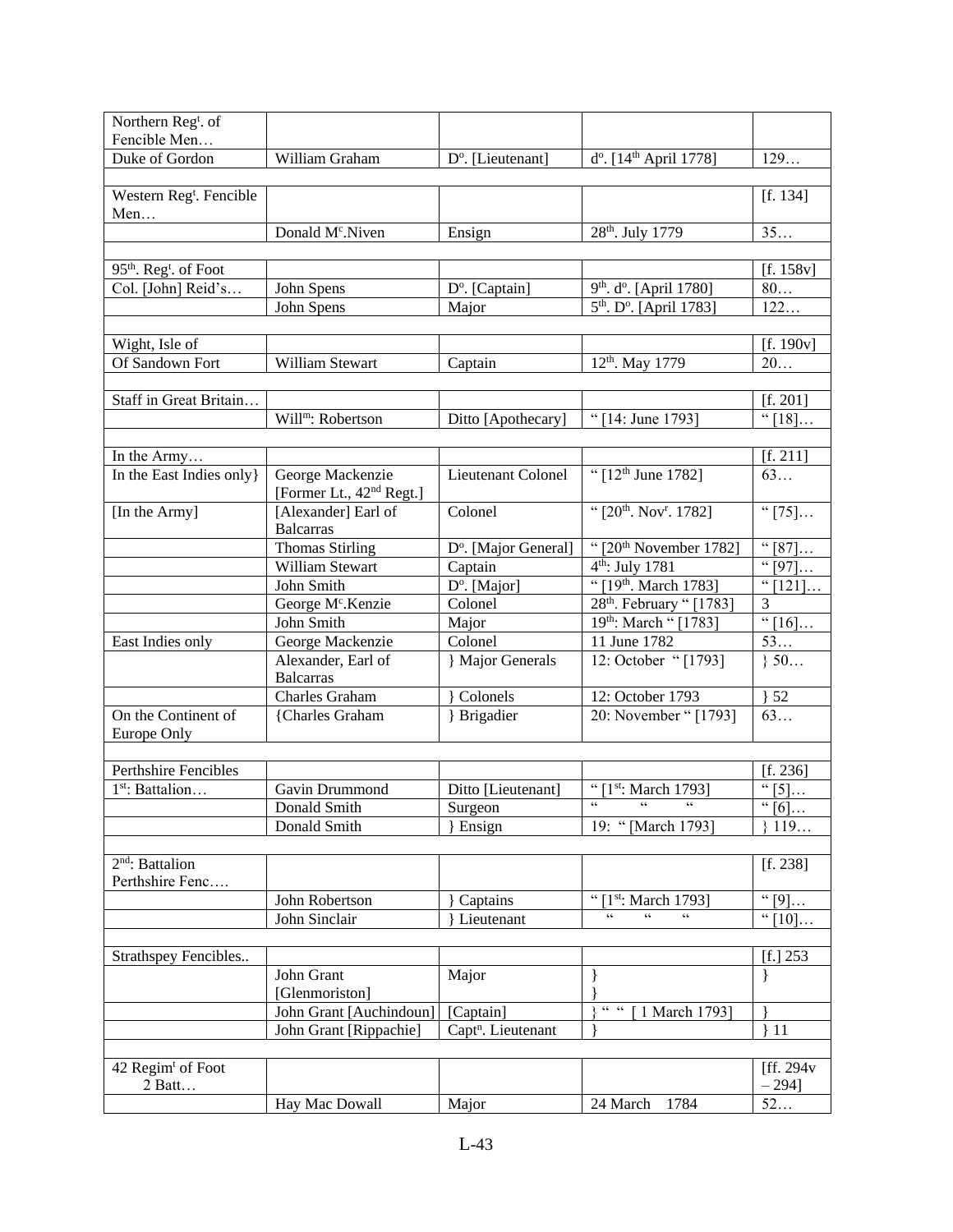| Now 73 <sup>d</sup> Foot                       | Maj <sup>r</sup> . G <sup>1</sup> . Sir Geo: | Colonel                        | $18th$ April<br>1786                   | 98                         |
|------------------------------------------------|----------------------------------------------|--------------------------------|----------------------------------------|----------------------------|
|                                                | Osborne                                      |                                |                                        |                            |
|                                                | Dougall Campbell                             | Captain                        | 26 <sup>th</sup> . April<br>1786       | $\overline{\frac{a}{\pm}}$ |
|                                                | Alexander McGregor                           | Captain Lieutenant             | 18 <sup>th</sup> . April               | " $[106]$                  |
|                                                |                                              |                                |                                        |                            |
| West Lowland Fenc <sup>s</sup> :               |                                              |                                |                                        | [f.] $298$                 |
|                                                | Alex <sup>r</sup> : Donaldson                | Major                          | " " " [1st: March 1793]                | $\sqrt[4]{[8]}\dots$       |
|                                                | Alex <sup>r</sup> : Donaldson                | Lieut <sup>t</sup> : Colonel   | [24: July 1793]                        | [27]                       |
|                                                |                                              |                                |                                        |                            |
| Independ <sup>t</sup> : Companies              |                                              |                                |                                        | [f.] $308v$                |
| Of an Indep <sup>t</sup> : Comp <sup>y</sup> : | William Stewart                              | Captain                        | $d^o$ . [20 <sup>th</sup> . July 1781] |                            |
|                                                |                                              |                                |                                        |                            |
| Independ <sup>t</sup> : Companies              |                                              |                                |                                        | [f.] 312                   |
| "[Capt'] Riddles                               | Julines Herring                              | d <sup>o</sup> . [Ensign]      | $13th$ : September "[1782]             | 68                         |
|                                                |                                              |                                |                                        |                            |
| Independ <sup>t</sup> : Companies              |                                              |                                |                                        | [f. 342]                   |
|                                                | John Robertson                               | Captain                        | 24 Janry 1791                          | 374                        |
|                                                |                                              |                                |                                        |                            |
| 78 Reg <sup>t</sup> . of Foot                  |                                              |                                |                                        | [f. 320]                   |
| Continued                                      |                                              |                                |                                        |                            |
|                                                | Alex <sup>r</sup> . Grant                    | <b>Captains</b>                | 12: "[March 1793]                      | 31                         |
|                                                |                                              |                                |                                        |                            |
| 65 <sup>th</sup> Regim <sup>t</sup> Foot       |                                              |                                |                                        | [f. 325]                   |
|                                                | Alexander McGregor                           | Captain Lieutenant             | 20 <sup>th</sup> : June (1787)         | 124                        |
|                                                | Alex <sup>r</sup> . Macgregor                | Captain                        | 31: October " [1787]                   | 148                        |
|                                                |                                              |                                |                                        |                            |
| 60 <sup>th</sup> : Reg <sup>t</sup> . of Foot  |                                              |                                |                                        | [f. 326,                   |
|                                                |                                              |                                |                                        | 331-332]                   |
|                                                | John Young                                   | Lieutenant                     | 25 " [September 1787]                  | 150                        |
|                                                | William Edmonstone                           | Lieutenant                     | 12 January 1789                        | " $[10]$                   |
|                                                | Julines Hering                               | Lieutenant                     | 30 March "[1791]                       | 92                         |
|                                                | Julines Hering                               | Captain                        | 19: March "[1793]                      | 167                        |
|                                                |                                              |                                |                                        |                            |
| 75 <sup>th</sup> : Reg <sup>t</sup> : of Foot  |                                              |                                |                                        | [f. 329v]                  |
|                                                | Alex <sup>r</sup> : Cumine                   | Captain                        | 7 "[Novem <sup>r</sup> : 1788]         | " $[21]$                   |
|                                                |                                              |                                |                                        |                            |
| Independent                                    |                                              |                                |                                        | [f. 341]                   |
| Companies                                      |                                              |                                |                                        |                            |
|                                                | H. D. [Henry David]                          | } Captain                      | }24: January 1791                      | 372                        |
|                                                | Fraser<br>Alex <sup>r</sup> . Grant          | Ditto [Captain]                | "[25. January 1791]                    | $\sqrt{79}$                |
|                                                |                                              |                                |                                        |                            |
| 37 <sup>th</sup> : Foot                        |                                              |                                |                                        | [f. 347]                   |
|                                                | James Mitchell                               | Captain                        | 1: "[September 1795]                   | 38                         |
| Strathspey Fencibles                           |                                              |                                |                                        | [f. 253]                   |
|                                                | John Grant [Auchindoun]                      | Captain                        | "[1 March 1793]                        | $\overline{\cdot}$ [20]    |
|                                                | John Grant [Rippachie]                       | Capt <sup>n</sup> : Lieutenant | $\zeta\,\zeta$                         | $\epsilon\,\epsilon$       |
|                                                | John Grant [Rippachie]                       | Captain                        | 9: May " [1794]                        | $\ldots$<br>148            |
|                                                |                                              |                                |                                        |                            |
| $73d$ : Foot                                   |                                              |                                |                                        | [f. 350v]                  |
|                                                | James Spens                                  | Major                          | 6: April " [1791]                      | 90                         |
| Indep <sup>t</sup> : Comp <sup>s</sup>         |                                              |                                |                                        | [f. 360]                   |
| "[In] Lord                                     | John Young                                   | Ensign                         | 8: March "[1793]                       | $\overline{\cdot}$ [24]    |
|                                                |                                              |                                |                                        |                            |